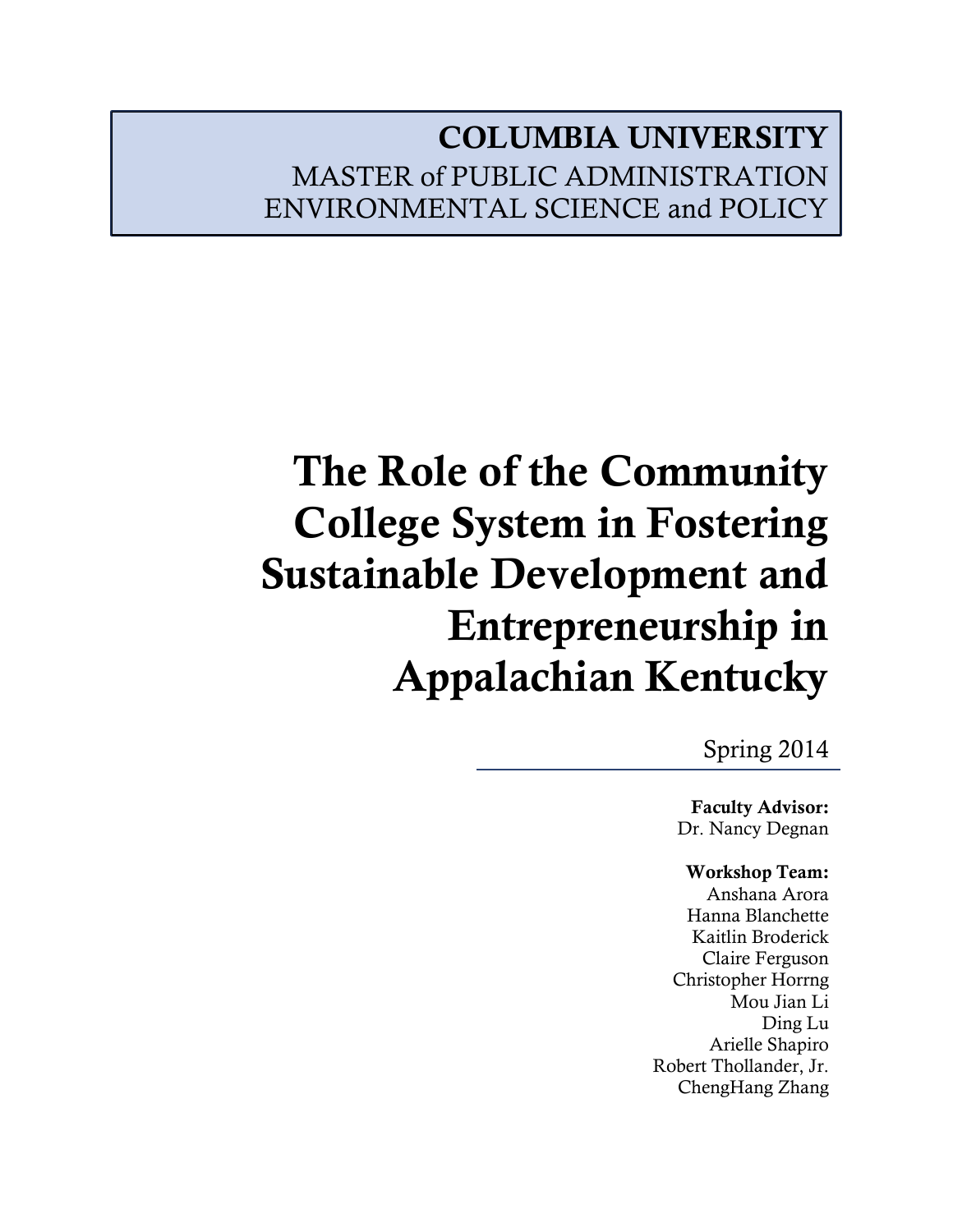#### **Executive Summary**

Appalachian Kentucky is a region rich with cultural heritage, natural resources, and scenic beauty. Yet, the majority of the 55 counties that comprise this region fall within the lowest 10% of American counties by income level, and the area's average per capita market income is only \$16,923, contributing to a 24.8 percent poverty rate (ARC, "County", 2014).

In November 2013, the National Association for Community College Entrepreneurship (NACCE) teamed with the Appalachian Regional Commission in November 2013 to promote community colleges as a mechanism to stimulate sustainable economic development. Central to their strategy was a focus on entrepreneurship as a driver of socio-economic growth (NAACE Partnerships, 2013).

During the spring of 2014, the Kentucky Community and Technical College System (KCTCS) engaged Columbia University's Workshop in Applied Earth Systems Policy Analysis graduate students to identify infrastructure, opportunities, and resources that could embrace sustainability and entrepreneurship, emphasizing the cultural fit with the people and resources of Appalachian Kentucky. KCTCS is deeply committed to the people of eastern Kentucky, with the mission to improve the quality of life of the Commonwealth's citizens by offering a range of degree programs, certificates, workplace training, and community outreach programs (KCTCS, June 20 2012). The system's administration recognizes that, despite the economic hardship resulting primarily from the loss of manufacturing and coal-related jobs, given access to capital and appropriate education and training, the strong human capital and plentiful resources within Appalachian Kentucky can allow this region to grow and develop.

This report is the culmination of an intensive three-month engagement between leaders at KCTCS and a Workshop Team from within Columbia University's Master of Public Administration in Environmental Science and Policy Program. This report includes the chief findings and recommendations generated by the Workshop Team generated during this, prepared at the request of Dr. George Edwards, President of Big Sandy Community College, and Ms. Billie Hardin, Director of Sustainability for KCTCS. President Edwards and Ms. Hardin commissioned this Workshop project on behalf of their colleagues and the people of Appalachia they wish to serve.

The Team's findings and recommendations are as follows:

- The Team identifies sustainable agriculture and environmental remediation as compelling industries through which KCTCS can encourage sustainable development through entrepreneurship.
- The Team proposes strengthening curriculum, for degrees, certificates and workforce training, in each identified sector.
- $\triangleright$  The Team recommends that KCTCS develop overarching initiatives to connect all programs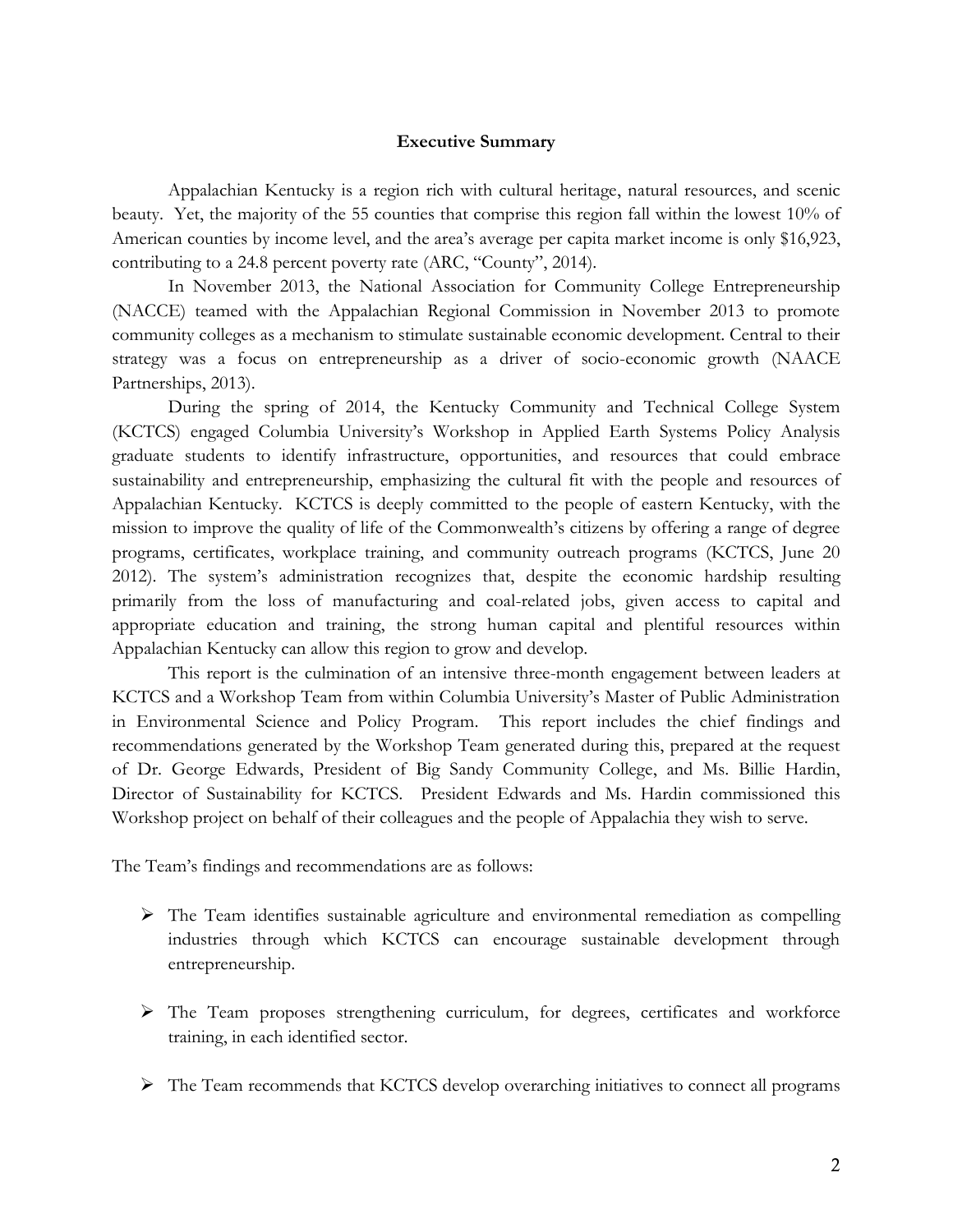related to sustainable development and entrepreneurship, maximizing the effectiveness of its own resources as well as those available to the community through external sources. Such initiatives will support and spread best practices, improve access to capital, help initiate and develop relevant research, and create a centralizing virtual and physical platform for interested stakeholders. In order to improve the system's capacities to support sustainable development and entrepreneurship, regardless of the sector or industry, the Team recommends that the KCTCS administration:

- o Establish the Institute for Sustainable Development,
- o Establish the KCTCS Business Incubator,
- o Launch a campaign to communicate culturally appropriate messages of sustainability and entrepreneurship at KCTCS and in local communities.
- $\triangleright$  The Team recommends that KCTCS seek out partnerships to help further define and build the reality of sustainable economic development in the 21<sup>st</sup> Century. Toward this end, we suggest that KCTCS continue to work with the Earth Institute at Columbia University on innovative program development and effective implementation for the betterment of the lives of people in Kentucky.

All of these recommendations build upon the significant resources that already exist in eastern Kentucky to support sustainable economic development. KCTCS can play a pivotal role in bolstering this growth through its unique duty to train the next generation of Kentucky's learners, leaders, and entrepreneurs.

**The Workshop Team is grateful to the clients, Dr. Edwards and Ms. Hardin, for providing the opportunity to contribute to their work. We are also grateful to our Faculty Advisor, Dr. Nancy Degnan. Her expertise, guidance, encouragement and critical feedback have been essential to our research and the recommendations in this report.**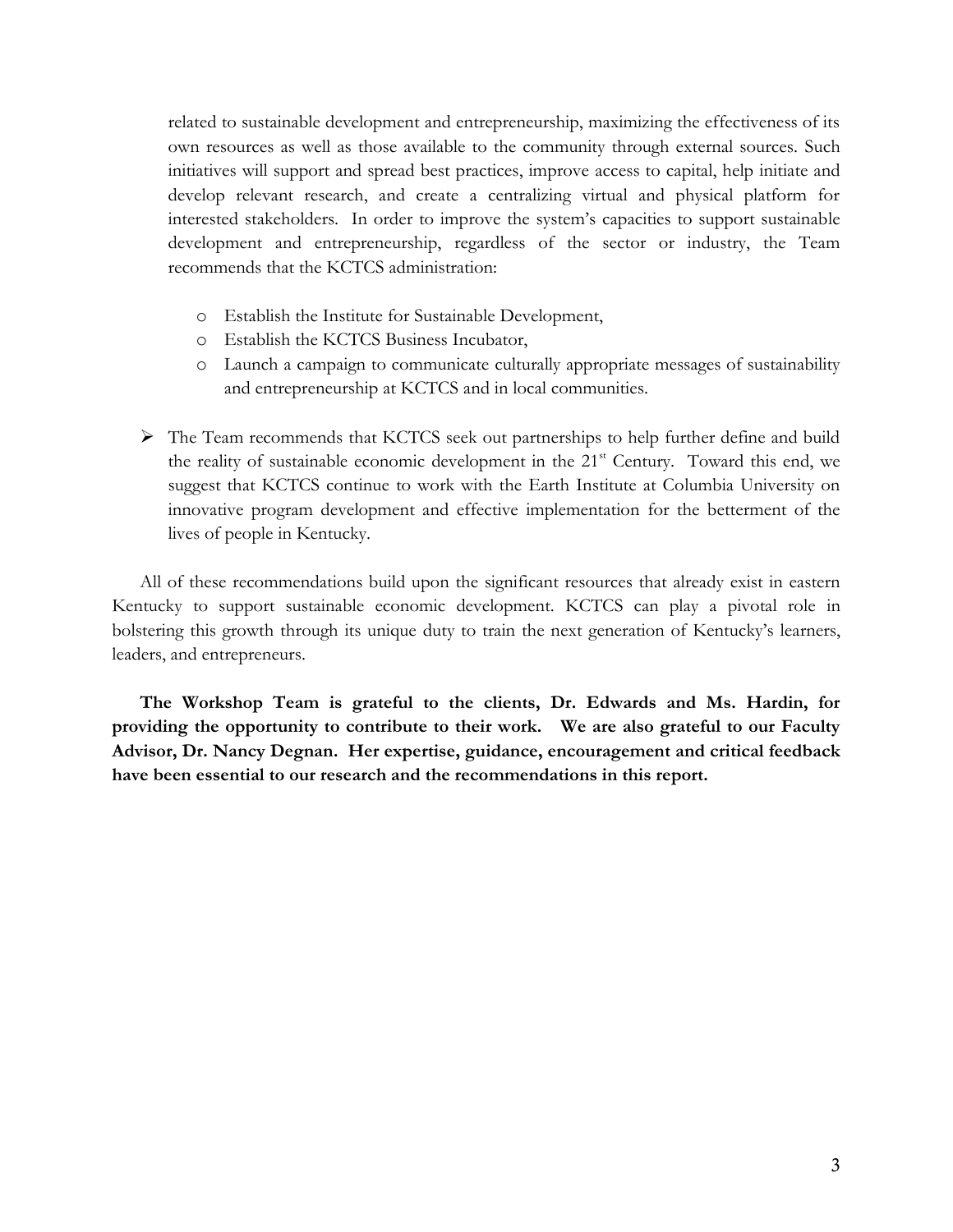# **Table of Contents**

|           | I. INTRODUCTION                                                                       | 5              |
|-----------|---------------------------------------------------------------------------------------|----------------|
| П.        | <b>METHODS OF RESEARCH</b>                                                            | 7              |
| A.        | <b>THE RESEARCH SCOPE</b>                                                             | 7              |
| В.        | <b>THE RESEARCH PROCESS</b>                                                           | $\overline{7}$ |
|           | C. THE RESULTING PRODUCT                                                              | 8              |
|           | III. THE CONTEXT - APPALACHIAN KENTUCKY AND THE COMMUNITY COLLEGE                     |                |
|           | <b>SYSTEM</b>                                                                         | 10             |
|           | A. APPALACHIAN KENTUCKY AND THE COMMUNITY COLLEGE SYSTEM                              | 10             |
| В.        | THE KENTUCKY COMMUNITY AND TECHNICAL COLLEGE SYSTEM                                   | 11             |
|           | IV. ECONOMIC DEVELOPMENT AND ENTREPRENEURSHIP                                         | 13             |
| A.        | <b>ECONOMIC CONTEXT OF APPALACHIAN KENTUCKY</b>                                       | 13             |
| В.        | <b>ENTREPRENEURSHIP</b>                                                               | 15             |
| 1.        | FEDERAL AND REGIONAL POLICY                                                           | 15             |
| 2.        | <b>STATE POLICY</b>                                                                   | 17             |
| <u>V.</u> | <b>INDUSTRIES BACKGROUND</b>                                                          | 18             |
| А.        | <b>SUSTAINABLE AGRICULTURE AND LOCAL FOOD</b>                                         | 18             |
| 1.        | BACKGROUND IN SUSTAINABLE AGRICULTURE AND LOCAL FOOD                                  | 18             |
| 2.        | <b>CURRENT KCTCS OFFERINGS RELATED TO SUSTAINABLE AGRICULTURE</b>                     | 20             |
| 3.        | SUSTAINABLE AGRICULTURE AND BRANDING INITIATIVES                                      | 22             |
| <b>B.</b> | <b>REMEDIATION</b>                                                                    | 24             |
| 1.        | BACKGROUND ON COAL MINING AND ENVIRONMENTAL REMEDIATION IN EASTERN<br><b>KENTUCKY</b> | 24             |
| 2.        | RESOURCES CURRENTLY AVAILABLE RELATED TO ENVIRONMENTAL REMEDIATION                    | 26             |
|           | VI. RECOMMENDATIONS                                                                   | 28             |
| A.        | <b>SYSTEM LEVEL RECOMMENDATIONS</b>                                                   | 29             |
| В.        | <b>INDUSTRY RECOMMENDATIONS</b>                                                       | 42             |
| 1.        | SUSTAINABLE AGRICULTURE RECOMMENDATIONS                                               | 42             |
| 2.        | ENVIRONMENTAL REMEDIATION RECOMMENDATIONS                                             | 52             |
|           | VII. CONCLUSION                                                                       | 63             |
|           |                                                                                       |                |
|           | VIII. WORKS CITED                                                                     | 64             |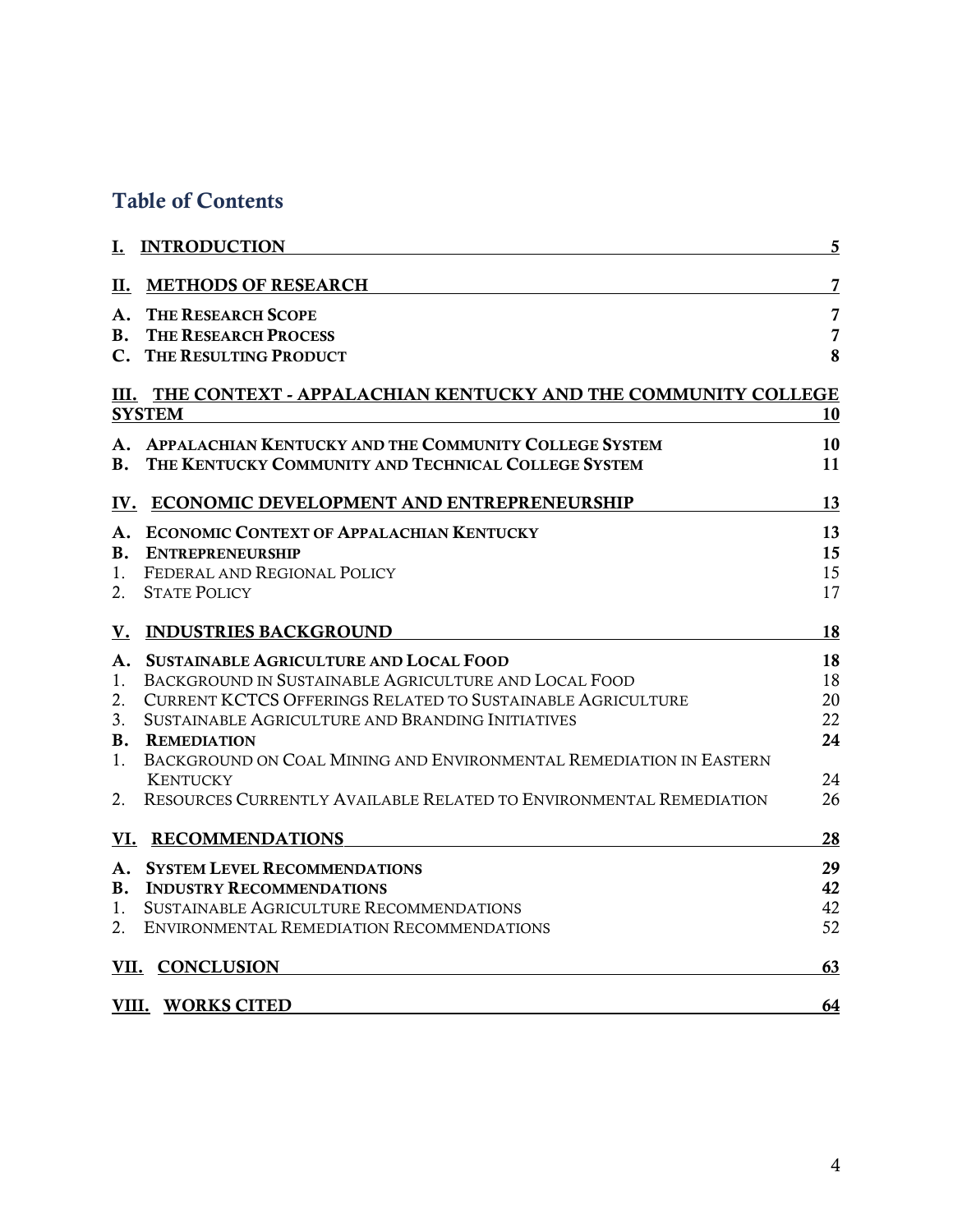# **I. Introduction**

Appalachian Kentucky is a region rich in cultural heritage and natural beauty. Yet dependence on a single industry, coal, and a slow rate of economic growth have prevented communities in the region from achieving the levels of prosperity and well-being realized in most other regions in America (REAL and CREC, February 2014).

The National Association for Community College Entrepreneurship (NACCE) and the Appalachian Regional Commission (ARC) have together identified **community colleges** as key *vehicles* for economic growth, and **entrepreneurship** and **sustainable development** as the *drivers* for such growth in distressed Appalachian communities. In order to stimulate economic growth in Appalachian Kentucky through entrepreneurship and sustainable development, NAACE and ARC created a joint partnership in November 2013 to realize this potential within Appalachian community colleges. The partnership consists of five initiatives, the "Presidents for Entrepreneurship Pledge," a Fellows Program, a Regional Summit Series, online training, and an annual conference (NAACE Partnerships, 2013).

The Kentucky Community and Technical College System (KCTCS) is a collection of public higher education institutions that provides degree programs, certificates, workplace training, and community outreach programs. It aims to support a culture of sustainability that preserves the environment and enriches local communities within the state (KCTCS, June 20 2012). The KCTCS administrators most involved with the partnership between NAACE and ARC include KCTCS Chancellor Jay Box, KCTCS Vice President Ken Walker, Big Sandy Community and Technical College President George Edwards, and KCTCS Sustainability Project Manager Billie Hardin. Community colleges within KCTCS targeted as grant recipients under this partnership initiative include Big Sandy, Elizabethtown, Hazard, Maysville, and Somerset (NACCE Partnerships, 2013). The NACCE designated Griffin Cottle as the Appalachian Entrepreneurship Fellow, to work with the individual colleges in identifying current entrepreneurial initiatives, matching resources to their needs, and creating a sustainable plan to support small businesses (NACCE Partnerships, 2013).

While Mr. Cottle's tasks center around NACCE goals and responsibilities, KCTCS Sustainability Project Manager Billie Hardin and Big Sandy President George Edwards engaged a team of ten graduate students from Columbia University participating in the Workshop in Applied Earth Systems Policy. This Workshop Team has consulted with KCTCS to assist on its portion of the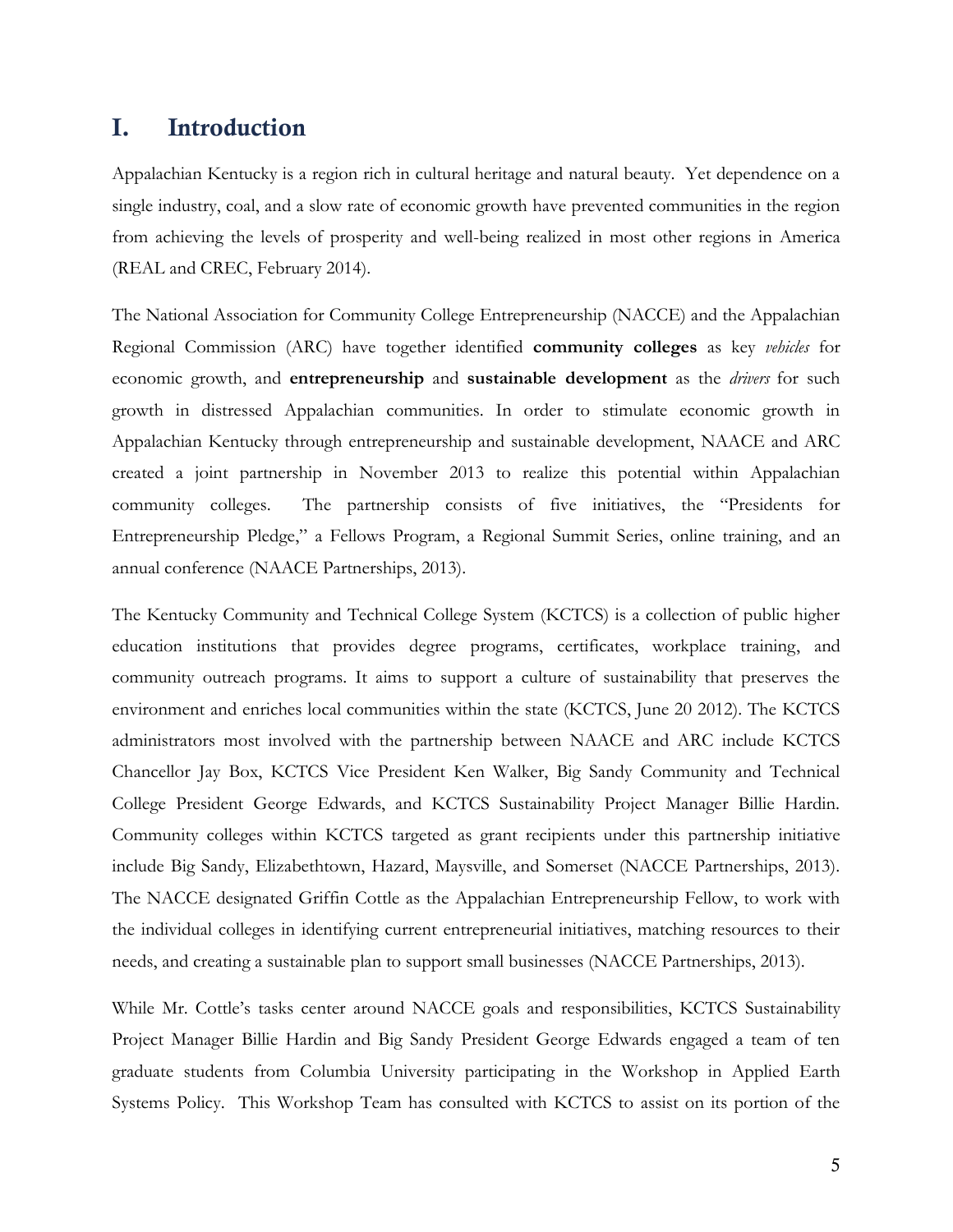NACCE/ARC partnership. The KCTCS leadership also requested that the Workshop Team further include Ashland and Southeast Kentucky in their research.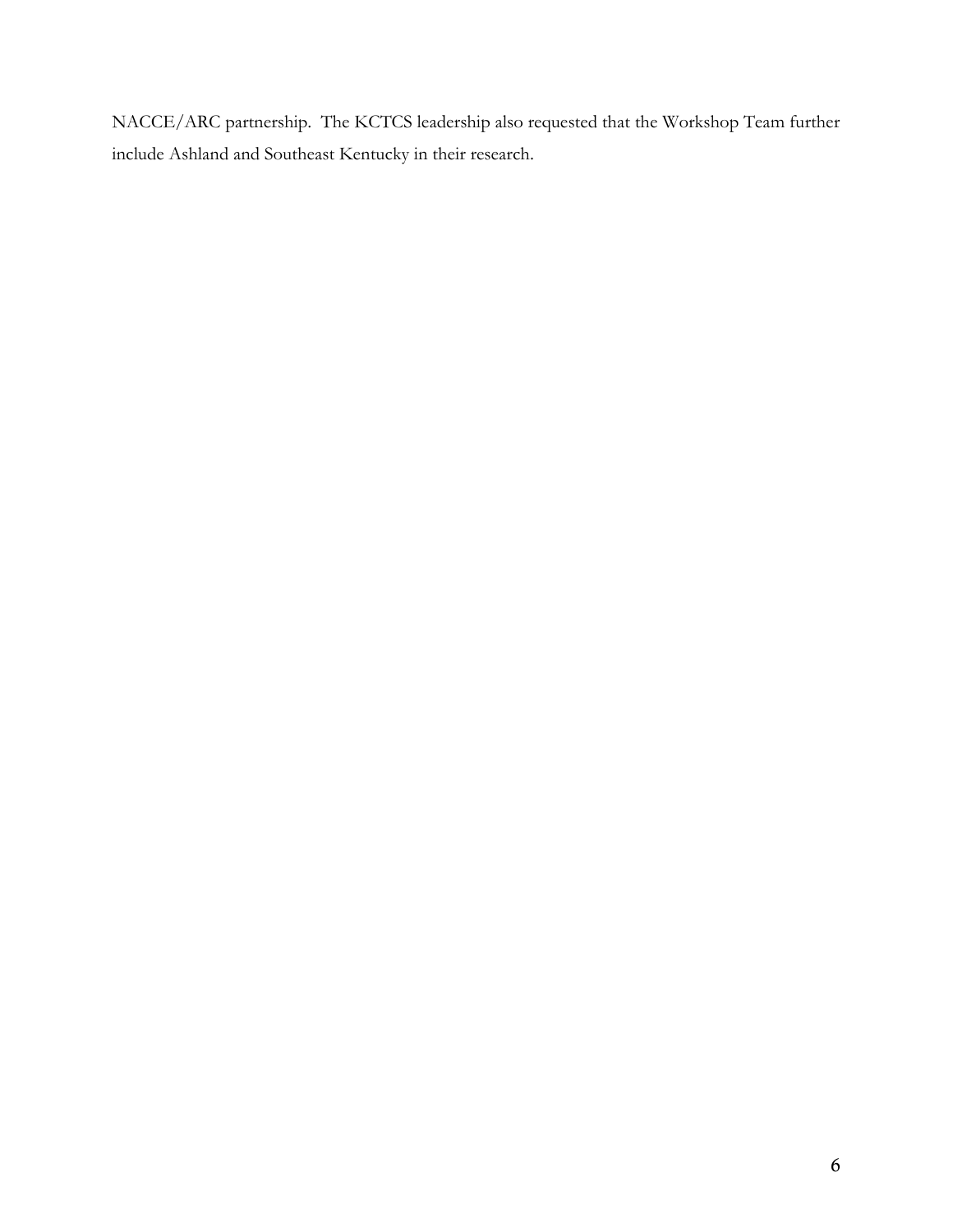# **II. Methods of Research**

# **A. The Research Scope**

The KCTCS administration requested that the Columbia University Team address the following six key areas in order for KCTCS to:

- i. Help define and provide an infrastructure for sustainable education, research, development, and access to capital for small businesses in their communities;
- ii. Encourage communities and economies to embrace and entrepreneurial culture;
- iii. Identify small business support models based on community fit;
- iv. Help build infrastructure, community assets, and resiliency;
- v. Advance professional development modules for faculty and staff for the benefit of sustainable economic development; and,
- vi. Suggest or identify specialized training for business, industry, and community stakeholders.

### **B. The Research Process**

The KCTCS leadership requested a multifaceted analysis of its system capacities and community needs to inform recommendations particular to accelerating sustainable economic development in Appalachian Kentucky. The administration's requests identified several potential areas for research with respect to their vision for the role of the college system in community transformation. The Workshop Team distilled essential themes from the client proposal to serve as a high level guide in understanding the goals for this research report.

Figure 1 illustrates the Team's process for grasping the critical components of KCTCS' requests. In each sub-request, the client underscored certain facets of sustainable economic development and/or entrepreneurship that the KCTCS leadership believes to be critical to informing successful recommendations. However, the administration has been uncertain as to how to translate these somewhat abstract, nebulous principles into practical initiatives that can be delivered to Kentucky communities. The KCTCS leadership tasked the Workshop Team with identifying the particular KCTCS resources, or "gears," that the community college system should develop to provide the colleges the capacity to transform these abstract ideas into deliverable outcomes. All intended outcomes must build upon one another to support sustainable economic development and entrepreneurship in a way that will facilitate positive growth in the community.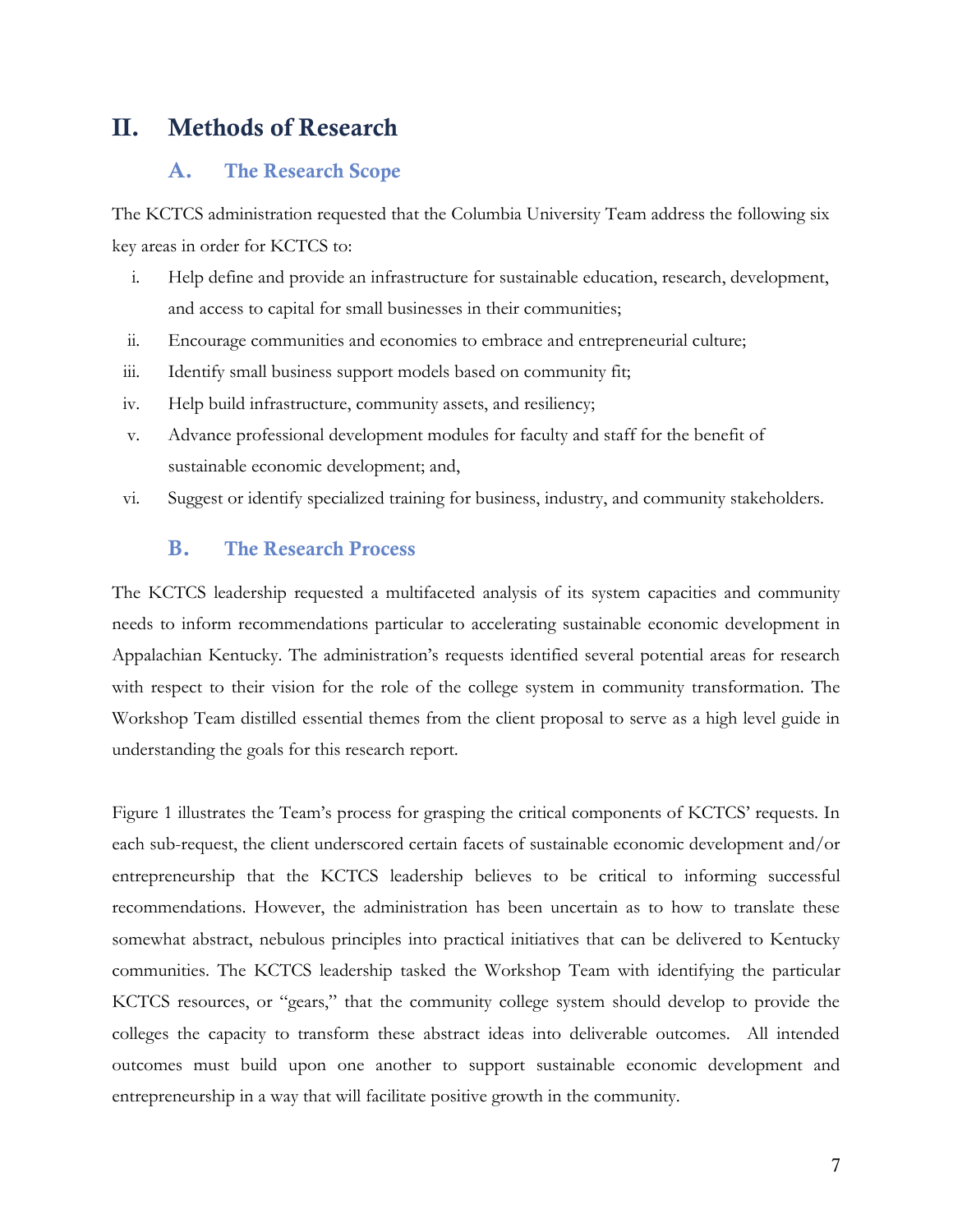

*Figure 1. Client Request Framework* 

In order to understand viable directions for that growth, the Workshop Team first conducted extensive theoretical, economic, and policy research to understand the communities surrounding the target KCTCS colleges. The Team then reviewed the curricular and extracurricular offerings of KCTCS, and the resources available at target colleges, in order to understand the current capacities of the educational system as well as areas for potential growth. Billie Hardin helped to guide this process and offered feedback concerning the research itself as well as the direction of the inquiry.

This process allowed the Workshop Team to identify promising sectors with opportunities for sustainable economic development and entrepreneurship in eastern Kentucky, and the potential barriers to their growth. The Team identified sustainable agriculture and environmental remediation and the likely challenges to their integration as the most conducive economic sectors. The next step was to match the particular capacities and resources of KCTCS with the potential to help communities overcome identified barriers, under three broad categories -- **network**, **education**, and **infrastructure**. This helped to inform the development of recommendations, the "gears" in Figure 1, which will allow the community colleges to integrate sustainable development and entrepreneurship in local environments. Each recommendation builds upon and enhances KCTCS network, education, and or infrastructure capacities in order to help overcome barriers to economic growth.

# **C. The Resulting Product**

The Team conducted economic and educational strategy analysis before arriving at the recommendations detailed in this report. The intention of these recommendations is to build upon eastern Kentucky's strengths, and utilize the many resources and capacities of KCTCS, producing regionally appropriate and locally generated solutions to economic challenges.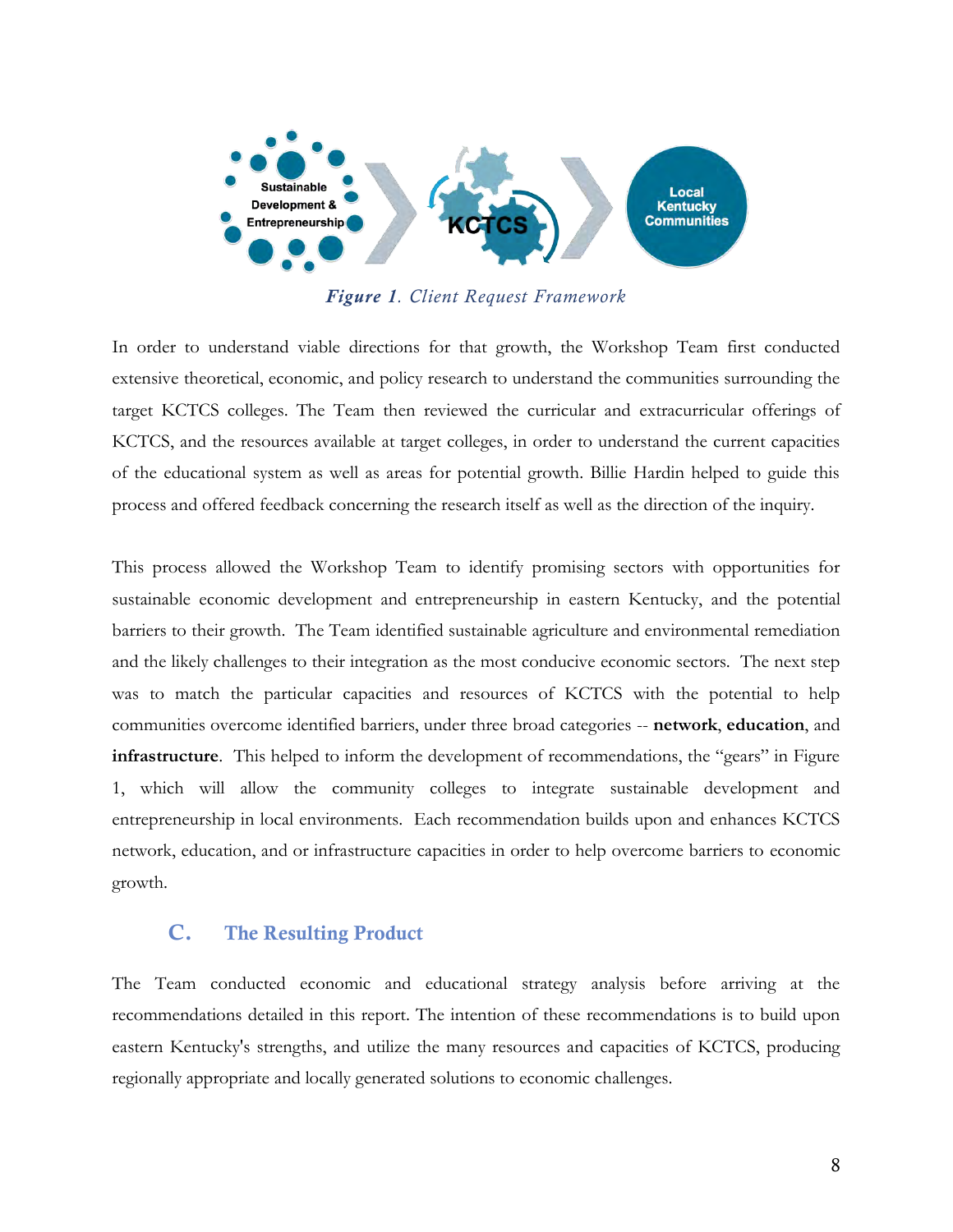The recommendations followed the sector-level research mentioned above, resulting in a comprehensive framework to promote sustainable economic development and entrepreneurship within the sectors of sustainable agriculture and environmental remediation. Each set of recommendations for the sectors draws upon one or more of the identified strengths of KCTCS to overcome barriers to the development of these promising industries.

The Team embedded the sector specific recommendations within a framework that also supports recommendations for KCTCS *as a system*, and how it can use its strengths to support a culture of sustainable development and entrepreneurship regardless of the sector. This culture will form the foundation for the success of the two specific sectors as well as any future path of sustainable development identified by the state. Figure 2 illustrates the logic of this recommendation framework. Recommendations in each sector enhance the general capacities of KCTCS in education, network and infrastructure by targeting that capacity in a specific field. System-wide recommendations offer over-arching initiatives to bolster the efforts of KCTCS as a system in delivering sustainable development and entrepreneurship.



*Figure 2. Recommendations Framework Overview*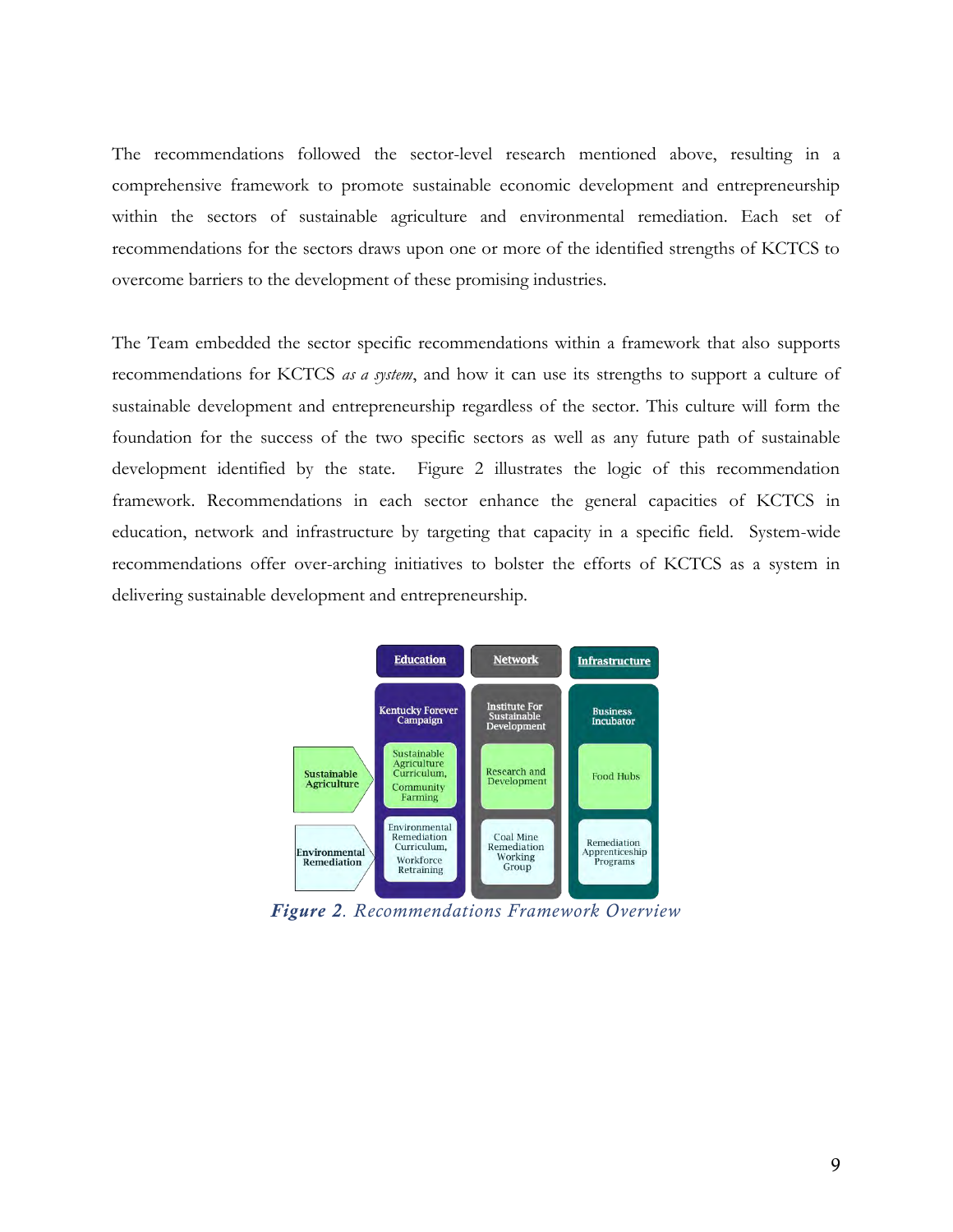# **III. The Context - Appalachian Kentucky and the Community College System**

# **A. Appalachian Kentucky and the Community College System**

The Appalachian region of the United States stretches from southern New York to northeastern Mississippi, encompassing 420 counties in 13 states. As of the 2010 census, 25 million people lived in Appalachia. Appalachia faces significant economic challenges, due, in large part, to its geographic isolation and historic challenges in connecting citizens with quality education, public health, and basic infrastructure. During the mid 1960's, almost one-third of all Appalachians lived below the poverty line, a reality that helped contribute to the launch of the War on Poverty (ARC, March 2013). Concerted federal and state efforts to improve the wellbeing of Appalachian citizens helped to reduce the poverty rate considerably since that time; as of 2013, the ARC reported the poverty rate of the Appalachian region as 16.1% (ARC, "County", 2014).

The communities of Appalachian Kentucky, however, have been slower to overcome these economic hardships than those of other states in the region. From 2007 to 2011, Kentucky maintained an average poverty rate of 18.1%, compared to the national average of 14.3%. Even more striking, the 55 counties comprising Appalachian Kentucky reported a 24.8% poverty rate, 8.7 points higher than that of Appalachia as a whole (ARC, "County", 2014). These counties also report an average per capita income of only \$16,923, compared to the national average of \$32,562 (ARC, "County", 2014). Thirty-six of the counties qualify as "distressed", meaning the average poverty level falls within the lowest 10% of all US counties (ARC, "ARC-Designated", 2014).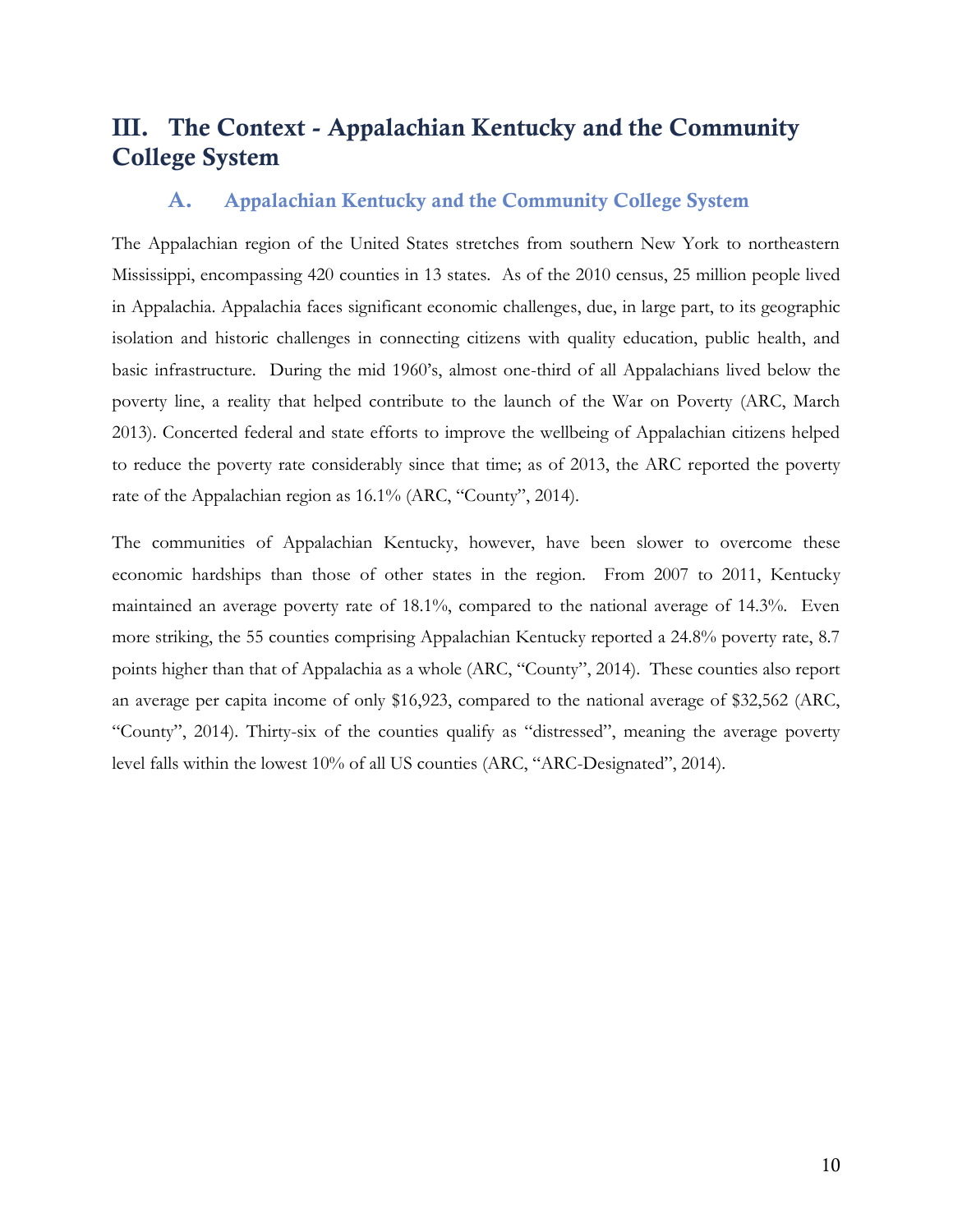

*Figure 3. Appalachian Economic Status by County (ARC 2013)* 

Economic hardship in eastern Kentucky largely resulted from a high level of reliance within these counties on mining sector and manufacturing jobs. Employment in mining and manufacturing is falling due to increasing global competition, outsourcing, changing energy policy, and a declining prime age workforce (ARC, September 29 2011). While the region's high school completion rate is 83.5%, and similar to the national average of 85.4%, there has been a consistently high level of rural out-migration over the past century, by which educated youth and prime age workforce members leave the region for job opportunities, primarily in urban areas (ARC, March 2013). Lower birth rates in recent years have combined with out-migration, resulting in rapidly declining population growth and aging regional demographics (Williams, 2002).

# **B. The Kentucky Community and Technical College System**

The Kentucky Community and Technical College System (KCTCS) is well positioned to act as a catalyst for sustainable economic development. It is the largest postsecondary educational institution in the state, consisting of 16 colleges across more than 70 campuses. The colleges are located throughout the region, providing many otherwise isolated pockets of rural Kentucky with access to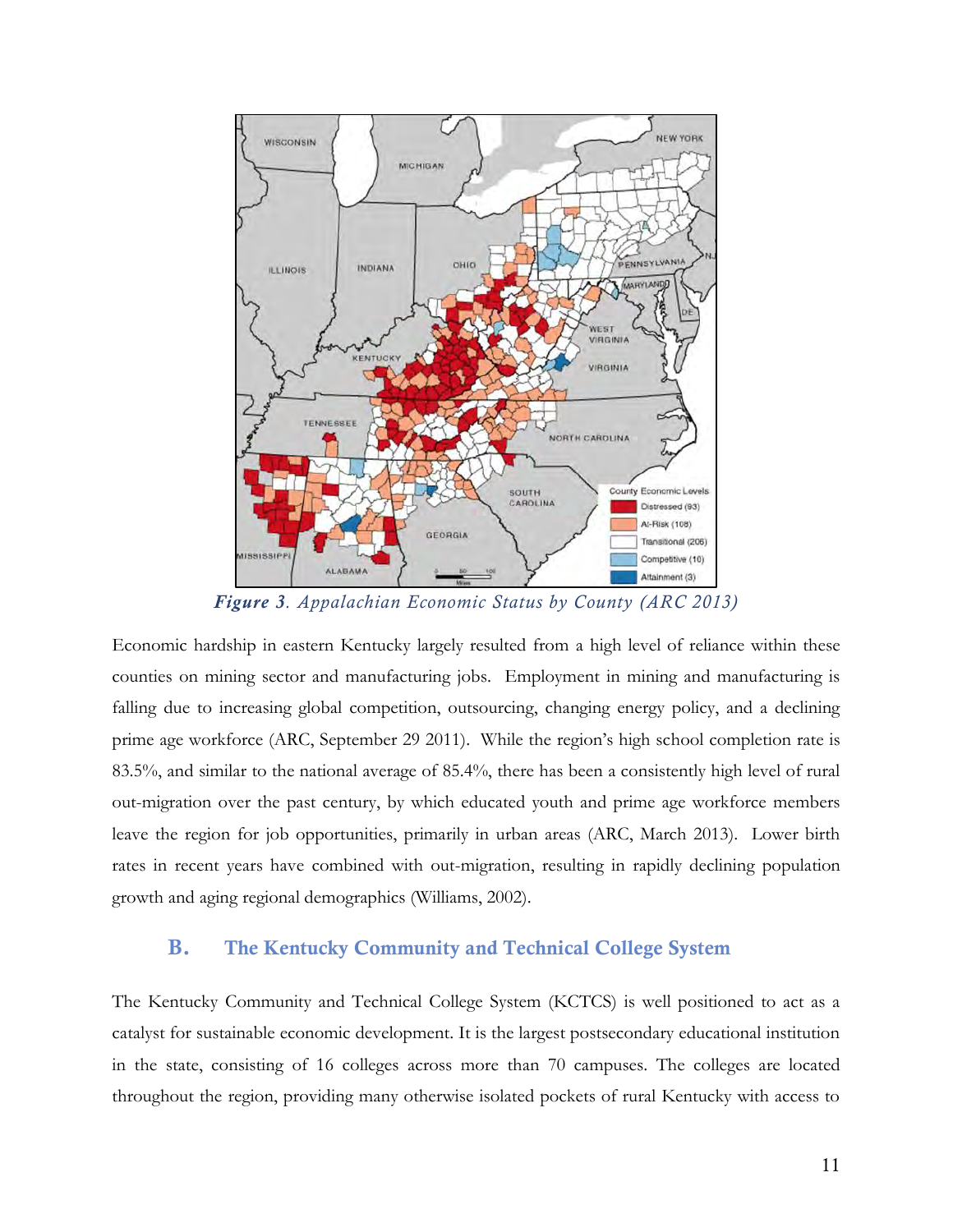critical resources for professional development. In addition to its network and resource capacities, KCTCS also has a unique understanding of the needs and values of the community, which enables the colleges to encourage regionally appropriate development. The system's mission to educate and support the professional development of Kentucky citizens in order to enhance their wellbeing has strengthened this relationship over time (KCTCS, 2013).

The college system has been an integral part of the community's economic fabric for almost twenty years, with responsibilities to Kentucky citizens far beyond academic support. In 1997, the Kentucky General Assembly recognized the value of maintaining a robust network of higher education centers to support the specific needs of often economically fragile and coal dependent regions (KCTCS, 2013). They consolidated 14 community colleges and 25 vocational or technical schools into what is currently known as KCTCS, with an umbrella mission to "improve the quality of life of the Commonwealth's citizens" (Higher Education Work Group, 2009).

This mission and values that inform the operations of KCTCS are also components of a sound foundation for sustainable economic development. The curriculum and outreach programs that the campuses provide are tailored to Kentucky's labor market, and KCTCS administrators aim to identify and support additional opportunities for community driven growth. As a result KCTCS has become "the primary provider of college and workforce readiness, transfer education, and workforce education and training" (KCTCS, 2013), to support community and economic growth across the state.

The KCTCS leadership has identified goals to ensure the community college system realizes its vast potential for the betterment of Kentucky citizens, including advancing excellence and innovation in teaching, learning and service; cultivating diversity, multiculturalism, and inclusion; increasing student access, transfer and success; enhancing the economic and workforce development of the commonwealth; and promoting the recognition and value of KCTCS (B. Hardin, personal communication, January 27 2014).

In keeping with its long held and significant role in Kentucky communities, KCTCS has actively sought to cultivate a culture that promotes sustainability and social justice. In 2011, KCTCS launched a statewide initiative on sustainability, called KCTCS Green+, to enhance the quality of life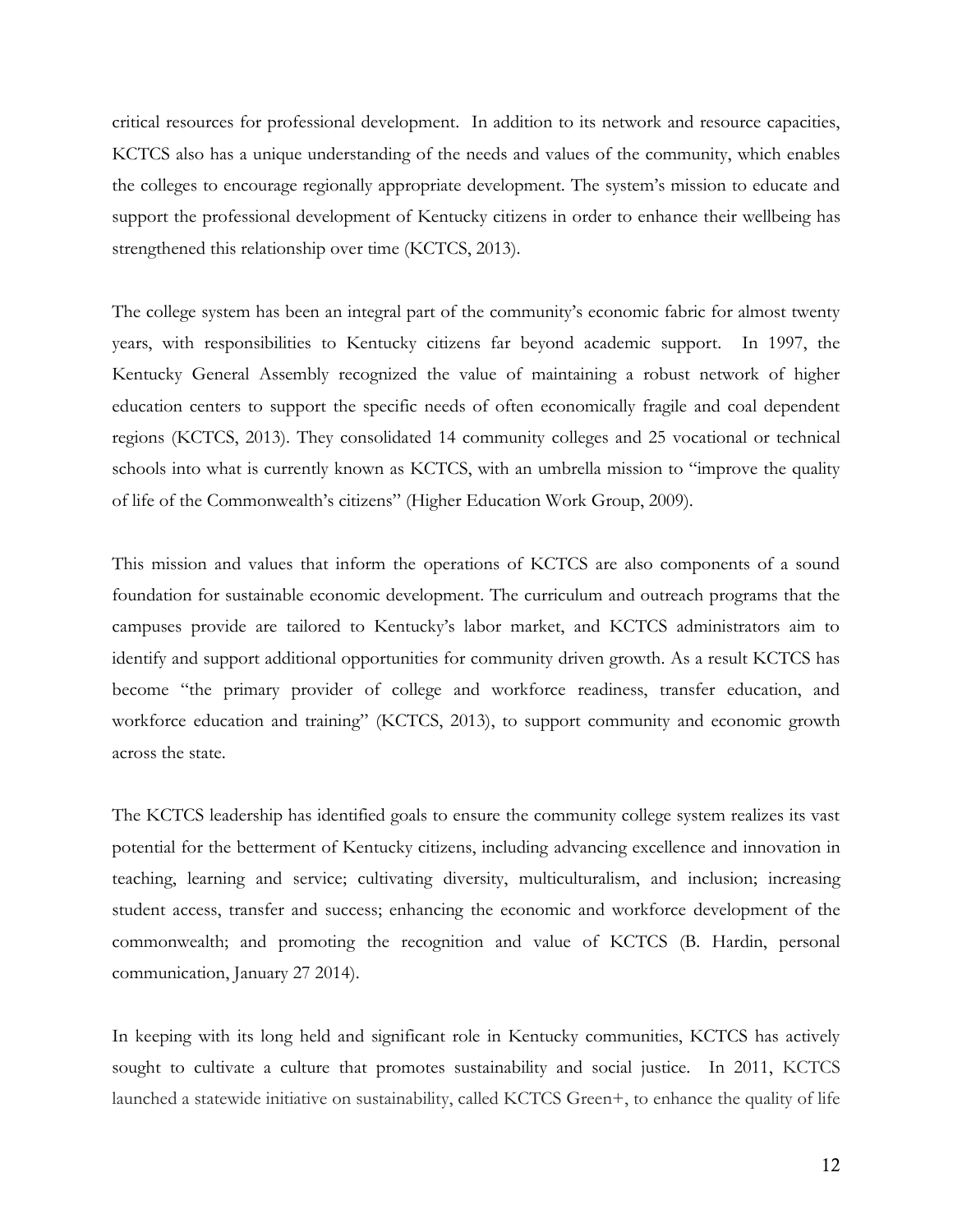of the citizens of Kentucky. This initiative encompassed social, economic, and environmental aspects of sustainability and has four primary driving forces: the environment, the state economy, energy, and community stakeholders (KCTCS, 2012). The colleges incorporated KCTCS Green+ into fundamental aspects of the system, including administration, curriculum, workforce development, outreach, and building operations. Through this initiative, KCTCS aims to become the "nation's premier community and technical college system" in sustainability (KCTCS, 2013).

To ensure that KCTCS meets the Green+ initiative goals, each of the 16 colleges that make up the system have developed local sustainability strategies. Each college has developed a unique framework tailored to meet its individual needs, which it then communicates across the system. Based on these individual sustainability frameworks and strategies, the colleges deliver sustainability progress reports to the KCTCS Board of Regents, after which, KCTCS makes the reports publicly available (KCTCS, 2013).

# **IV. Economic Development and Entrepreneurship**

# **A. Economic Context of Appalachian Kentucky**

As the United States rapidly industrialized during the turn of the 20th century, outside interests fueled the exploitation of natural and human resources of the Appalachian region. The resources most desirable at that time included timber, minerals, and, primarily, coal. Companies used these materials in the expansion of rail networks across the country. Coal businesses established "company towns," in which eventually three-fourths of the population of Appalachia came to reside (Straw, 2006). Mine owners tended to pay miners significantly less than at operations in the northern areas of the US, due to political opposition to unions and the maintenance of strong influence in local governments. The dominance of the coal and timber industries historically disallows rival or secondary industries, which meant the regional economy did not diversify over time. These factors, coupled with overexpansion and overexploitation, led to the emergence of an Appalachian economy vulnerable to external shocks and lacking in fundamental strength and versatility (Straw, 2006; Shannon, 2006).

Although the Second World War created demand for coal, the boom did not last. By 1960 more than three million people found it necessary to leave Appalachia for employment in cities, usually in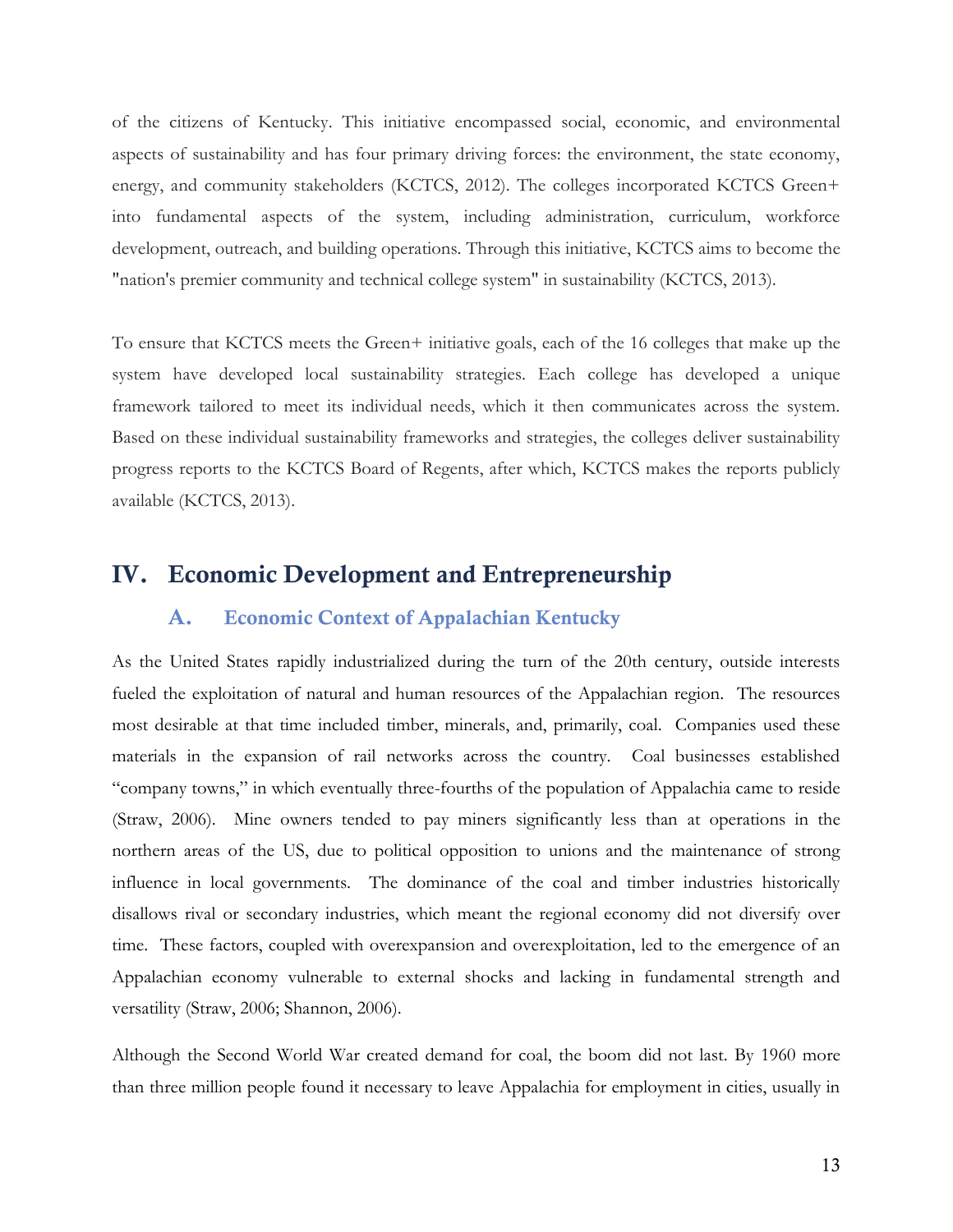the South and Midwest (Straw, 2006). In 1933, as part of the New Deal, Roosevelt established the Tennessee Valley Authority (TVA) to provide electric power and flood control. This legislation is indicative of initiatives intended to spur economic growth through large infrastructure projects, which, while successful in other regions of the US, did not catalyze lasting development in Appalachia (Shannon, 2006). In addition, diesel oil, heating oil, and natural gas began to replace coal as the primary sources for heating and locomotive fuel. As a result, coal mining jobs dropped from 500,000 employed in 1945 to 200,000 employed by 1960 (Shannon, 2006).

By the 1960's, the economic situation in the Appalachian region had become dire, with little improvement in living standards or upward mobility. In 1965, President Lyndon B. Johnson signed the Appalachian Regional Development Act as a part of his War on Poverty. This legislation established the Appalachian Regional Commission (ARC), which, from 1965 to 2000, allocated \$5 billion in federal and state funding for highway construction and \$3.3 billion for vocational education, natural resource management, and tourism promotion (Williams, 2002). Although some historians find the federal program and its grassroots response limited in scope, the War on Poverty helped to instill a sense of pride and identity among Appalachian communities that continues to pervade the culture (Straw, 2006).

During the second half of the  $20<sup>th</sup>$  Century, coal mining held steady, agriculture continued to decline, but services in healthcare, retail, and education grew. The low-tech manufacturing sector began shedding jobs due to labor outsourcing to developing economies, whereas high-tech jobs never grew in Appalachia due to the necessity of established infrastructure, educational capacities, and commercial networks (Shannon, 2006).

Currently, Kentucky is the third largest coal-producing state in the US, and produces about 9% of total coal in the nation. Kentucky generates approximately 93% of its electricity from coal, and its per capita energy consumption ranks in the top 10% of the nation (US Energy Information Administration, 2014). Kentucky also has the fifth lowest electricity prices in the country. Coal production is declining in Kentucky, however, due to increasingly strict emissions regulations from the Environmental Protection Agency and competition from natural gas (US Energy Information Administration, 2014). These factors have contributed to a higher unemployment rate.

According to the Kentucky Energy and Environment Cabinet, the number of Kentucky coal jobs has reached its lowest point since the state started recording the statistic in 1927. Most of this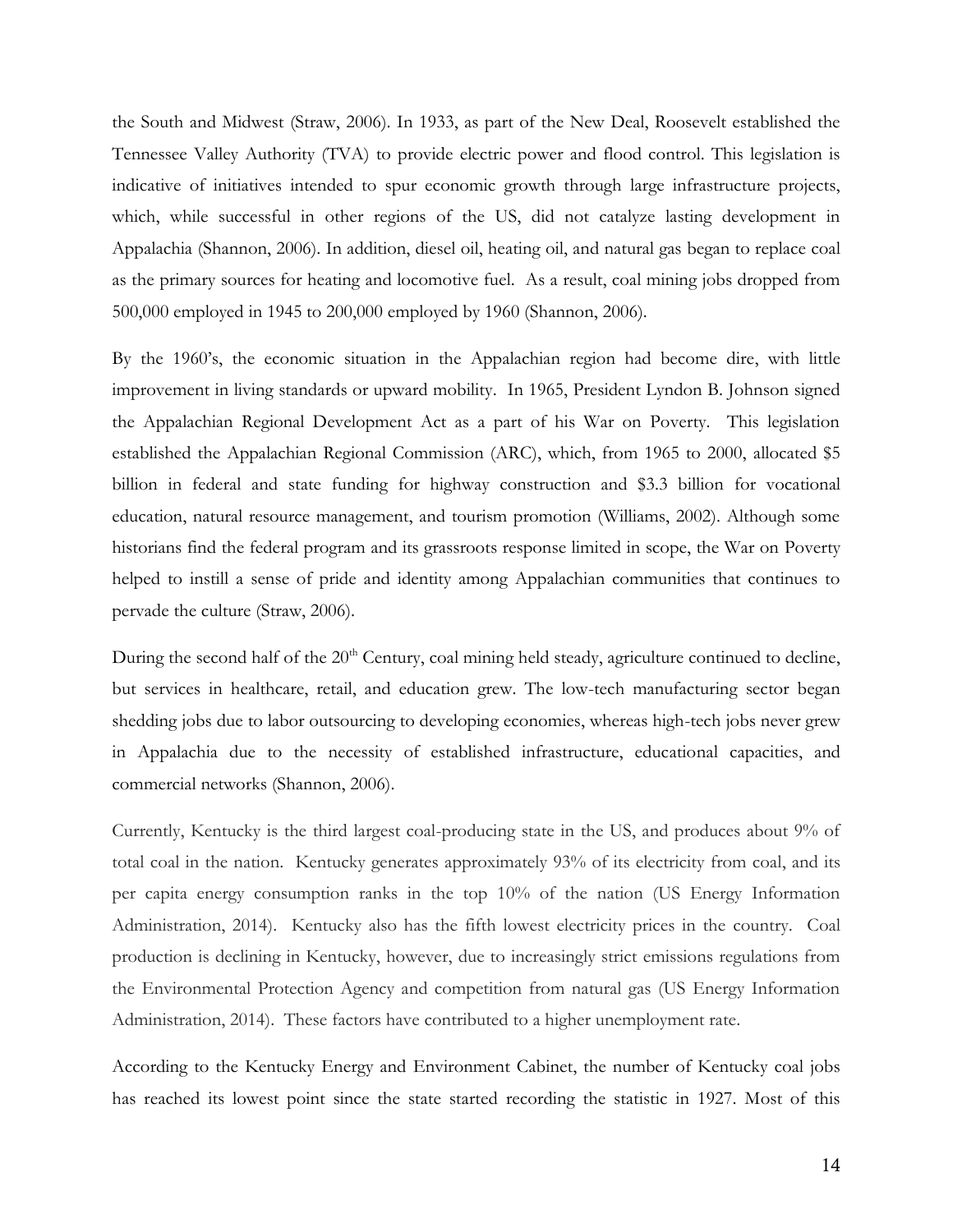decline has occurred in eastern Kentucky, while western Kentucky has in fact added jobs (Estep, August 2013). Mining production accounts for 2.2% of Kentucky's GDP and mining employment and coal mining employment make up 1.1% and 0.7% of total employment, respectively. While these numbers seem small in the context of the state's overall economy, fluctuations in energy policy and markets significantly impact the communities in which coal jobs are geographically concentrated, chiefly Appalachian areas. Coal employment includes employees engaged in preparation, processing, development, maintenance, repair, shop or yard work at mining operations, management and all technical and engineering personnel, rather than only miners alone (Bureau of Economic Analysis & Energy Information Administration, 2013).

### **B. Entrepreneurship**

The NAACE and the ARC have identified entrepreneurship as a crucial catalyst for sustainable economic development in Appalachian Kentucky, and thus the KCTCS leadership has instructed Columbia's Team to focus on opportunities for entrepreneurial advancement and education. Entrepreneurship is critical to economic development in part because business creation brings together the stakeholders, supporting institutions, and capital resources of a region to propel economic growth. Entrepreneurship creates jobs from within local communities, promoting the development of reciprocity and networks between businesses (Rural Support Partners, November 2013). The following section summarizes existing programs intended to promote economic investment and the development of entrepreneurship in Appalachian Kentucky, including federal programs, state initiatives, and other general financing opportunities.

### **1. Federal and Regional Policy**

In January of 2014, President Obama designated southeastern Kentucky as one of five Promise Zones (ARC, 2014). The Promise Zones Initiative, under the direction of the US Department of Housing and Urban Development, facilitates government investment in high-poverty areas to engender comprehensive community revitalization. Through the development of entrepreneurship training and industry-specific workforce training, southeastern Kentucky residents will receive the tools to accelerate the development of the local economy. The revitalization plan awarded \$1.3 million in funding to the Kentucky Highlands Investment Corporation (KHIC) for job creation and small business growth in the region. The eight Appalachian counties of Bell, Clay, Harlan, Knox, Leslie, Letcher, Perry, and Whitley will benefit from KHIC's initiatives with the goal of creating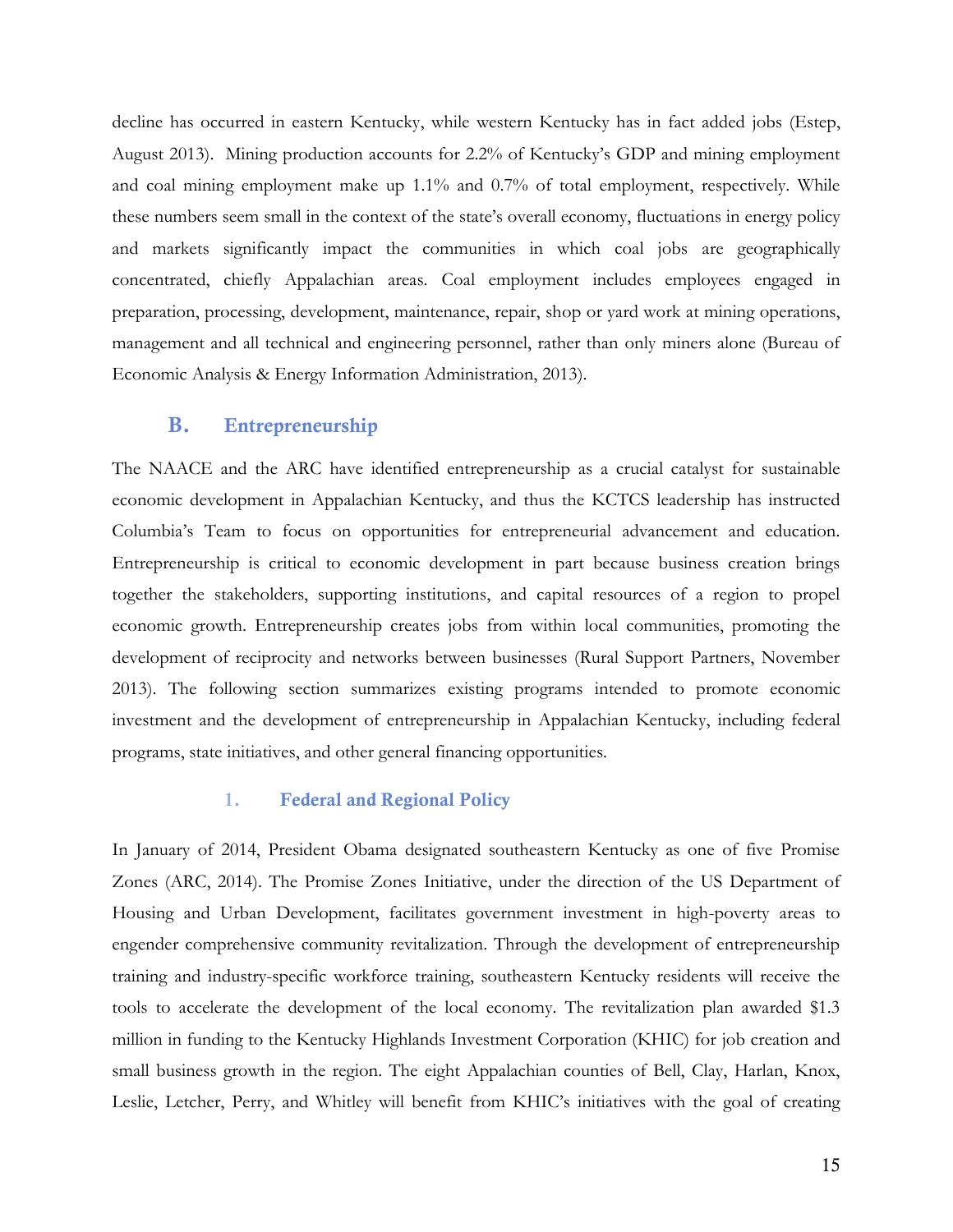more resilient local economies (The White House, 2014). Additionally, Promise Zone funding will assist KHIC with implementing a 10-year strategic plan, working alongside the federal government to alleviate endemic poverty in the region and accelerate diversification (ARC, 2014).

The Appalachian Regional Commission (ARC) is a federally constituted agency that brings together federal resources, state agencies and local governments to encourage the sustainable economic development of Appalachia. The ARC has established a variety of programs with the intention of encouraging job growth, increasing average per capita income, strengthening infrastructure, and promoting entrepreneurship. The Commission funds projects in a wide range of areas including energy, tourism, telecommunications, education, and the improvement of existing assets, among others. The ARC's entrepreneurship and business development initiatives work to foster a climate of innovation by increasing accessibility of capital, improving education through youth and adult training programs, and capitalizing on the strength of local communities by utilizing a sector based approach to small business development. The initiatives also provide for technical assistance and strategic support to businesses in the region (Appalachian Regional Commission, n.d.).

The partnership between the National Association for Community College Entrepreneurship (NACCE) and the Appalachian Regional Commission (and the catalyst for this KCTCS study) emphasizes the importance of community colleges as strategic partners for entrepreneurship and sustainable economic development in the Appalachian region. The initiative bolsters student entrepreneurship opportunities and fosters an entrepreneurial environment in the communities surrounding colleges. Current NAACE programs are integrated into local colleges through scholarships and funding to the NACCE Fellows Programs, the Presidents for Entrepreneurship Pledge, and the NACCE's Entrepreneurship Specialist Certificate Online Training program. The partnership has made coaching and mentoring around entrepreneurship best practices available to community college students. The intention of these activities is to help bridge the gap between local and national entrepreneurship activity (National Association for Community College Entrepreneurship, 2014).

Governor Steve Beshear and Congressman Hal Rogers announced the Shaping Our Appalachian Region (SOAR) initiative in 2013 to address economic hardship in the region. The SOAR initiative established a \$2.6 million loan pool to support small business and entrepreneurship in eastern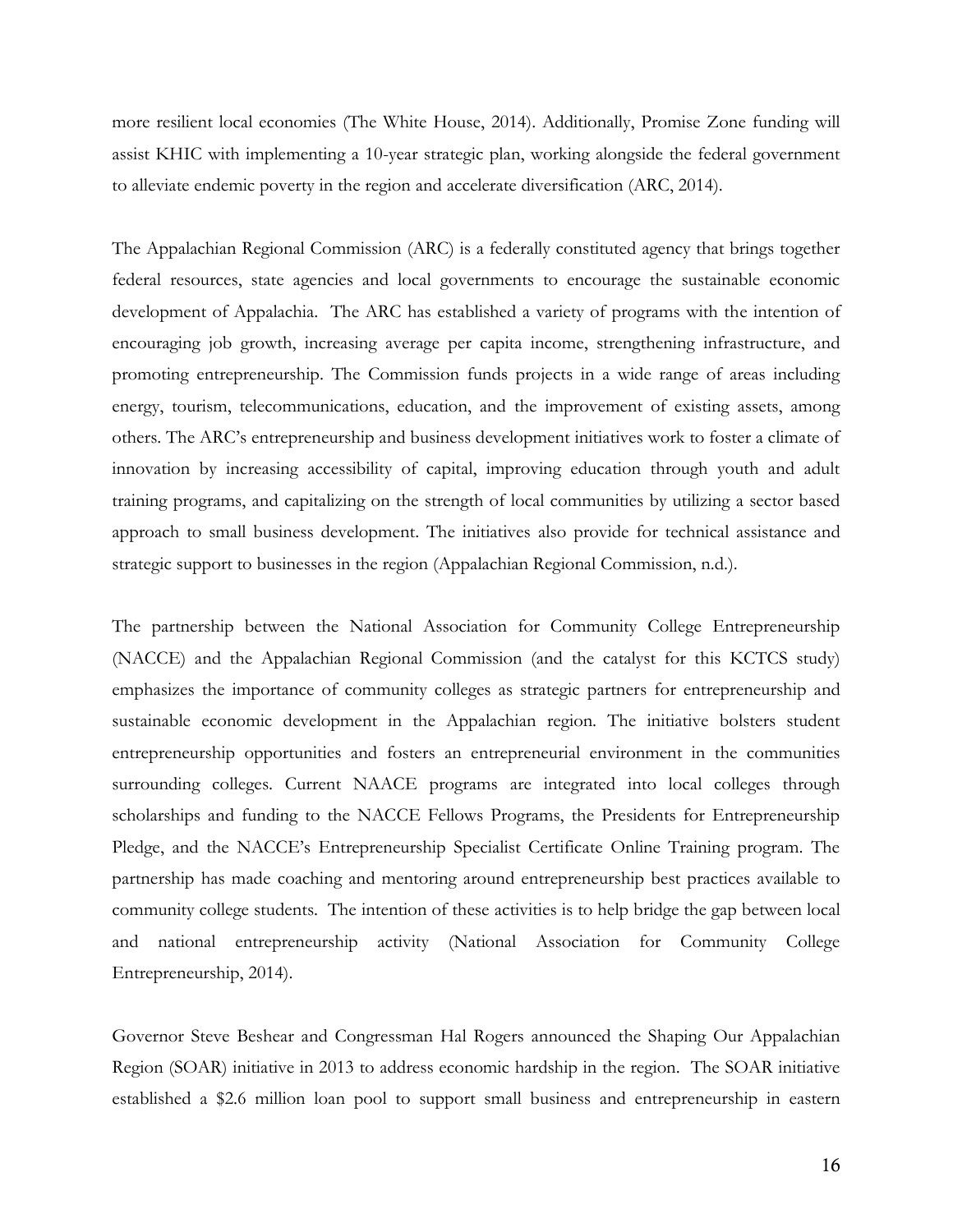Kentucky. During its annual summit, launched in 2014, SOAR can provide a platform to generate ideas on how to move Kentucky forward, gathering stakeholders and community members representing interests ranging from the arts to technology to discuss potential solutions (Kentucky Cabinet for Economic Development, 2014).

In January of 2014, Governor Beshear also announced a state and federal joint initiative to invest federal resources in the extension of high-speed broadband Internet access throughout Eastern Kentucky (Gov. Beshear's Communication Office, 2014). The state of Kentucky will implement this project in conjunction with the Center for Rural Development. At present, reports indicate that Kentucky lags behind in Internet access, with only 74% of households having access, which is 5% below the national average (U.S. Census Bureau, 2012). The long-awaited resource will be critical to spurring economic development in the region.

#### **2. State Policy**

The Kentucky Cabinet for Economic Development is an agency that promotes economic growth in the state of Kentucky through job creation and investment. The Cabinet offers an array of business development services through the Office of Research and Public Affairs and the Office of Entrepreneurship, including training in communications, research, site evaluation, and GIS analysis. Additionally, the Cabinet encourages entrepreneurship and business development through facilitating workforce training and counseling and securing financial assistance, and has established the Kentucky Innovation Network, which offers business development services to over 120 counties throughout Kentucky. Offices assist innovators through the evaluation of business models, market assessment, and growth strategy consultation. These facilities also provide connections to professional networks, potential suppliers and partners, and coaching on how to secure funding (Kentucky Cabinet for Economic Development, n.d.).

The Office of Entrepreneurship works alongside the state's Commission on Small Business Advocacy to address public policy and legislation as they pertain to small businesses in Kentucky. The mission of the group is to improve the climate for small businesses in the state through "education, cooperation, and advocacy." They educate the business community on relevant federal, state, and local legislation, and work to advance the interests of small business owners in the development of relevant policy. The commission also fosters relationships between government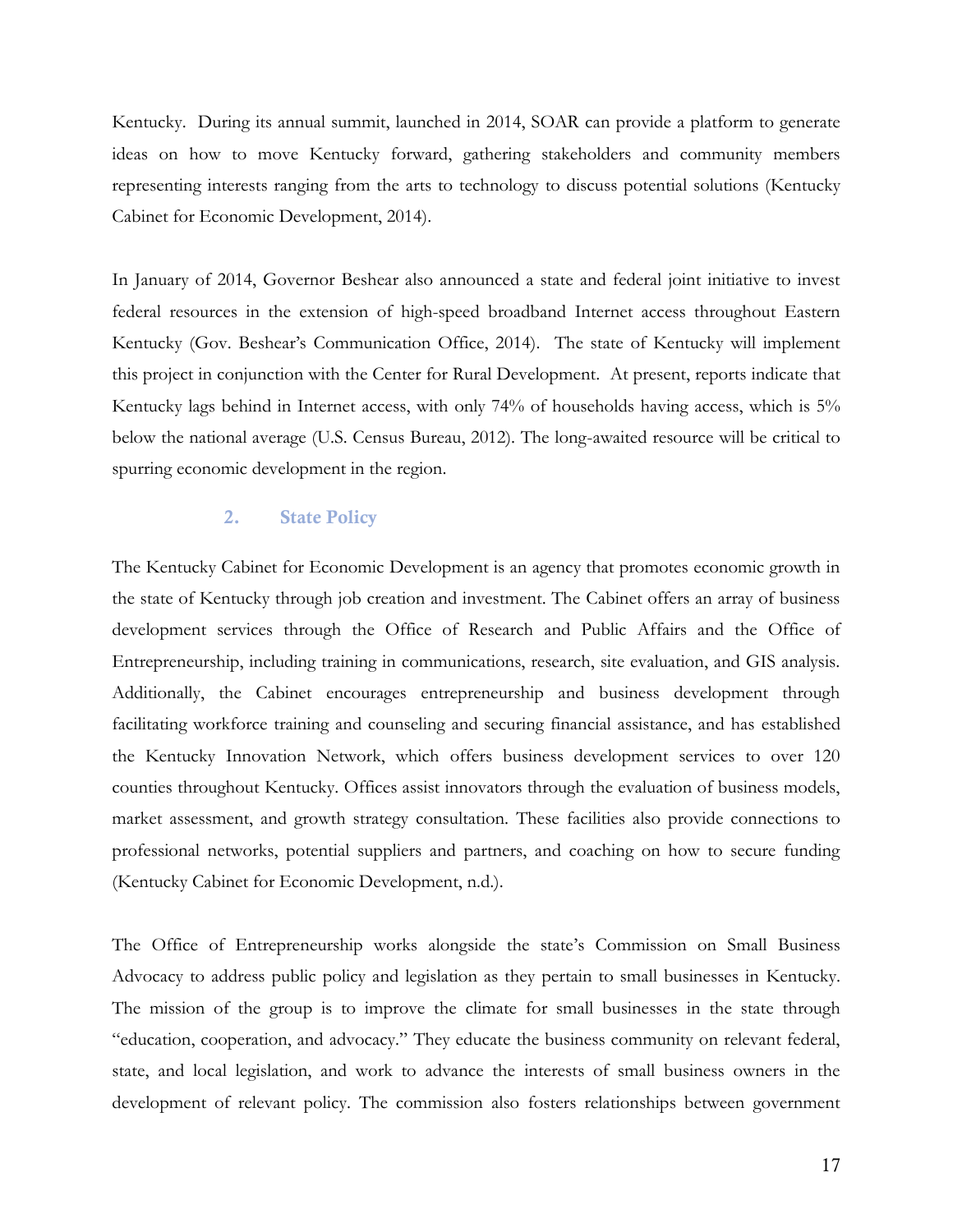agencies and the private sector (Kentucky Cabinet for Economic Development, n.d.).

The state offers a variety of financing programs for small business owners and entrepreneurs to source capital for their ventures. The Kentucky Cabinet for Economic Development has allocated federal funding to implement the Kentucky Small Business Credit Initiative, which is comprised of three programs designed to improve credit accessibility, utilizing private funding to reduce the risk to lenders. The state also provides funds through the Kentucky Economic Development Finance Authority, which offers financial loans for emerging or growing businesses in the fields of manufacturing, agri-business, service, and technology. The Authority's qualifications for loan procurement are more lenient than industry standards. Finally, the Kentucky Small Business Tax Credit endows qualifying businesses with nonrefundable state income tax credits for investing in qualifying equipment or technology and hiring employees (Kentucky Cabinet for Economic Development, n.d.).

# **V. Industries Background**

### **A. Sustainable Agriculture and Local Food**

#### **1. Background in Sustainable Agriculture and Local Food**

One industry that offers great potential for entrepreneurial growth and economic development in Kentucky is sustainable agriculture and local foods. The state currently boasts over 85,500 farms. Kentucky ranks fourth in the nation in total number of agricultural operations (although more than 60% of these farms are small operations with annual sales of \$10,000 or less). In 2012, the leading five commodities in the state were poultry, other livestock (not poultry, swine, or cattle), corn, soybeans, and cattle (Kentucky Farm Bureau, 2013). In 2013, economists at the University of Kentucky's College of Agriculture, Food, and the Environment estimated that Kentucky exceeded \$6 billion in agricultural receipts due to a strong livestock year, outpacing 2012's record-breaking levels of \$5 billion. Projections for 2014 suggest that livestock sales will remain strong, though general crop prices may decline (UK CES, 2013).

The ARC has suggested that sustainable agriculture is a viable driver of economic growth in communities similar to those of eastern Kentucky. An ARC sponsored study of West Virginia illustrates that if the farmers of that state grew sufficient produce to meet residential demand, the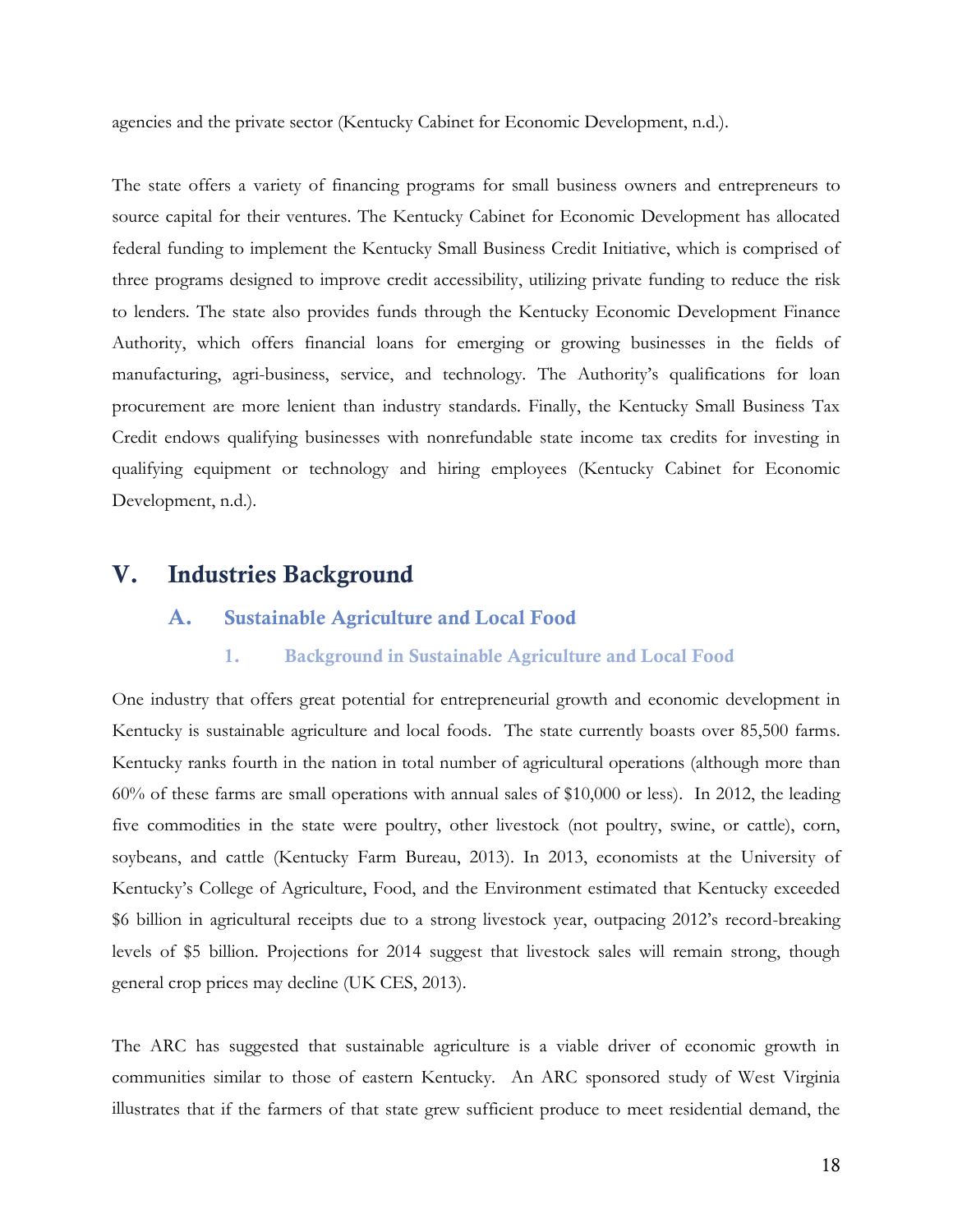industry would generate 1,700 new jobs and \$35.7 million in additional revenue. This process would require converting less than 10% of the state's available farmland to agricultural production. Such a policy would encourage the generation of profits, employment opportunities, and infrastructure within the state. The ARC suggested targeting agricultural crops that are currently under-produced to fill unmet demand (Hartz et al., 2002).

Although there is no uniform official definition, the 2008 Food, Conservation, and Energy Act defines "local food" as an agricultural food product purchased less than 400 miles from its origin or within the state of its production (Martinez *et al.*, 2010). Studies show that local food system expansion can stimulate economic growth through import substitution, consumer spending, farmers markets, and the localization of processing activities. Economist David Swenson at Iowa State University estimated that the economic output multiplier of local food in the Upper Midwest is between 1.55 to 1.78, meaning that every dollar generated through local food stimulates an additional \$0.55 to \$0.78 in revenue for the region through related and dependent activities (Rural Support Partners, 2013).

In addition to benefiting local economies, local food consumption can help improve public health and reduce the medical burden on health care providers. Between 62.5% to 76.2% of adults in eastern Kentucky are overweight, which is significantly higher than the national average of 58.5%. Obesity can lead to chronic conditions such as diabetes and cardiovascular disease. Only 19% of Appalachian Kentuckians meet their Recommended Daily Intake in fruits and vegetables, which can be attributed to the geographically isolating nature of Appalachia's physical environment, the high prevalence of fast food restaurants, and individual lifestyle choices (Schoenberg et al, 2013). In addition, norms in consumption of regional foods consist primarily of meats, fried foods, and highfat carbohydrates. Lastly, healthier options are often more expensive and thus inaccessible to households with low incomes (Liese et al., 2007).

In summary, sustainable agriculture and local foods offer opportunities for economic growth in eastern Kentucky for several reasons. First, the unmet demand for local food exists. Second, studies and initiatives in other states illustrate that sustainable agriculture can be successful in Appalachia and is appropriate to the regional culture and economic environment. Finally, sustainable agriculture is particularly relevant to the KCTCS goals given the pivotal role institutions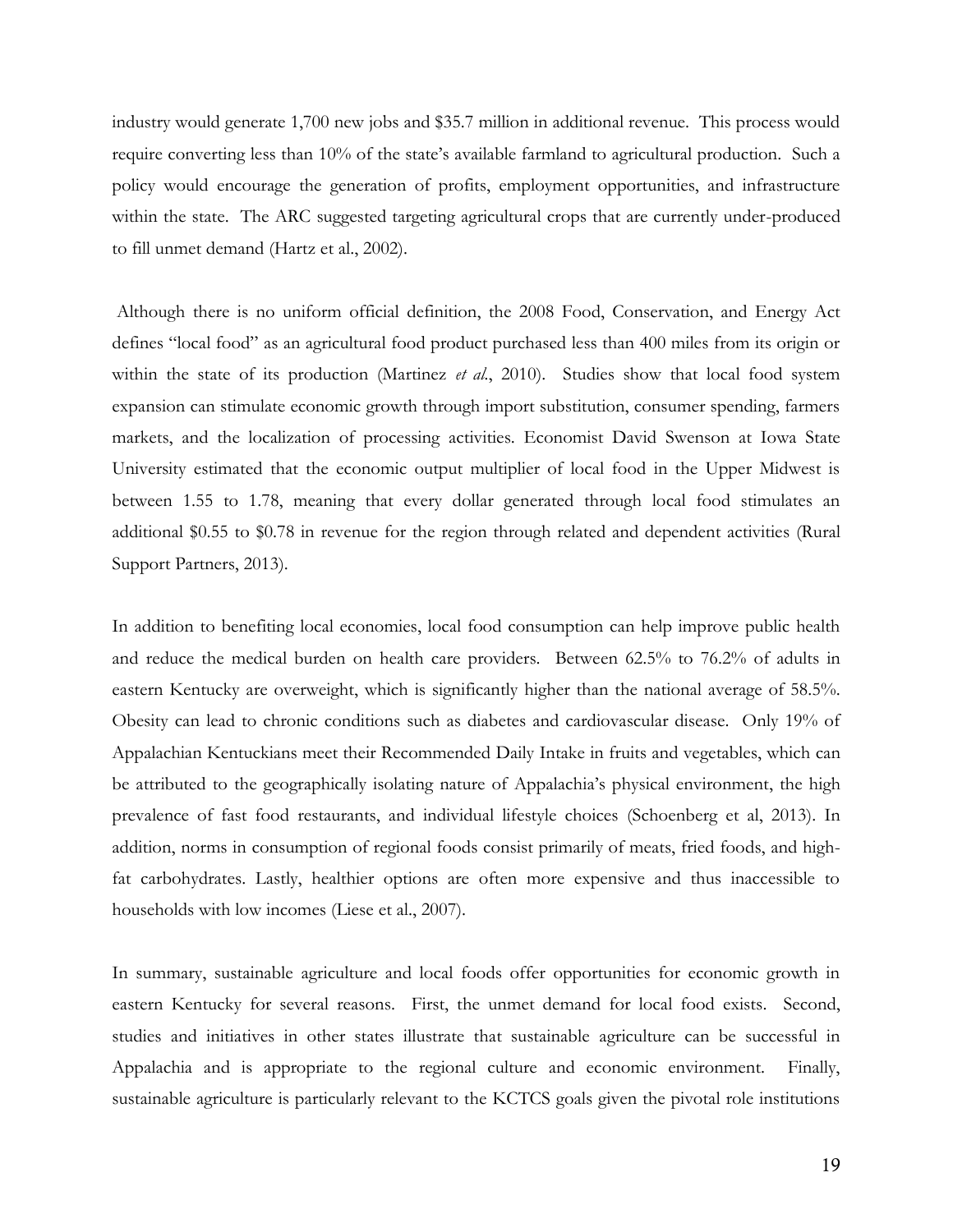of higher education can play in building vital community capacities.

### **2. Current KCTCS Offerings Related to Sustainable Agriculture**

The curriculum and programs currently in place at KCTCS already provide some education, training and resources related to sustainable agriculture and local food. In the KCTCS System, the Sustainable Agriculture track is a part of the program in Agricultural Technology. The Associates Degree contains a general core curriculum, including math, biology, and chemistry, while the technical core courses involve soils, agriculture, animal science, plant production, and an agricultural internship. In addition to the core, the Sustainable Agriculture track teaches horticulture science, sustainable agriculture, organic agriculture, business, and marketing. This program is offered at Henderson, Hopkinsville, and Owensboro colleges. The certificate in Sustainable Agriculture contains most of the introductory track courses and technical courses.

The Associate of Applied Business program includes a Turf Grass/Landscaping Management Track that requires an agriculture seminar and plant identification class in addition to turf grass and landscape maintenance. This track is also a certificate program at Owensboro and Somerset Colleges.

The Culinary Arts program contains coursework in nutrition, management, and food procurement, which all relate directly or indirectly to sustainable agriculture. Within this program, KCTCS offers degree programs in Culinary Arts and Food and Beverage Management. The majority of the colleges in the system offer an Associates degree, diploma, or certificate in Food and Beverage Management.

The KCTCS Horticulture Program offers an Associate in Applied Science degree at Jefferson and Owensboro Colleges, requiring coursework in greenhouse management, landscape maintenance, and plant science. Certain colleges offer diplomas in Landscape Technology and Ornamental Horticulture. Finally, certificates are available in Greenhouse Operations, Greenhouse Production, Horticulture Sales, Landscape Installation, Landscape Planning, Lawn Maintenance, Nursery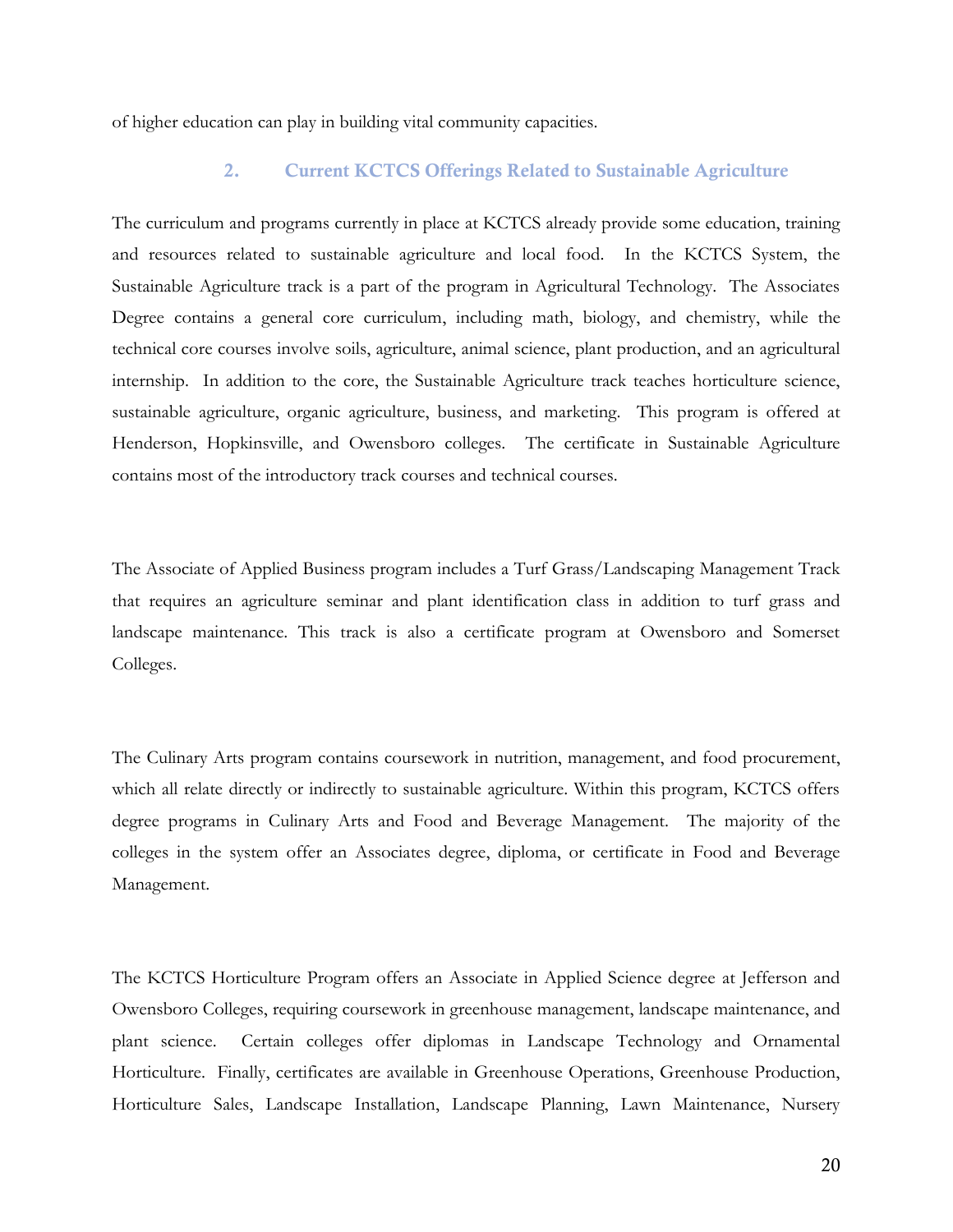Production, and Nursery Operations at a variety of KCTCS colleges. This information is available through the 2013-2014 KCTCS Catalog (KCTCS "Catalog", 2013).

|                       | <b>Culinary Arts</b><br>Program | <b>Horticulture</b><br>Program | Applied<br><b>Business -</b><br>Turf Grass/<br>Landscaping<br>Track | <b>Culinary Arts</b><br>-Food and<br><b>Beverage</b><br>Management<br><b>Track</b> |
|-----------------------|---------------------------------|--------------------------------|---------------------------------------------------------------------|------------------------------------------------------------------------------------|
| Ashland               | C, D, A                         | $\mathbf D$                    | None                                                                | A, C, D                                                                            |
| <b>Big Sandy</b>      | $\mathbf{A}$                    | C, D                           | None                                                                | C, D                                                                               |
| Elizabethtown         | C, D, A                         | None                           | None                                                                | C, D                                                                               |
| Hazard                | None                            | None                           | None                                                                | None                                                                               |
| Maysville             | C, A                            | C, D                           | None                                                                | A, C, D                                                                            |
| <b>Somerset</b>       | C, D, A                         | None                           | $\overline{C}$                                                      | A, C, D                                                                            |
| Southeast<br>Kentucky | $\mathbf{A}$                    | None                           | None                                                                | A, C, D                                                                            |

*Table 1. Programs of Study Related to Food or Agriculture in KCTCS Colleges of Focus C = Certificate, D = Diploma, A = Associate's Degree*

The system also maintains a program to place Adult Agriculture Regional Instructors at several of the colleges. At Somerset College for example, three educators update farmers on best practices, particularly related to increasing production capacity and rural quality of life. They conduct farm calls, create newsletters, provide on-farm consulting, and host regional informational meetings at Somerset Community College computer labs, usually between growing seasons. These instructors also advise the Kentucky Youth Farmers Association (KYFA), an organization of recent high school graduates interested in agricultural entrepreneurship, through Young Farmers Educational classes at KCTCS. The instructors additionally organize contests, banquets, and farm tours (SCC "Agricultural Educators", n.d.).

Outside KCTCS, the University of Kentucky offers coursework related to sustainable agriculture.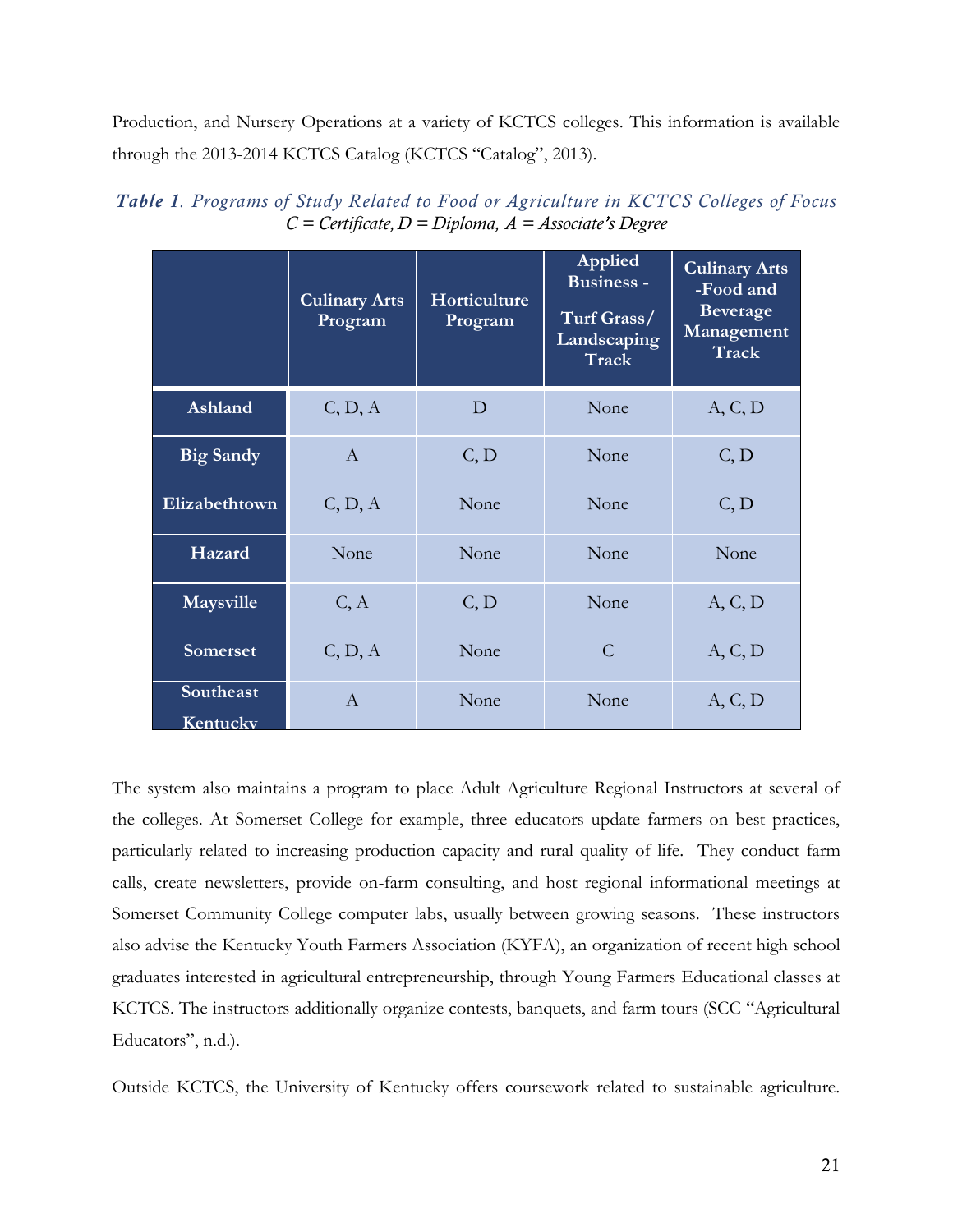The core courses concern cultural perspectives, plant production, agricultural economics, chemistry, biology, plant and soil science, nutrition, sociology, entomology, and plant pathology. The curriculum also features an apprenticeship program that requires 250 hours of applied fieldwork, culminating in a capstone program in which the students attend an educational agricultural experience out of the state (University of Kentucky, 2011).

#### **3. Sustainable Agriculture and Branding Initiatives**

For local food and sustainable agriculture systems to become successful, a food supply chain must match production from small local farmers with demand from consumers. The commercial marketing strategy of branding can strengthen this connection by creating a label, image, or other medium that provides a unique narrative and self-identity for products (Ruel, 2012). Branding regional local food in particular can help develop the economy of the Appalachian region for several reasons. First, economists who study branding note that it can generate significant revenue through product differentiation and the creation of consumer aspiration (Ruel, 2012). The CAN program launched in 1993 in order to form a network of regional community stakeholders with the mutual mission of advancing Appalachia's "economic transition;" the 2012 successes of four regional brands that are part of the Central Appalachian Network (CAN) and its affiliates demonstrate branding's transferability from other Appalachian states such as Ohio, North Carolina, and Virginia (Ruel, 2012). Third, branding local food is culturally appropriate because there already exists a homesteader culture and history of growing one's own food in the Appalachian region (Ruel, 2012).

Branding campaigns can also help to overcome the challenges inherent in local food production and sale in Appalachia. Two primary obstacles are low average farm capacity and geographical isolation due to mountainous topography. The median size of a farm in Appalachian Kentucky is approximately 83.5 acres, and this small size indicates that farms often lack the capacity to produce high volumes or individually influence the market. Geographic isolation separates remote rural farms from distribution networks and market locations. Successful branding, however, can strengthen and reshape food supply networks through the simultaneous formation of partnerships with farmers' markets, farm to school programs, connections to urban areas, and food hubs that sell these branded local foods (Rural Support Partners, 2013). Branding strategies can increase the farm capacity and market access of these small farms that are not well integrated in the food supply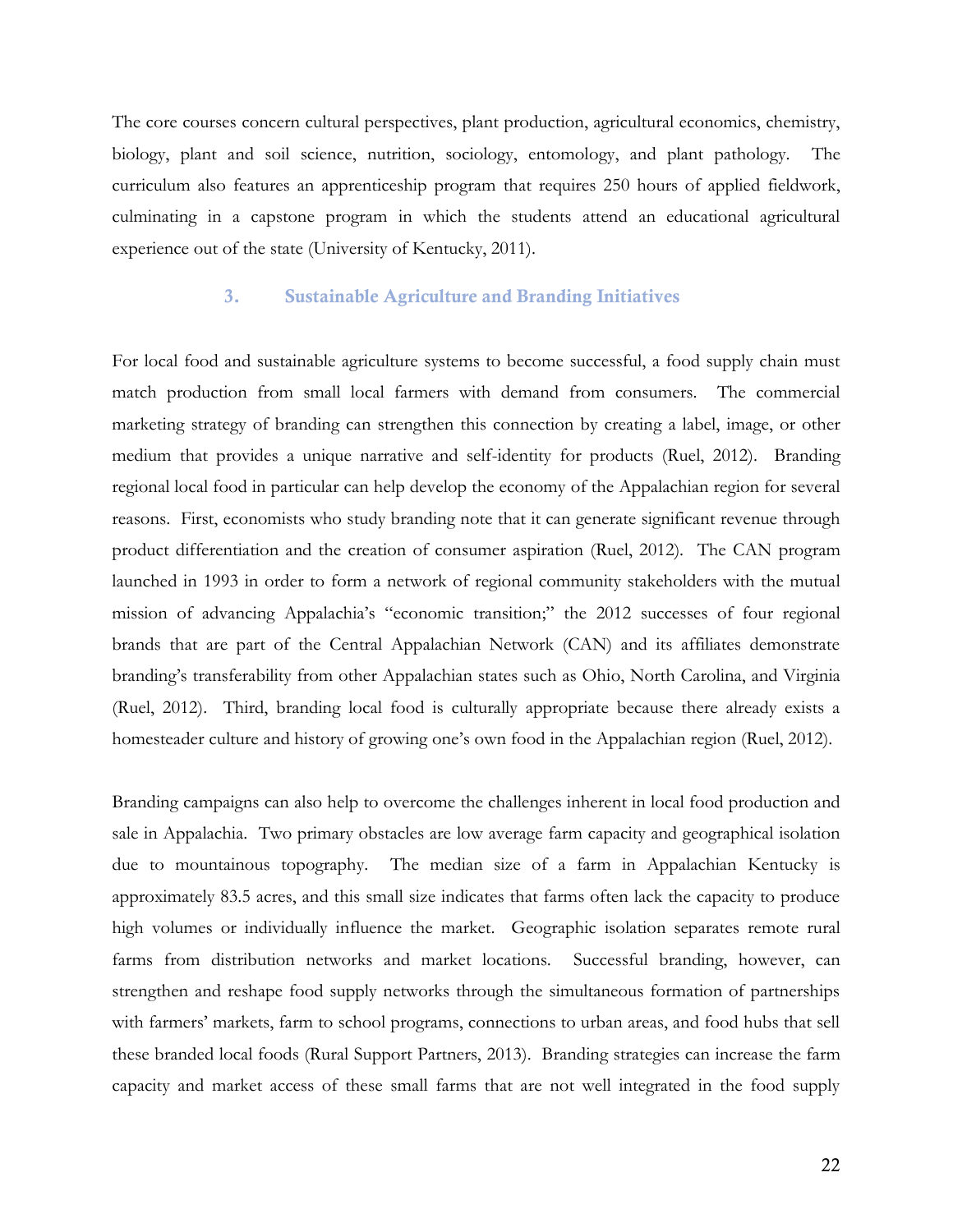network.

In order to strengthen the connection between local market production, distribution, and consumption, the Kentucky Department of Agriculture created Kentucky Proud, a marketing initiative that includes three components. These three component programs include Homegrown by Heroes, which celebrates military veteran farmers, Udderly Kentucky, which brands milk, and the new trademark, Appalachian Proud (Comer, 2013). Appalachian Proud is a branding strategy that aims to grow the agriculture economy by crafting narratives around local entrepreneurship and traditions in the production of quality food. It engages with education and research institutions by encouraging each college to develop and research a niche agricultural product, which are products that grow especially well in a certain region. Colleges have already taken on products such as ginseng, honey, sorghum, and mushrooms in Appalachia. The initiative also established Future Farmers of America chapters in every school district, created a new mobile science activity center, and launched hemp pilot programs. The strategy also identifies and develops new markets, like using reclaimed mine lands for the Appalachian Proud Wildlife Center and encouraging colleges and schools to join Farm to Campus and Farm to School Programs (Comer, 2013).

There are several challenges to establishing a successful branding and marketing campaign around local foods and sustainable agriculture. Challenges to branding Appalachian food within the Appalachian Proud initiative primarily center on coordinating existing brand strategies. Because brands created through the Central Appalachian Network or its affiliates already exist, a new brand must be able to differentiate itself among similar brands to avoid consumer confusion. Other challenges include obtaining grant funding and creating a structure for expanding the brand in conjunction with those other existing brands (Ruel, 2012).

A strong branding campaign that brings together the state government, nonprofit organizations, and educational institutions can overcome these challenges. Educational institutions like KCTCS are indispensable to branding because they can provide education and training that are necessary for branding strategy, and we will further explore these strategies in the recommendations section.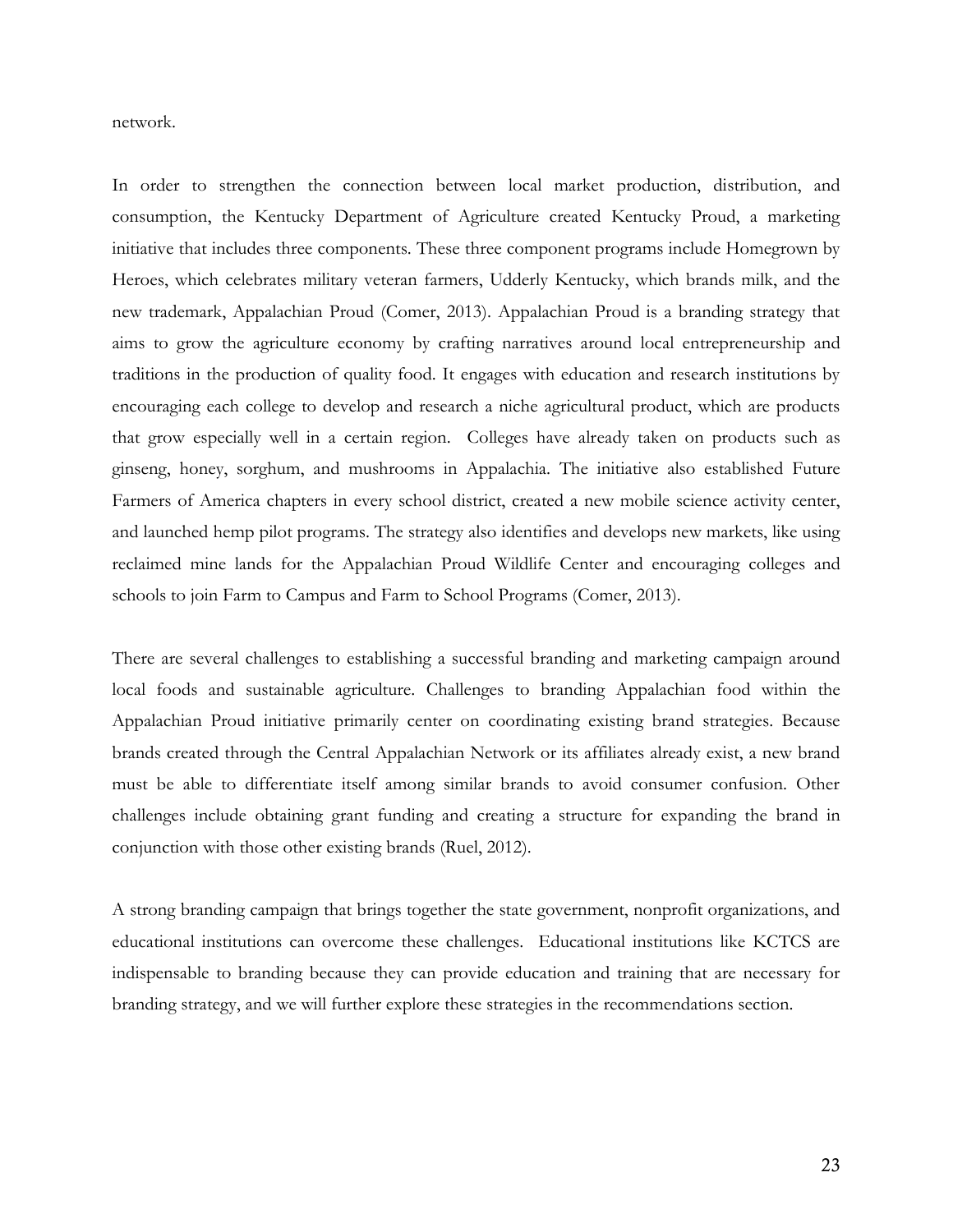## **B. Remediation**

# **1. Background on Coal Mining and Environmental Remediation in Eastern Kentucky**

Kentucky is the top coal-producing state in the Appalachian region, due to eastern Kentucky's large reserves of soft and easily ignitable bituminous coal. Coal mining in Kentucky initially employed underground mining with manual tools like picks and shovels, and then progressed to the use of machines to cut the seam. This mechanization brought about operational health and safety hazards, including roof falls, mine explosions, and chronic pulmonary diseases. These new techniques also created negative environmental impacts such as surface water and groundwater contamination, surface subsidence, and soil erosion. As underground mining transitioned into surface mining, the process of coal exploitation generated even more severe environmental impacts (Rouse and Greer-Pitt, 2006).

Mountaintop mining is a form of surface mining that has become increasingly prevalent in eastern Kentucky, but it is controversial due to resulting increased harm to the environment. This form of mining involves removing mountaintops to access underlying coal seams and disposing of the overlying rock and soil in neighboring valleys, called "valley fills" (EPA, 2013). Local environmental groups argue that the excess spoil from mining bury streams as well as destroy wildlife habitat and forests. On the other hand, mining companies argue that this technique is essential because the poor soil stability makes underground mining techniques unfeasible, while the steep topography makes the disposal of mining spoil in valleys essential (Copeland, 2013).

Several studies have documented the negative effects of mountaintop mining on streams, forests, and biodiversity in eastern Kentucky. Pond (2012) assessed stonefly (Plecoptera) and caddisfly (Trichoptera) assemblages in Appalachian Kentucky's headwater streams between 1999 and 2004 in relation to mining and residential land uses. The study found lowered species richness in mining and residential sites compared to undisturbed reference sites, and about 70% loss of common genera of both taxa. Pond (2012) notes that headwater streams are especially vulnerable to land use disturbances like mining because of aquatic-terrestrial linkages and sensitive fauna. As for mayfly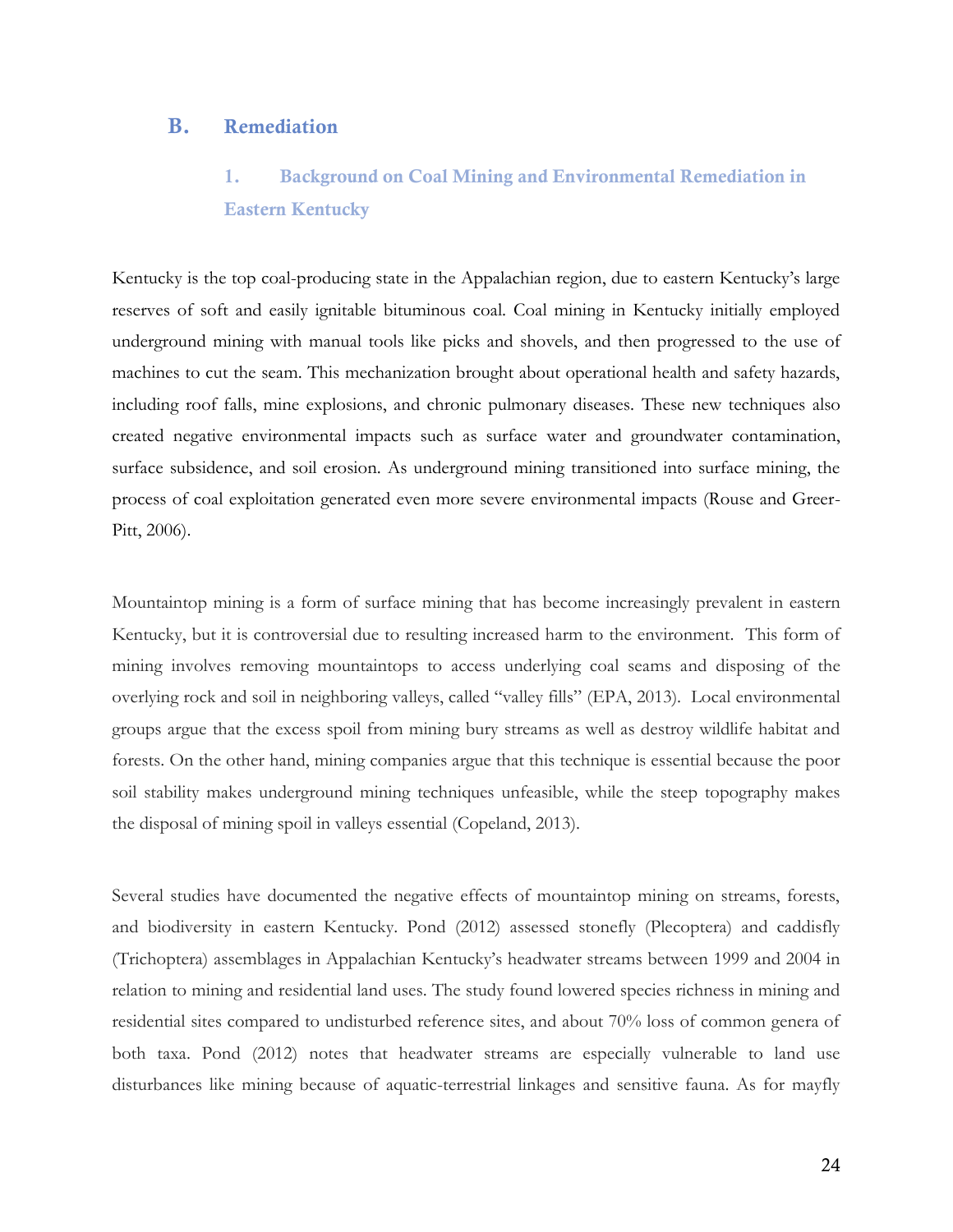(Ephemeroptera) species abundance and richness, Pond (2010) found that these measures were lowest in mining sites compared to residential and undisturbed sites. He also found that lowered relative abundance of mayflies had the strongest correlation with increased specific conductance of streams due to mountaintop mining.

Although the fauna of these headwater streams are well adapted to the fluctuating flows within their isolated pool habitats, they are not resilient to the drastic change in water chemistry that result from valley fills (Palmer and Bernhardt, 2009). These headwater streams are also biodiversity hotspots that support hundreds of species, some of which are unique to their habitats, as well as 10% of salamander and freshwater mussel diversities globally (Palmer and Bernhardt, 2009). Not only do the headwater streams provide important refuge from predators and spawning grounds, they are also critical parts of stream networks, because their biota, sediment, and dissolved substances feed waters downstream (Bernhardt and Palmer, 2011). Bernhardt and Palmer (2011) conclude that mountaintop mining has severe, large-scale, and enduring environmental impacts in Central Appalachia.

Pond et al. (2008) found significant downstream effects of mountaintop mining, including a decline in relative abundance and species richness of mayflies, stoneflies, and caddisflies, as well as changes in stream chemistry in mined sites compared with un-mined sites of West Virginia streams. Specifically, streams affected by mining had higher alkalinity and ionic strength. An assessment report by the EPA (2011) supports the above findings based on evidence showing that mountaintop mining eliminates springs and streams, elevates downstream ionic concentrations and selenium concentrations that are toxic to fish and birds, and degrades macro-invertebrate and fish communities.

Mountaintop mining also negatively impacts forest ecology in the Kentucky Appalachian region. Wickham et al. (2007) illustrate that mountaintop mining in the region accelerates the loss of interior forests by converting them to edge forests. This is of global ecological significance because the rare, large expanses of undisturbed temperate deciduous forest support greater amounts of habitat and wildlife, more atmospheric moisture, and more keystone ecosystem services.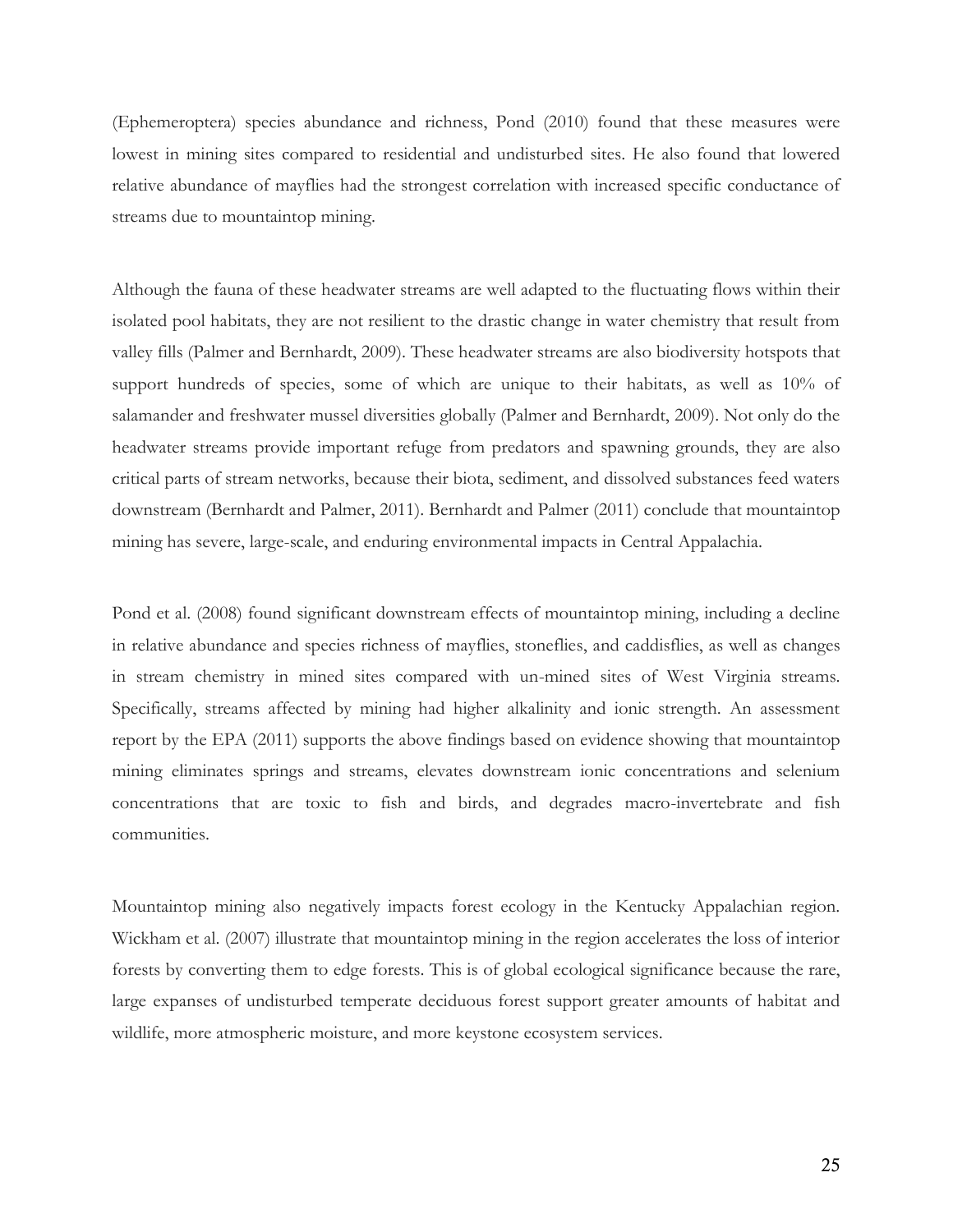# **2. Resources Currently Available Related to Environmental Remediation**

Currently, various programs are in place to mitigate the harmful ecological effects of mountaintop mining. The Obama administration recently began to implement an interagency action plan to reduce the environmental impact of mountaintop mining through tighter regulation, more stringent reviews of mining permit applications under the Clean Water Act and Surface Mining Control and Reclamation Act of 1997 (SMCRA), as well as increased public engagement (Glunz, Barkoff, Andy, Pawlik, 2009). The SMCRA requires that mine operators minimize impacts on fish, wildlife, habitat, and hydrologic balance; restore stream channels and riparian vegetation by constructing stream diversions; as well as restore the contour and vegetation of mined sites (EPA, 2011).

One program intended to improve the environmental footprint of mining operations is the Appalachian Regional Reforestation Initiative (ARRI), a collaboration among academia, local communities, industry, and government to reestablish productive forestland on coal mine sites. The ARRI advocates the use of Forest Reclamation Approach (FRA) technology, which is supported in forestry research at the University of Kentucky, Virginia Polytechnic Institute and State University, and West Virginia University. The ARRI has a core team consisting of members from each Field Office of the Office of Surface Mining Reclamation and Enforcement, and each State Regulatory Authority of the seven Appalachian states, as well as an academic team of experts from ten different universities and the US Forest Service. ARRI's goal is to increase the amount of high-value hardwood trees on coal mine sites, increase their survival and growth rates, as well as encourage forest restoration through natural succession (Angel, Burger, and Graves, 2006).

Implementing FRA technology for mine reclamation, the method championed by the ARRI, requires multiple steps for successful implementation, but this process has thus far proven difficult to put into practice. The implementation steps include creating suitable rooting media for trees, using native ground covers that are compatible with growing trees, planting early-succession tree species for soil stability, and using proper tree planting techniques (Angel, Burger, and Graves, 2006). The current barriers to successful and widespread FRA implementation are primarily cultural norms, education, and funding (Angels et al., 2009). Stream mitigation efforts consist of those that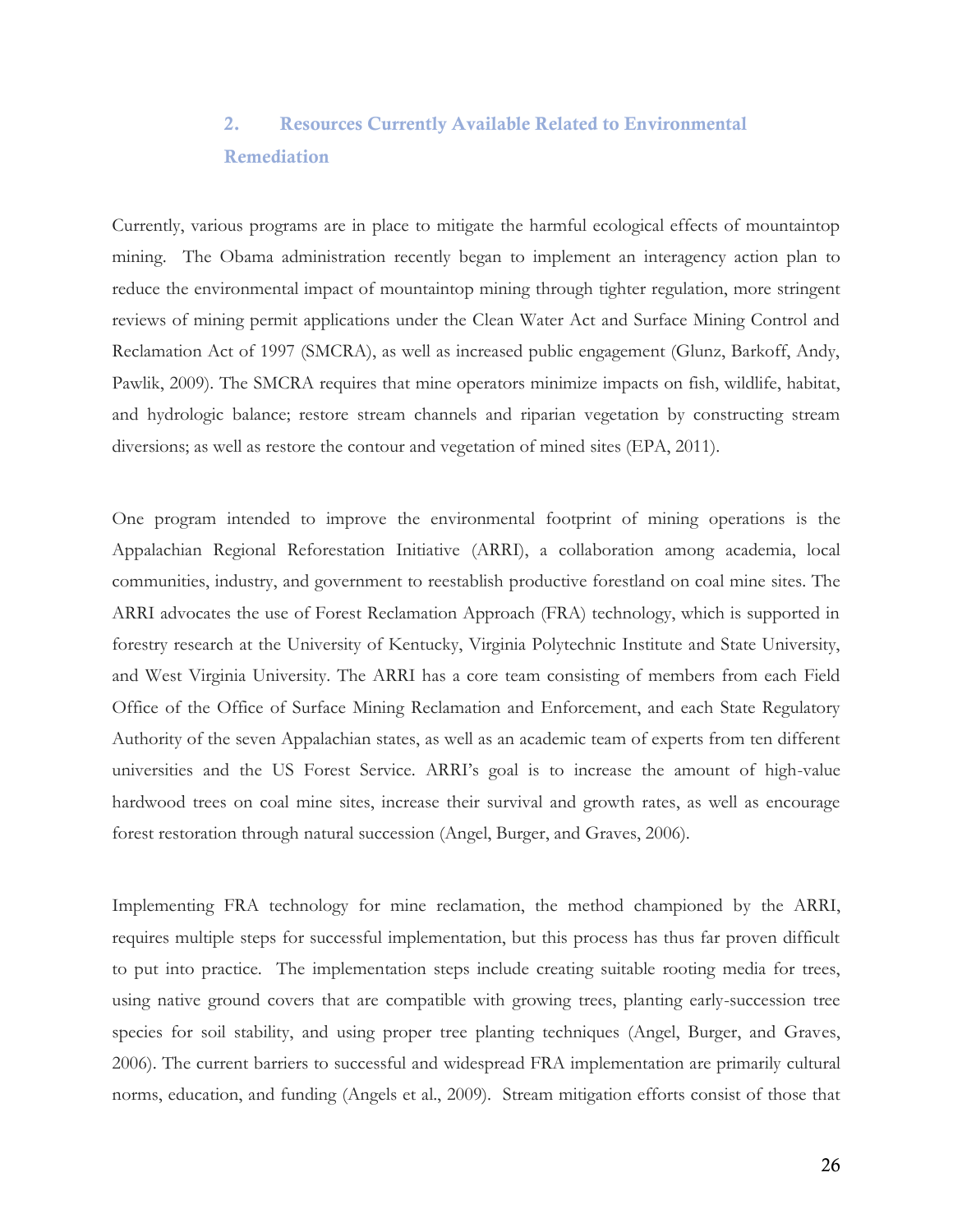focus directly on restoring streams in valley fills, such as constructed channels, natural channel design, and erosion control structures and constructed wetlands, as well as those that focus on restoring waters downstream of valley fills, like restoration of riparian forests and stream channel enhancement (EPA, 2011).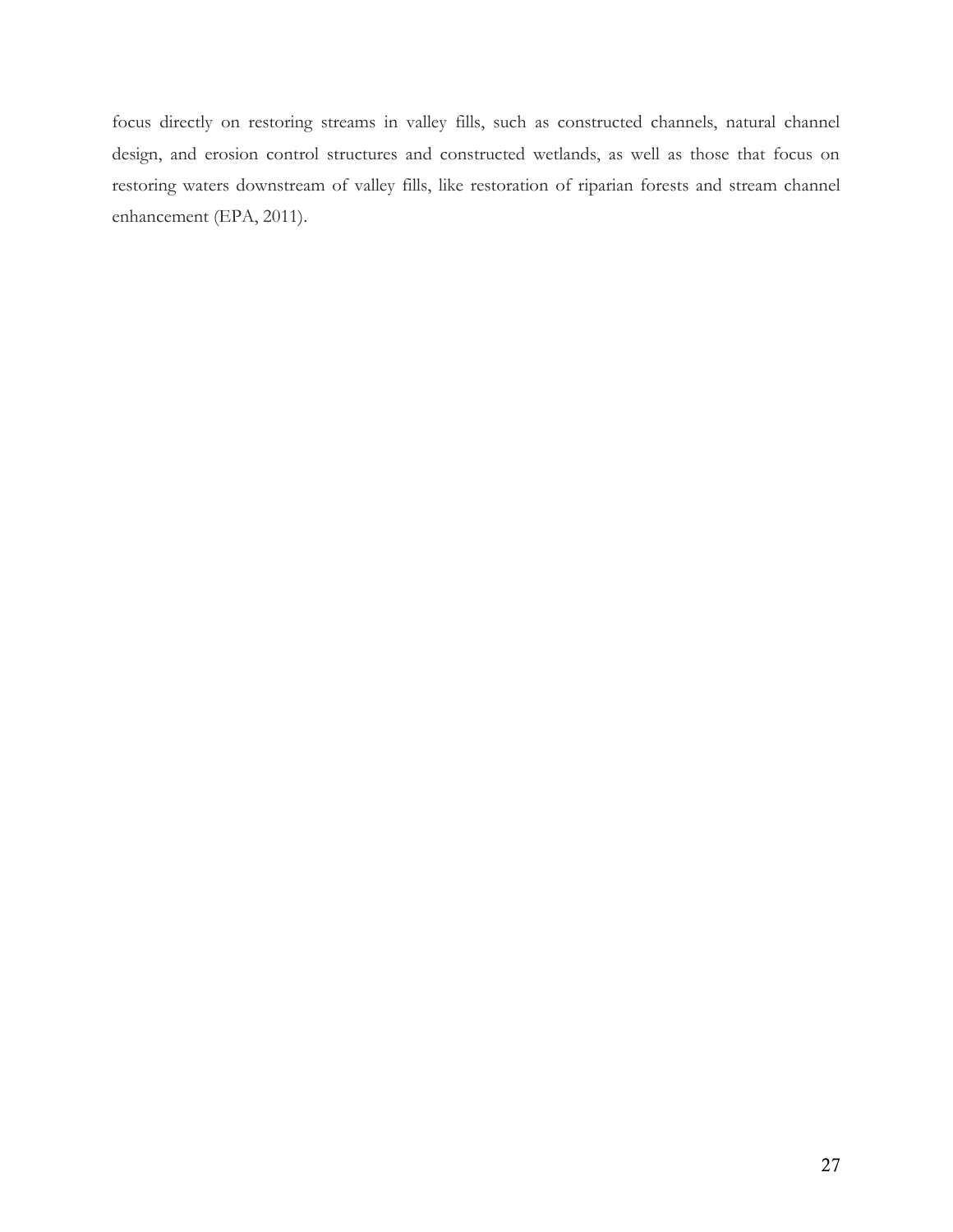# **VI. Recommendations**

The research and analysis of the industry specific opportunities and inherent KCTCS capacities laid the foundation for the Team's recommendations. Through this analysis, the Team was able to determine the suitability of each industry for sustainable economic development and entrepreneurship, promising directions for their growth, existing resources to support this growth, and additional areas where KCTCS can offer support. When the industry specific and system wide research were brought together, the Team found common themes as it pertains to barriers to, and resources for, sustainable economic development.

The three main barriers to the development of the two industries and to the integration of a culture of sustainability and entrepreneurship include a) the physical isolation of eastern Appalachia from the city and industry centers, b) the need for new skills and retraining of the workforce, and c) the need for additional infrastructure and resources to support and finance new directions of growth.

The Team then identified the three main capacities inherent in the KCTCS system that could be used to overcome these barriers. These capacities include the 1) pervasive network and reach of the college system to overcome issues of isolation, 2) the extensive opportunities for curriculum development and new workforce training programs to help introduce and foster new skills, 3) and the college system's physical presence and ability to access grants and funding to support the need for additional infrastructure and resources.

As a result, the Team developed a set of recommendations for sustainable agriculture and for environmental remediation that drew from one of more of the identified strengths of KCTCS; network, education, and infrastructure. In addition, the Team identified how KCTCS can leverage these capacities to strengthen its offerings as a system, offering several recommendations on how it can support a culture of sustainability and entrepreneurship no matter the sector.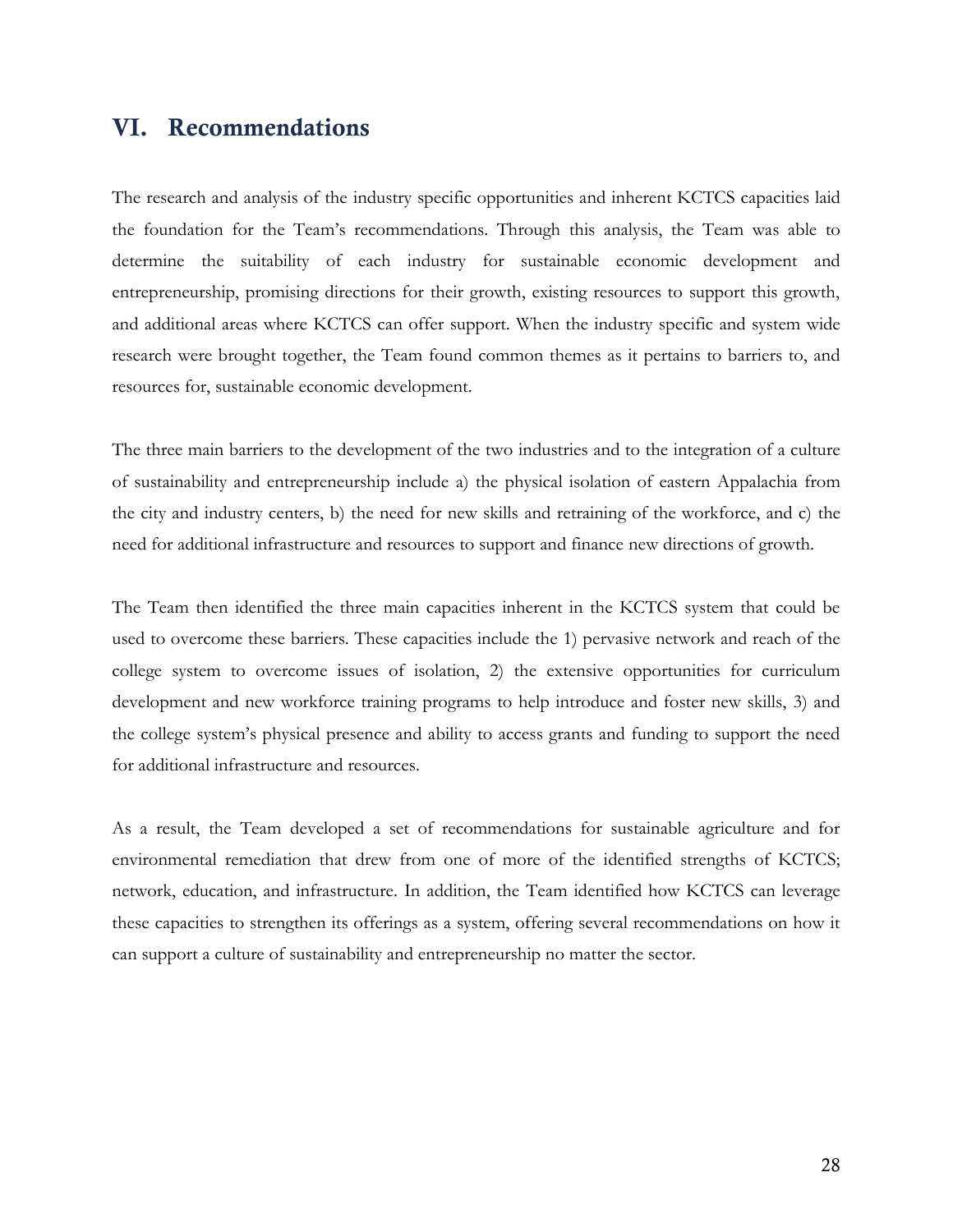### **A. System Level Recommendations**

KCTCS can leverage its unique organizational capacities within eastern Kentucky communities to overcome barriers along the path to sustainable economic development. These system-wide recommendations draw on the inherent strengths of the college system as a community facilitator to help establish the foundation for sustainable development and entrepreneurship. They function to compliment and support industry specific recommendations in sustainable agriculture and environmental remediation through providing the framework to accelerate those initiatives, to strengthen particular capacities essential for their success, and to foster a general culture of sustainability and entrepreneurship.

As a system of colleges across Kentucky, with established infrastructure and community partnerships, KCTCS is poised to harness its resources and connections to scale successful existing programs, as well as develop new initiatives. The state of Kentucky and local communities also expect the college system to do so. In a 2013 statute sponsored by Representative Carl Rollins, the state charges KCTCS with the responsibility to, "establish and help coordinate the activities of regional environmental education centers and advisory committees at all state universities*"* and at the central office of the system, "to serve as networks for the dissemination of environmental education programs, materials, and information across the state" (KCTCS, 06/01/2013).

To realize the full potential of the colleges and surrounding communities, it is vital that KCTCS centralize its relevant resources and provide a support system for both industry and system level initiatives. Each college and local community has unique strengths and weaknesses in spurring entrepreneurship and the integration of sustainability, and all could benefit greatly from pooling resources, exchanging ideas and best practices, and collectively promoting offerings. This idea of collaboration and sharing knowledge and capital provides the foundation for the three system wide recommendations.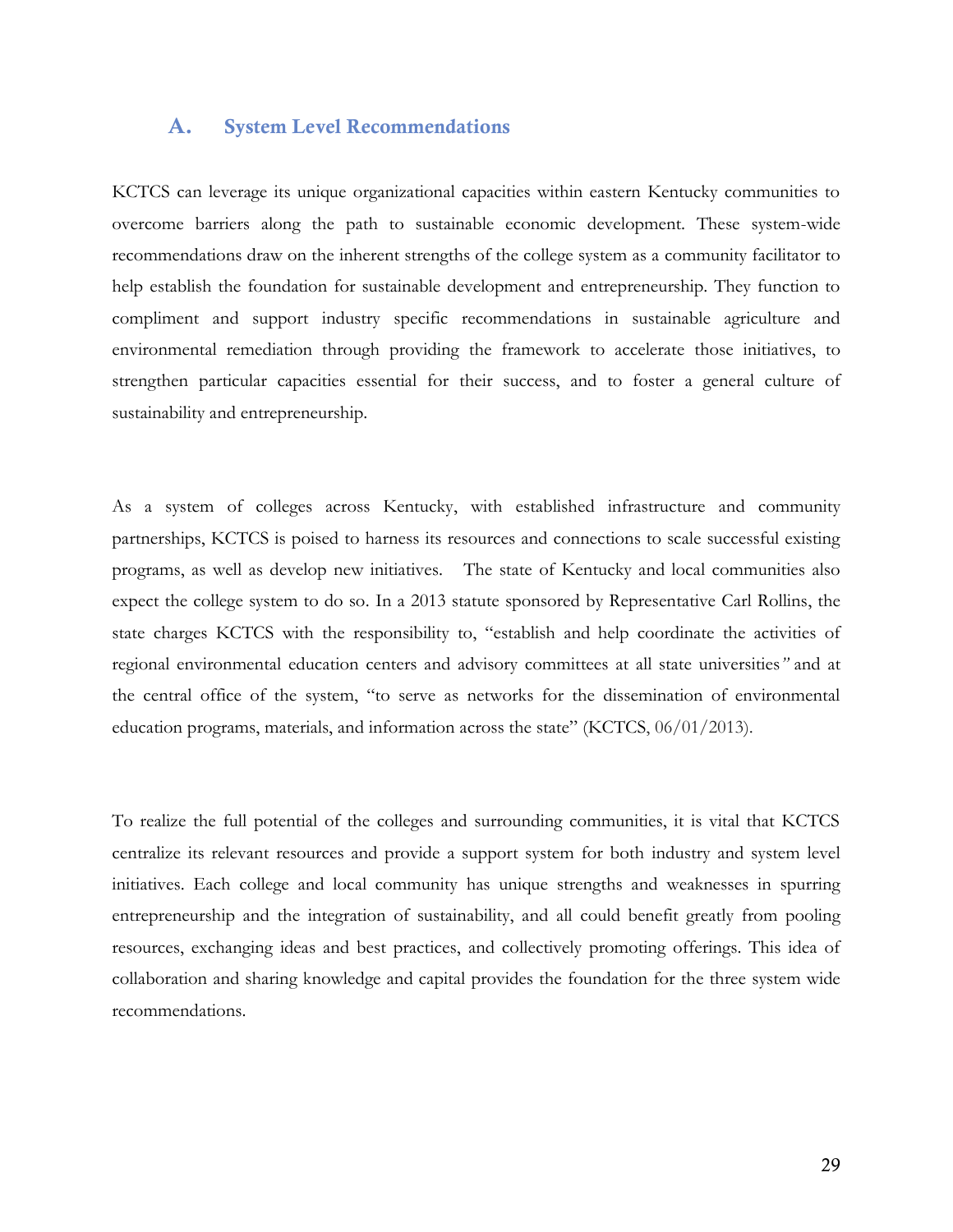# Establish the KCTCS Institute for Sustainable Development

#### **Description**

The KCTCS administration should leverage its network and community resources by centralizing and coordinating relevant academic and community programs within an Institute for Sustainable Development, to help promote and scale existing and new initiatives.

The KCTCS Institute for Sustainable Development will serve as the physical heart of the Kentucky sustainability and entrepreneur resource networks, acting as a hub for all related initiatives across the campuses and communities. The Institute will offer space to work, provide resources upon which students and professionals can draw, and develop a network to promote related programs. The KCTCS leadership should equip the organization with a small full time staff, as well as visiting representatives from the various colleges, who will oversee the system wide network. A vital component of this initiative will be digital; the Institute's website will offer links to community organizations working in sustainable development, track system wide activities, promote upcoming events, and serve as a digital platform for the community.

#### **Rationale**

The KCTCS structure provides the ideal foundation for centralizing and coordinating all research, initiatives and actions related to sustainable economic development in Appalachian Kentucky. The system's network of college campuses, embedded within local communities, helps to engage key stakeholders and gather vital information. In turn, the overarching administration and its network of contacts in academia, government, and the private sector will help to provide direction and coordination for programs and resources. This will also improve the accessibility of such programs and resources for researchers, local stakeholders, and potential entrepreneurs by creating a streamlined and simplified platform to host related materials.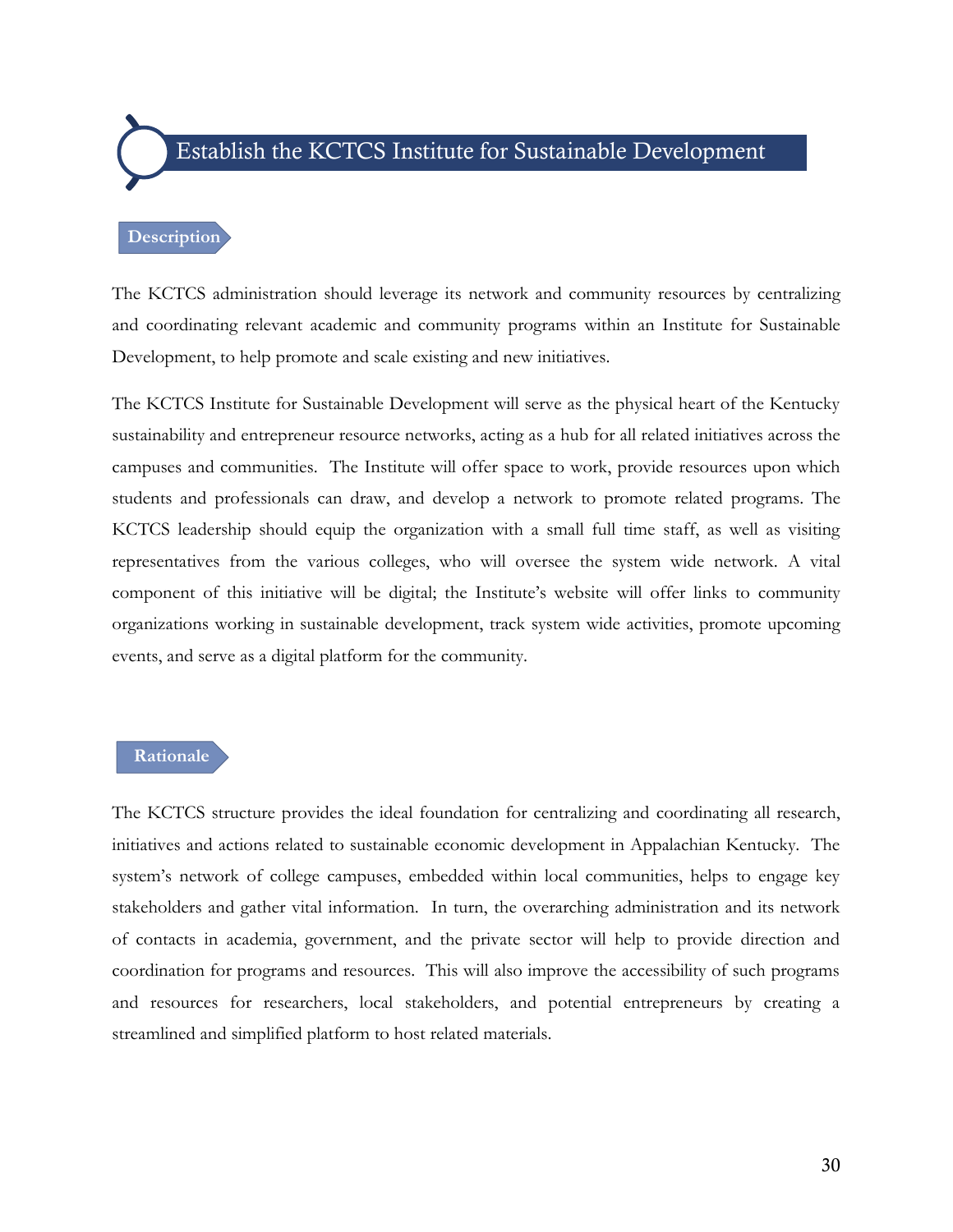### **Desired Outcomes**

By pooling and coordinating community resources and providing physical infrastructure and a digital network, the Institute will help to advance sustainable education and research efforts. It will also increase the accessibility and visibility of resources that support entrepreneurship, and provide a network through which to encourage communities to embrace a culture of innovation. It will increase the outreach capacity of the KCTCS system, with a full time staff that can be dedicated to forming partnerships with organizations that can assist in academic development, such as faculty training, or community business support, including grant and technical support.

#### **Timeline**

### **0-2 Years:**

- $\triangleright$  Obtain funds and core vision team
- $\triangleright$  Write mission statement
- > Contact partner organizations
- $\triangleright$  Create web portal

#### **2-4 Years:**

- $\triangleright$  Construct center
- $\triangleright$  Hire staff
- $\triangleright$  Hold sustainability conference and workshop series

#### **4-6 Years:**

 $\triangleright$  First impact assessment



In order to avoid unnecessary construction costs of a new center, it is recommended that KCTCS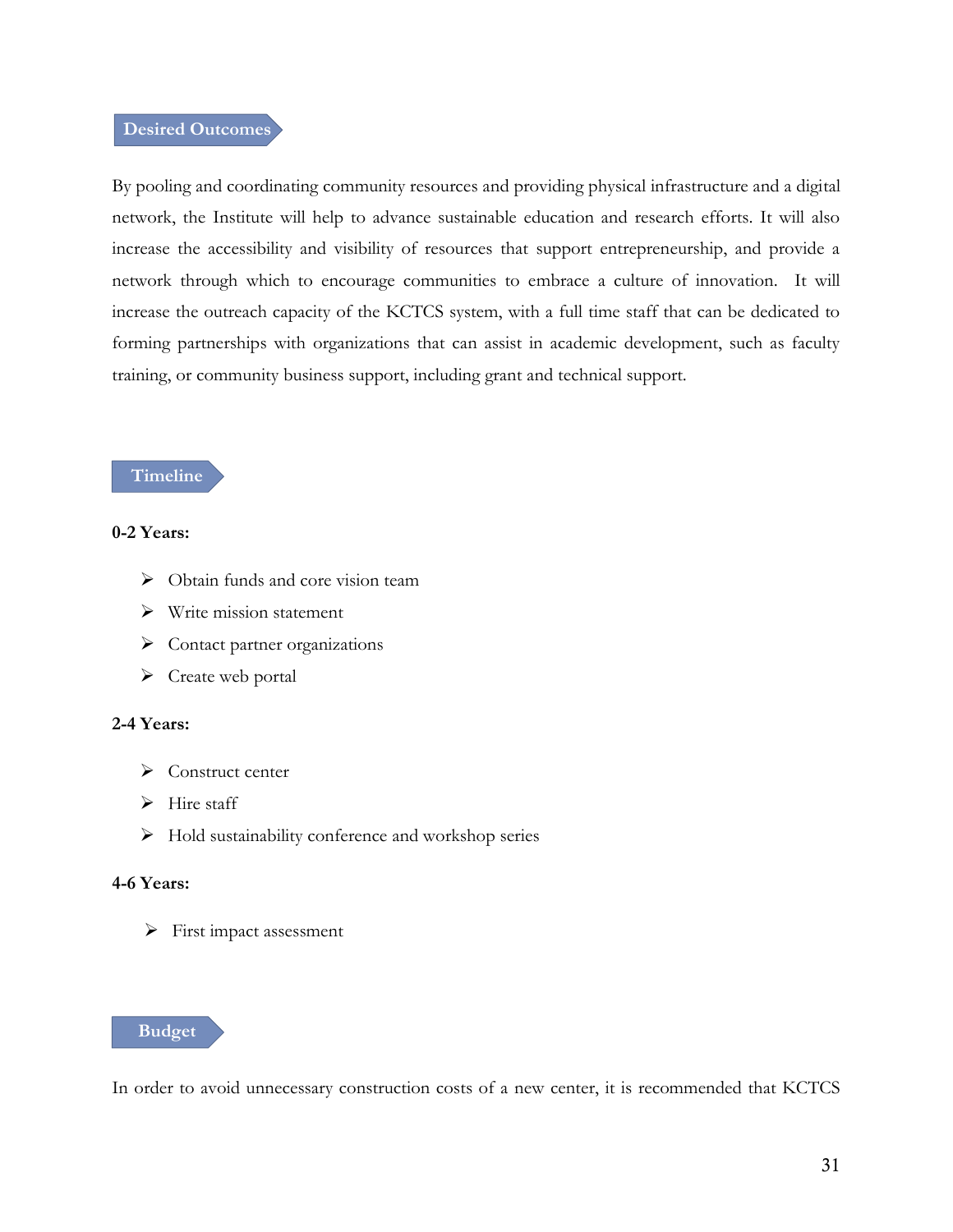repurpose an existing facility to house the Institute for Sustainable Development. Should KCTCS move forward with plans to construct a center for environmental studies as discussed during the Client Briefing, it would be ideal to merge these projects into one overarching institute with a shared mission and relevant subdivisions as it pertains to environmental studies, sustainable development, and entrepreneurship. Under the assumption that the fixed cost of the physical structure is already accounted for in the budget of the original project for the environment center, the Institute's main costs will include:

### **Staffing:**

- $\triangleright$  Full time staff salaries
- $\triangleright$  Part time staff hourly wages
- $\blacktriangleright$  Intern hourly wages

#### **Support:**

- $\triangleright$  Website development
- > Promotional materials

**Events:** (Costs include operational support, panelist and lecturer compensation, food and beverages, and promotional materials)

- $\triangleright$  Conferences
- $\triangleright$  Seminars
- Workshops

The Institute can support its operations through charging conference registration fees as well as workshop and seminar fees. Other funds can be obtained through donations and grants.

#### **Measures of Success**

#### **Quantitative:**

- Number of resources made available on digital platform
- $\triangleright$  Number of organizations that associated with the Institute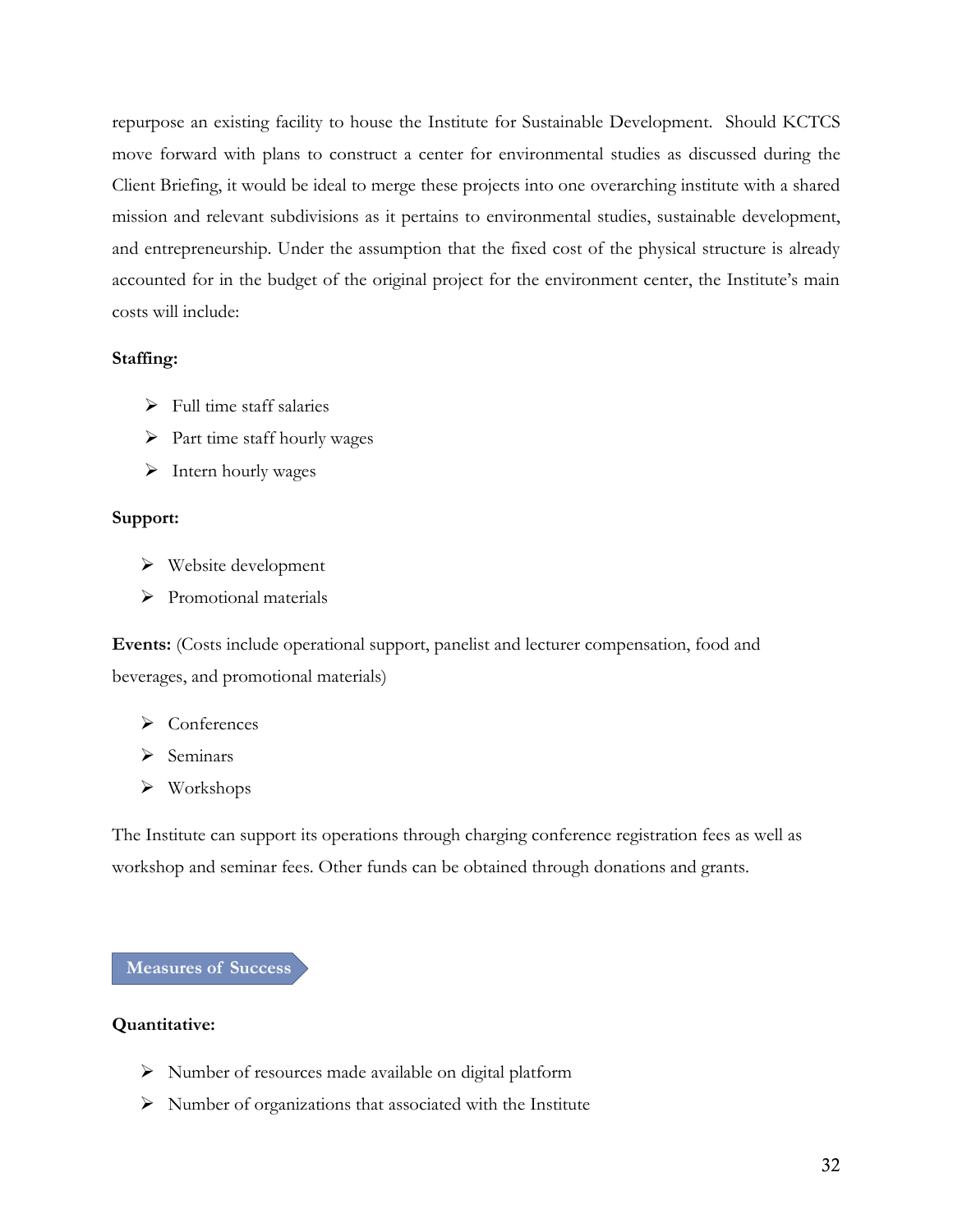- $\triangleright$  Number of visitors to the physical site
- Number of conferences held
- $\triangleright$  Number of new business started with help from the Institute
- $\triangleright$  Website traffic

### **Qualitative:**

- $\triangleright$  Satisfaction of visitors
- $\triangleright$  Community perception of sustainability and entrepreneurship
- $\triangleright$  Accessibility of resources

The full time outreach manager will be responsible for overseeing impact evaluation. The Institute should use visitor sign in and website monitoring to assess traffic to the resource center, as well as surveys of visitors and community members sent via the KCTCS member database to assess qualitative indicators such as visitor satisfaction, community perceptions, and perceived accessibility of resources. Changes to the business climate will be ascertained from the Kentucky Economic Bureau Reports. The full time outreach manager may choose to hire an intern or assistant to help with the yearly impact report.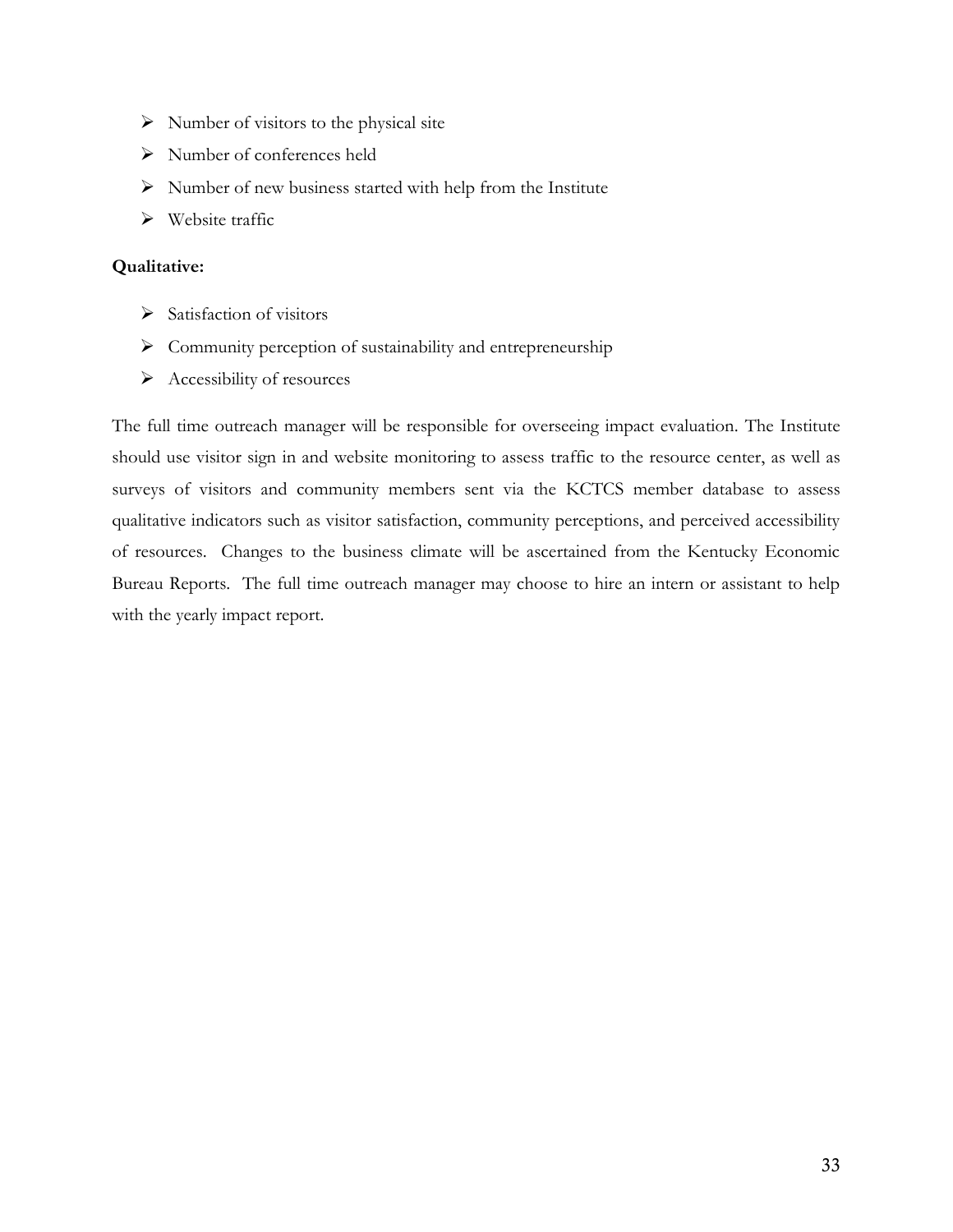# Establish the KCTCS Business Incubator

#### **Description**

We recommend that KCTCS establish the KCTCS Business Incubator to provide infrastructure for access to capital for small business in their communities, and to identify specialized training for business, industry, and community stakeholders. An incubator is a platform that can create an entrepreneurial climate in the community. By lowering the costs of entering into business, including raising capital, establishing networks, and obtaining essential training, an incubator helps entrepreneurs overcome the challenges that might lead their new businesses to fail or prevent their establishment all together.

### **Rationale**

The KCTCS Business Incubator will help to reduce the risk of small business failures in eastern Kentucky communities. The National Business Incubation Association (NBIA) reported that 87% of all firms that have graduated from incubators are still in business, with approximately 70% of new employer firms lasting at least 2 years and about 50% surviving 5 years or more (Cochrane, 2011; NBIA, 2009).

Business incubators contribute to local and regional economies in many ways. NBIA estimates that in 2011 alone, North American incubators assisted about 49,000 start-up companies that provided full-time employment for nearly 200,000 workers and generated annual revenue of almost \$15 billion (NBIA, 2009). A \$1 public investment in an incubator brings in \$30 in local tax revenue (Cochrane, 2011). The economical effect will help to improve local infrastructure in eastern Kentucky.

#### **Desired Outcomes**

A business incubator fosters the creation and development of business start-ups by offering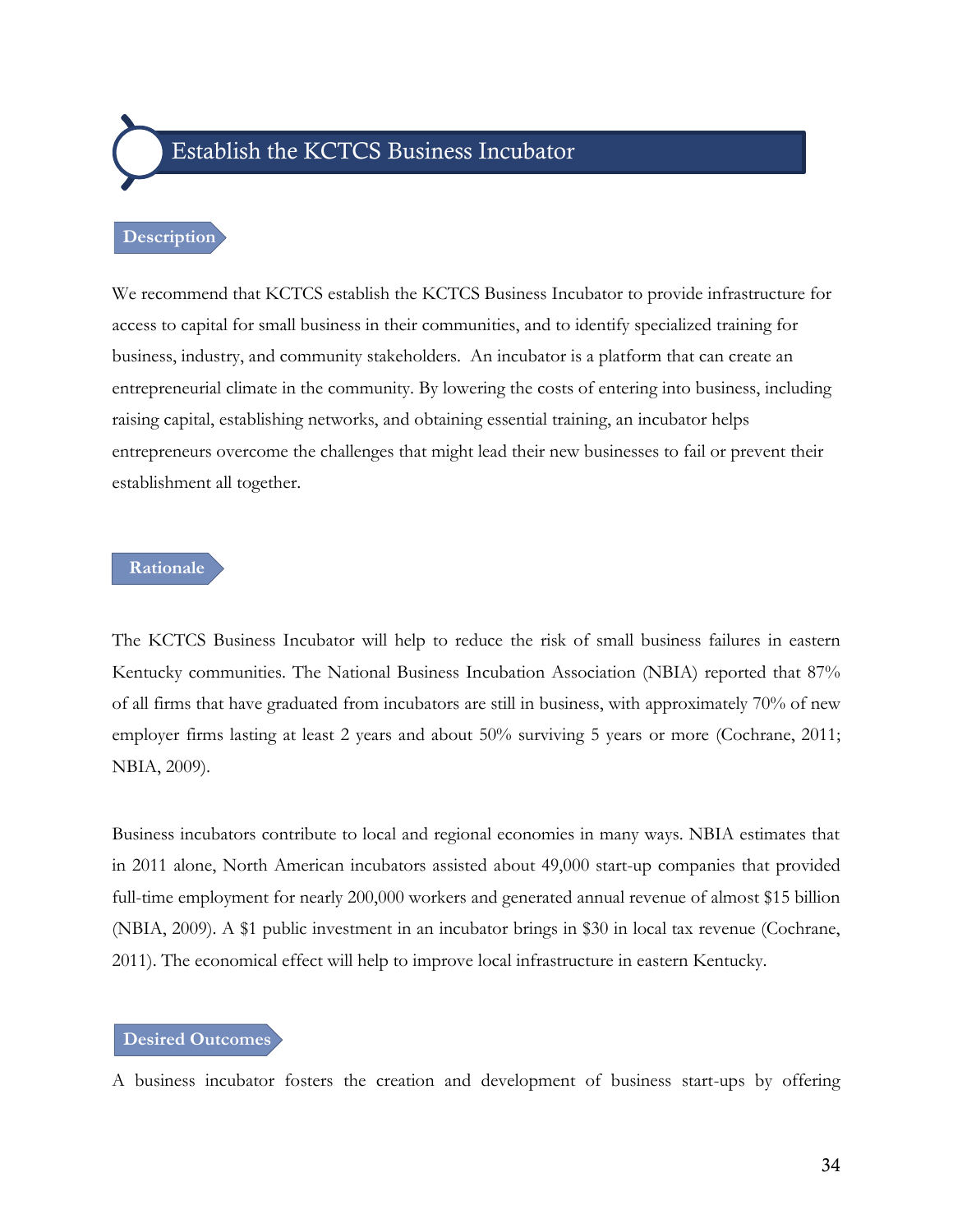technical and financial assistance and services at low costs, platforms to expand business, and essential training in best practices (NBIA, 2009). The creation of an incubator in eastern Kentucky will help to increase the number and quality of both startups and mature companies in the region, resulting in local economic development. Aligned with the Institute of Sustainable Development and other industry level initiatives, the KCTCS Business Incubator will improve local economy and community resiliency.

#### **Timeline**

#### **Feasibility Study (3 Months):**

A feasibility study includes fact-finding, reaction testing for communities and stakeholders, and gap identification. Fact-finding mainly concerns obtaining information about relevant markets and available resources. To run the incubator as a business, KCTCS should regard what the organization offers as a product or service, and client entrepreneurs as customers. The incubator should design and deliver this product/service based on the unique needs and desires of its "customers." Thus, understanding the market is essential at this stage (NBIA, 2009). The resources available determine in large part what KCTCS can achieve in this industry. These resources include facilities, services, finances, media opportunities and partnerships. In this case, infrastructure refers to robust physical infrastructure and defined procedures for use of the equipment and services. The services of the Business Incubator should include common incubator services as well as the education that the community colleges provide, which is the unique strength of KCTCS.

After examining the needs of the market and the assets of KCTCS, the administration should complete a gap analysis and develop a plan to bridge those gaps. At the same time, it may be necessary to test community and internal reactions to identify challenges and support. From the outset, KCTCS should create flexible plans to allow for adjustments and improvements to ensure smooth project implementation.

#### **Preliminary Plan (7 Months):**

The KCTCS administration should generate and deliver an outline of a preliminary plan, including primary goals, to small groups of interested parties, with the intention of obtaining outside opinions and insights. After forging a consensus, the plan should then be revised. According to the NBIA,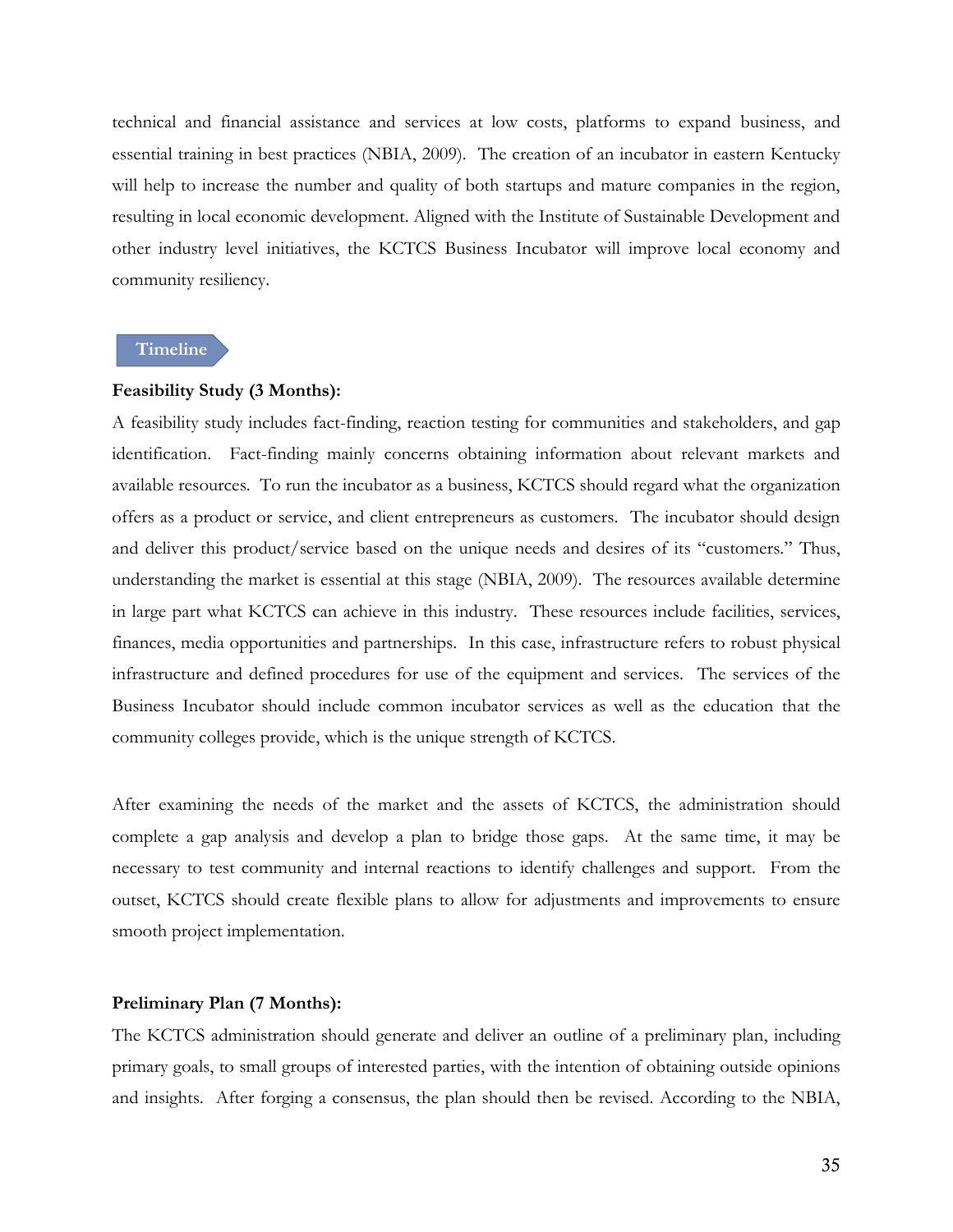the preliminary plan should comprise eight sections concerning the operations of KCTCS Business Incubator, and the administration should use this plan to guide the establishment of the KCTCS Business Incubator as well as in soliciting donations and sponsorships.

#### > Organization

The KCTCS Business Incubator must first decide upon and establish its legal status as either as a non-profit or a for-profit organization. We recommend the Incubator initially operate as a nonprofit as it will be easier to obtain investment and foster community good will. KCTCS Business Incubator should state its mission clearly and show a clear plan for staffing, including but not limited to an internal board (for operations), external board (for advisory) and other full time staff.

#### $\triangleright$  Facilities

The facilities plan will include the location, physical configuration, high-tech equipment, and security of the KCTCS Business Incubator. The location of any business incubator is crucial, as it must be established in a central location to attract clients and employees, with access to transportation routes and commercial networks.

#### $\triangleright$  Program Design

Program design is the most important facet of incubator planning. The KCTCS Business Incubator will utilize the KCTCS educational expertise to offer four major services: basic services, funding, networking and training. Basic services refer to services such as office and conference room renting, software, and logistics, which are necessary for day-to-day operation. The KCTCS Business Incubator can also play a leading role in searching for and soliciting funding for those early stage businesses. The Incubator will also provide a platform to host events and provide clients networking opportunities. The KCTCS administration can also translate existing courses and workshops in an effort to train new entrepreneurs in the Incubator, providing them with the necessary skills to manage and sell their businesses.

#### > Marketing

The KCTCS Business Incubator must generate a strategic marketing plan to secure excellent clients as well as to obtain funding from donations and sponsorships. Potential components of such a strategy include open houses, social networking events, regional entrepreneurship events (e.g. Kentucky Entrepreneurship Week), and Incubator Service Day. Marketing the clients of the KCTCS Business Incubator is another responsibility of the organization and vital to the marketing strategy. In addition to assisting in their marketing and media communications, KCTCS should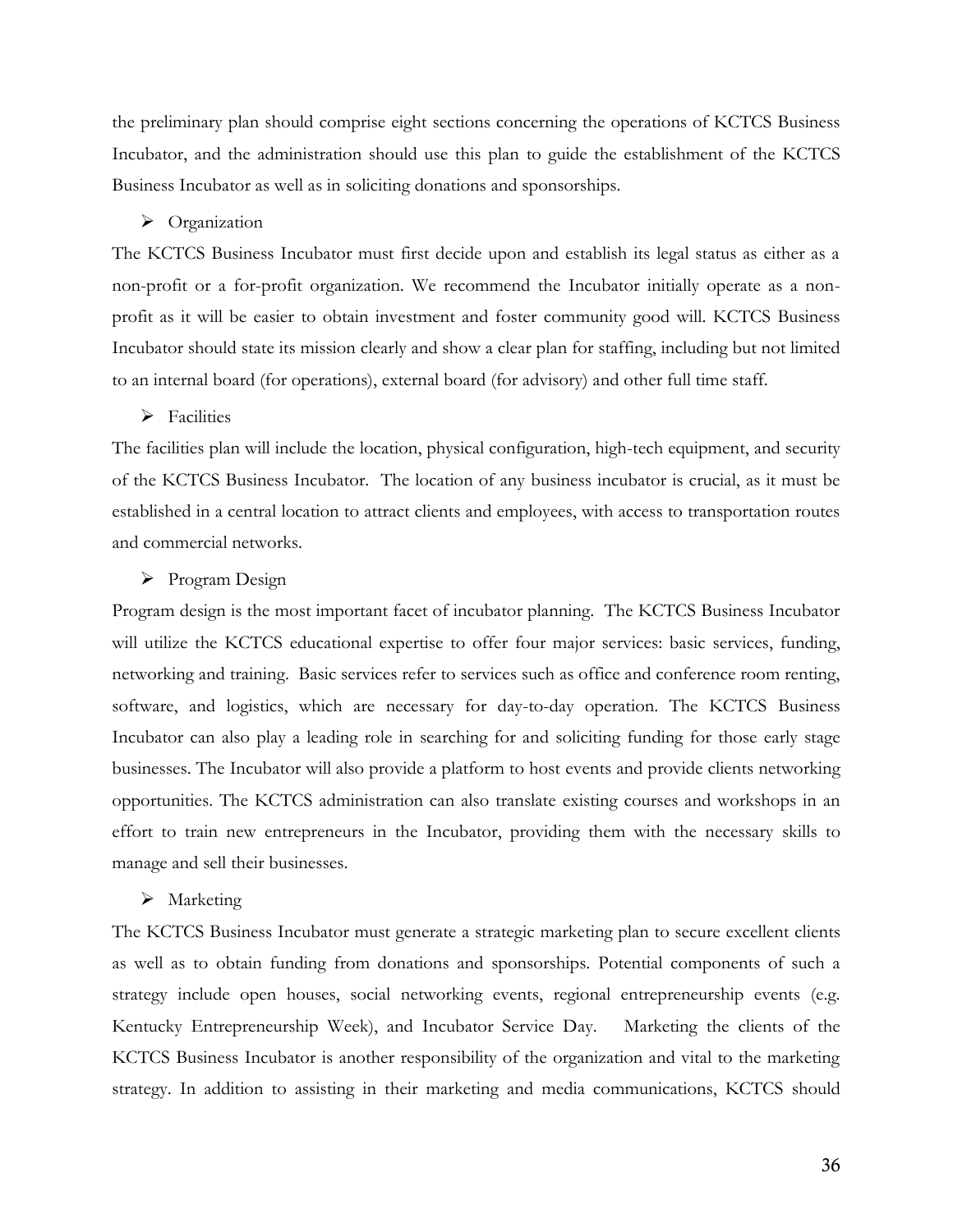identify a few showcase clients who will be able to promote the Incubator and demonstrate its successes.

#### $\triangleright$  Financing

The financing strategy should present a clear plan for how the KCTCS Business Incubator will acquire funding and revenues and how the money will be used.

> Implementation

An implementation plan outlines for staff and external stakeholders the process for establishing the Incubator and launching its initial round of clients.

 $\triangleright$  Risks and Tactical Alternatives

The KCTCS administration maintains access to resources stemming from its connections to local communities that should inform its assessment of potential obstacles, and help the Incubator to develop plans to overcome them.

#### **Pilot Implementation (2 Years):**

The implementation of a pilot program will take approximately two years. This process will provide the KCTCS Business Incubator with a dynamic mechanism to assess its operations and amend its plans. A pilot program also allows the incubator to reduce its risks of losing money and damaging its reputation by anticipating issues and testing its operations prior to official launch. The KCTCS Business Incubator may expand its operations gradually while gaining experience.

#### **Budget**

Costs will include staff salaries and training; administrative and facilities expenses (both initial and ongoing expenses); and program services such as events, marketing, training, etc.

Two major revenue sources include fundraising and fees from client businesses. According to the NBIA, 32% of North American business incubators are sponsored by academic institutions, 25% by economic development organizations, 16% by government entities, 4% by other types of organizations, while 4% are supported by more than one sponsor, 4% by for-profit entities, and 15% have no sponsor or host organization (NBIA). There are a wide variety of potential donors or partners for the Incubator, including Commonwealth Seed Capital Fund, Kentucky Enterprise Fund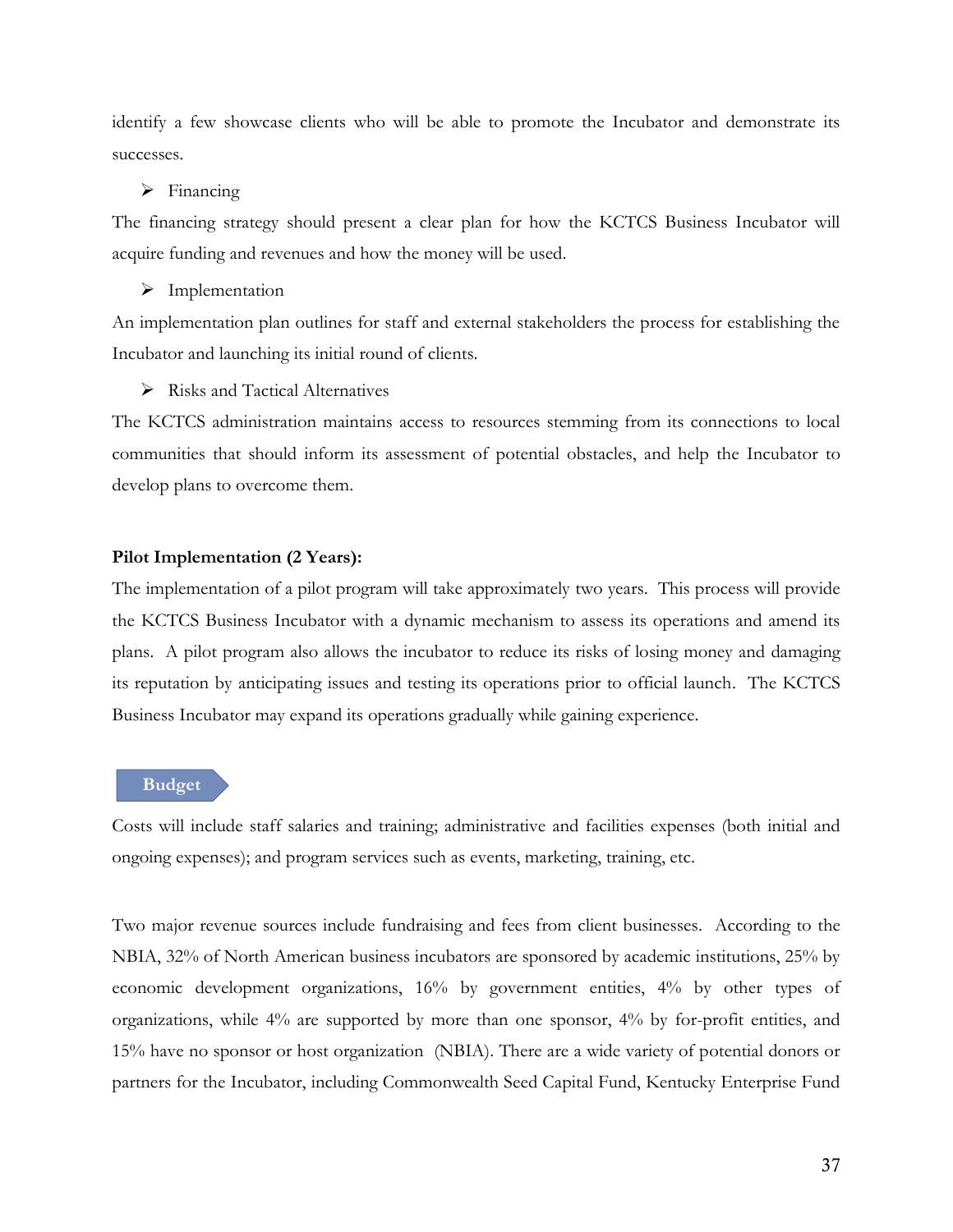and Rural Innovation Fund, SBIR-STTR Matching Funds Program, Kentucky Business Investment Program, the Kentucky Small Business Development Center, the Appalachian Center for Economic Networks, Kentucky Entrepreneurial Coaches Institute, and STARTUPS@KSTC at Kentucky Science & Technology Corporation. Fees collected from clients include rental and necessary service fees.

#### **Measures of Success**

Running an incubator is similar to running a business. The definition of success depends on the goals and nature of the incubator. The primary goal of a business incubation program is to support the development of start-up firms that "graduate" as financially viable companies.

The National Business Incubator Association (2009) provides a recommendation list of best practices for business incubators in general:

#### $\triangleright$  Governance

Obtain consensus on a mission that defines the incubator's role in the community and develop a strategic plan containing quantifiable objectives to achieve the program mission. Build an effective board of directors committed to the incubator's mission and to maximizing management's role in developing successful companies.

- $\triangleright$  Staffing
- > Incubator Finances
- $\triangleright$  Selecting Clients

Implement an effective application and screening process that identifies companies that can help the incubator achieve its mission.

 $\triangleright$  Serving Clients

Prioritize management strategies to emphasize client assistance, including proactive advising and guidance that results in company success and wealth creation.

#### Graduation

Implement a graduation process based on established criteria that promote incubator and graduate success. Regularly monitor client progress toward achieving graduation criteria.

- $\triangleright$  Marketing and PR
- $\triangleright$  Facilities Management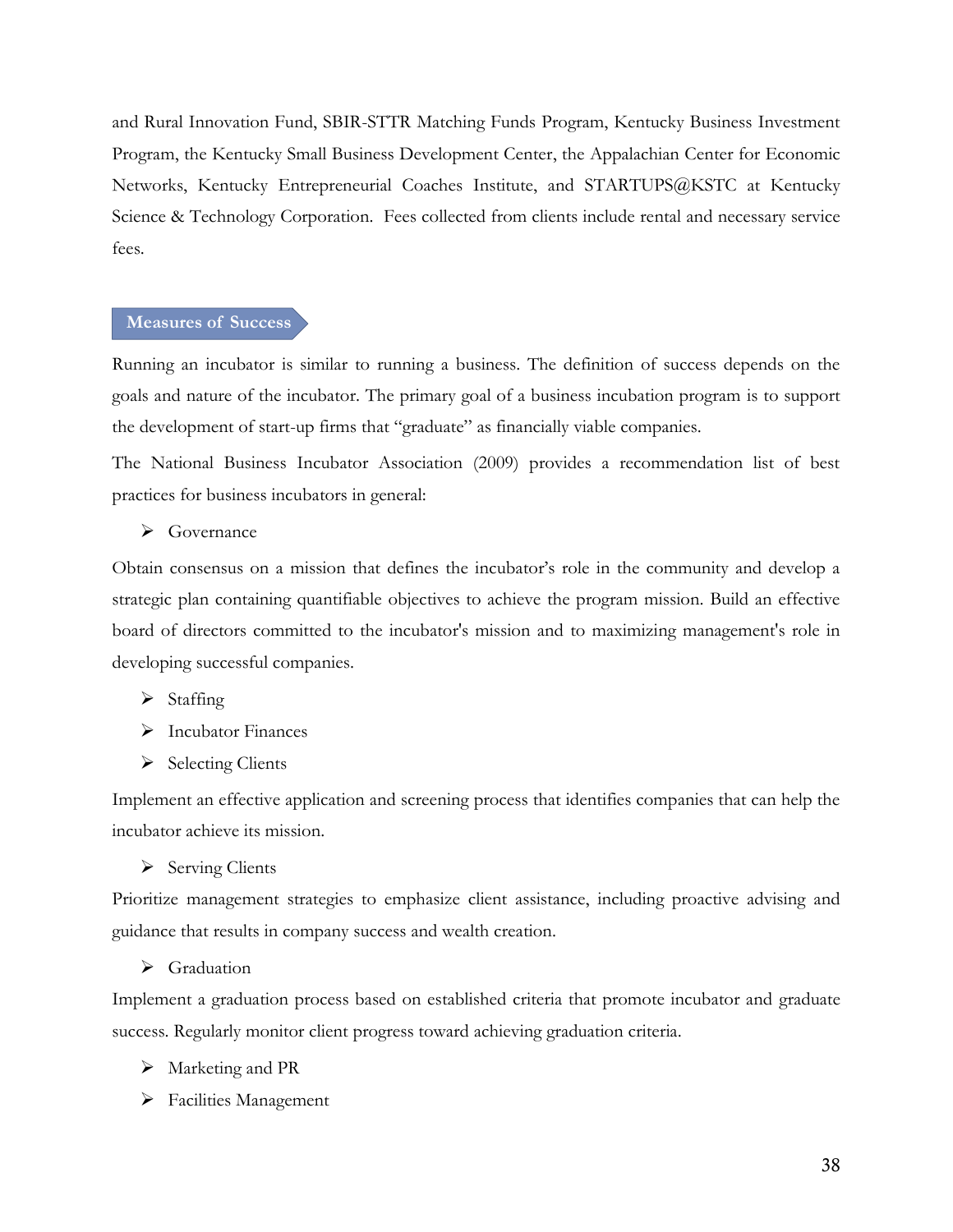- $\triangleright$  Measuring Impact
- Environmental Impacts

Metrics for incubator success include two aspects: Performance Monitoring and Impact Evaluation. Performance Monitoring concerns the measurement of progress, which should include the aforementioned ten aspects of best practices. Impact Evaluation informs stakeholders of whether the KCTCS Business Incubator accomplishes its goals, such as in improving the local economy and community resiliency. The monitoring and evaluation could be done both internally and externally. The internal evaluations help to improve operations and should occur more frequently, while a third party should undertake external measurements to increase the credibility of the Incubator and apply results to review and improvement processes. There are also multiple non-economic indicators, like social impacts, that result from business incubators, which are very difficult to measure but should be discussed in any metrics strategy (Brightspot Strategy, 2012).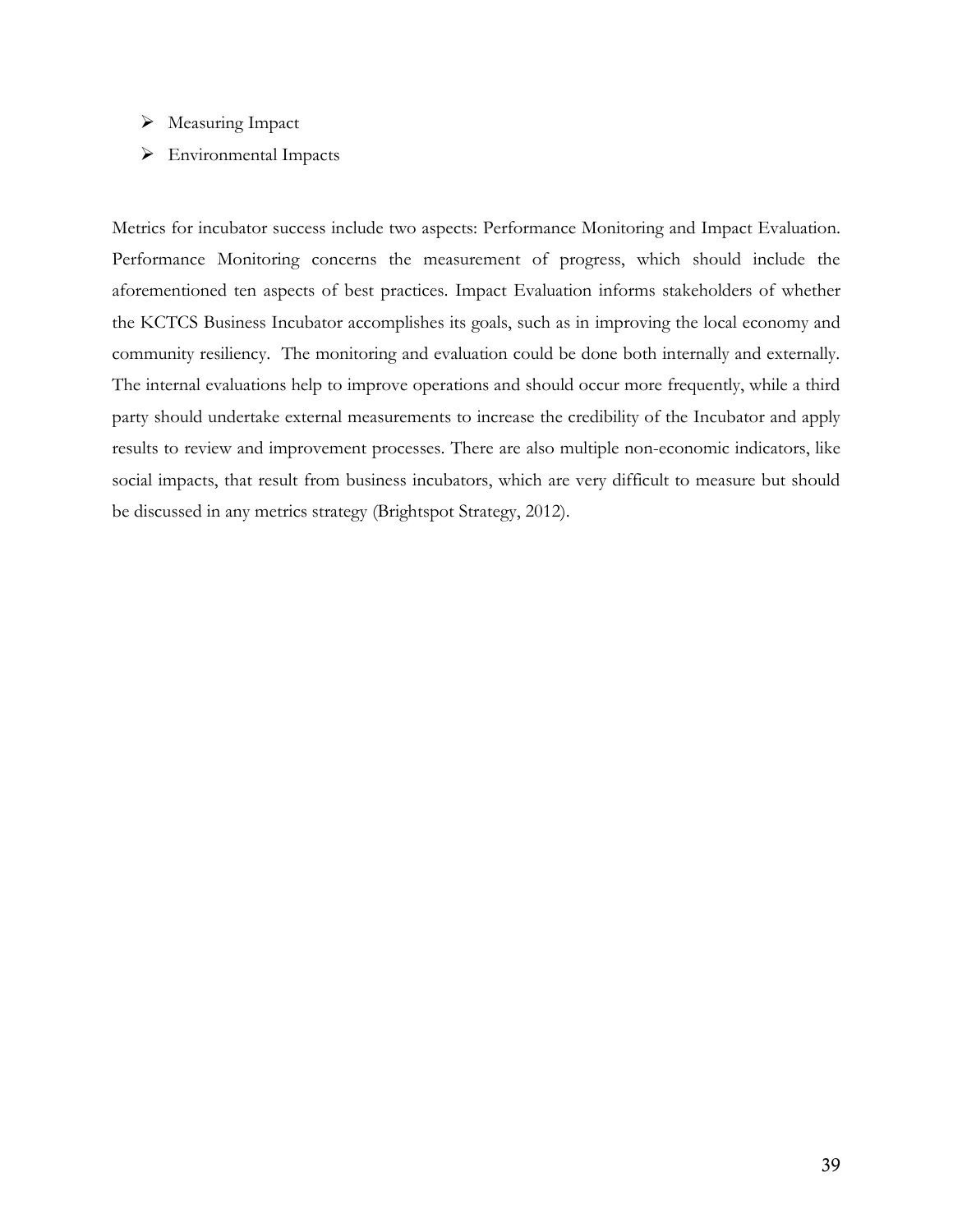# **Description**

We recommend that KCTCS develop a sustainability campaign to communicate the concepts of sustainable development and entrepreneurship in a way that better resonates with Kentucky citizens. The Institute for Sustainable Development will house the campaign, which will also inform the community of resources available through KCTCS to support sustainability education and entrepreneurship.

### **Rationale**

Sustainability and entrepreneurship are somewhat abstract and inaccessible terms, but proper rebranding of these principles in the context of the Kentucky community can generate momentum around sustainable economic development supported by the community itself. We recommend that the campaign portray an image of **Pride** in Kentucky's natural resources, **Resiliency**, **Independence**, and **Progress**, with an agricultural focus. Using, for example, slogans such as: "Kentucky Forever," "Staying connected to our roots,"" Preserving Kentucky," and "Help build small businesses that better suit the people of the Kentucky blue grass state." Using this type of terminology will show that the Institute wants to help the community strengthen Kentucky through its own values, culture, and resources. The campaign should raise awareness in the community, specifically through the KCTCS campuses, concerning the economic and community benefits of a sustainable development path, and how entrepreneurship and community led growth are critical to the future of eastern Appalachian Kentucky.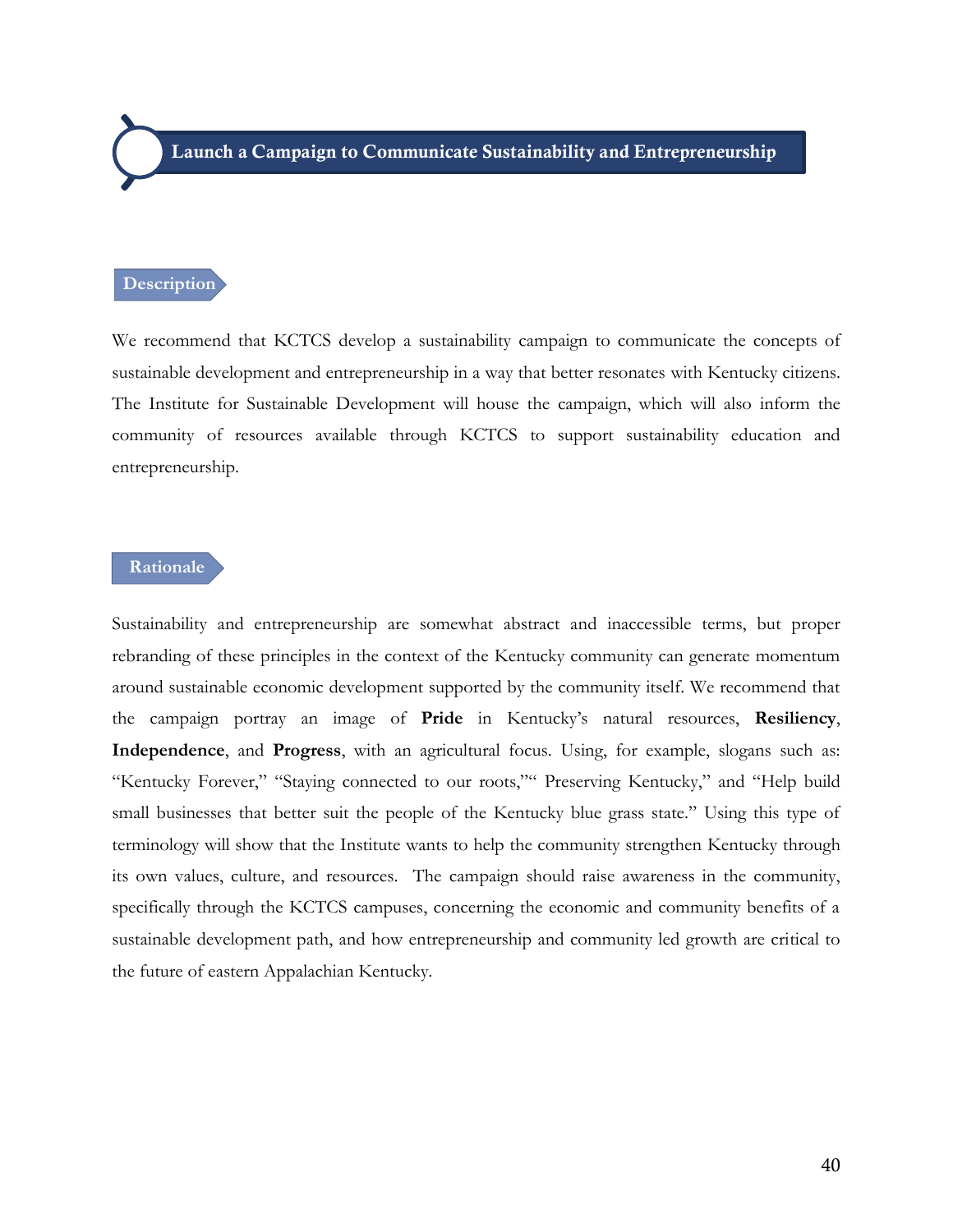### **Desired Outcomes**

The overarching goal of this campaign is to help citizens take ownership over the future prosperity of their state, understanding the values of sustainability and entrepreneurship as key vehicles to this success. Community led growth is critical to sustainable growth and successful entrepreneurship. Important platforms might include the KCTCS curriculum, local community events, partnerships with relevant NGO's and government entities, places of worship, and local businesses.

**Timeline**

#### **0-2 Years:**

- $\triangleright$  Approval of Institute
- $\triangleright$  Research marketing firms
- $\triangleright$  Contract out marketing campaign to firm
- $\triangleright$  Seek funding
- > Launch campaign

# **2-3 Years:**

- $\triangleright$  Assess the campaigns success
- $\triangleright$  Potentially start new campaign

#### **Budget**

The KCTCS administration should seek grants as the primary source of funding for the campaign. Currently, KCTCS receives \$10,267,500 from private, state and federal grants. KCTCS itself offers program grants that could potentially pay for direct and indirect costs of this campaign. Contracts, external funding, private gifts and endowments, and partnerships should also contribute to campaign expenses.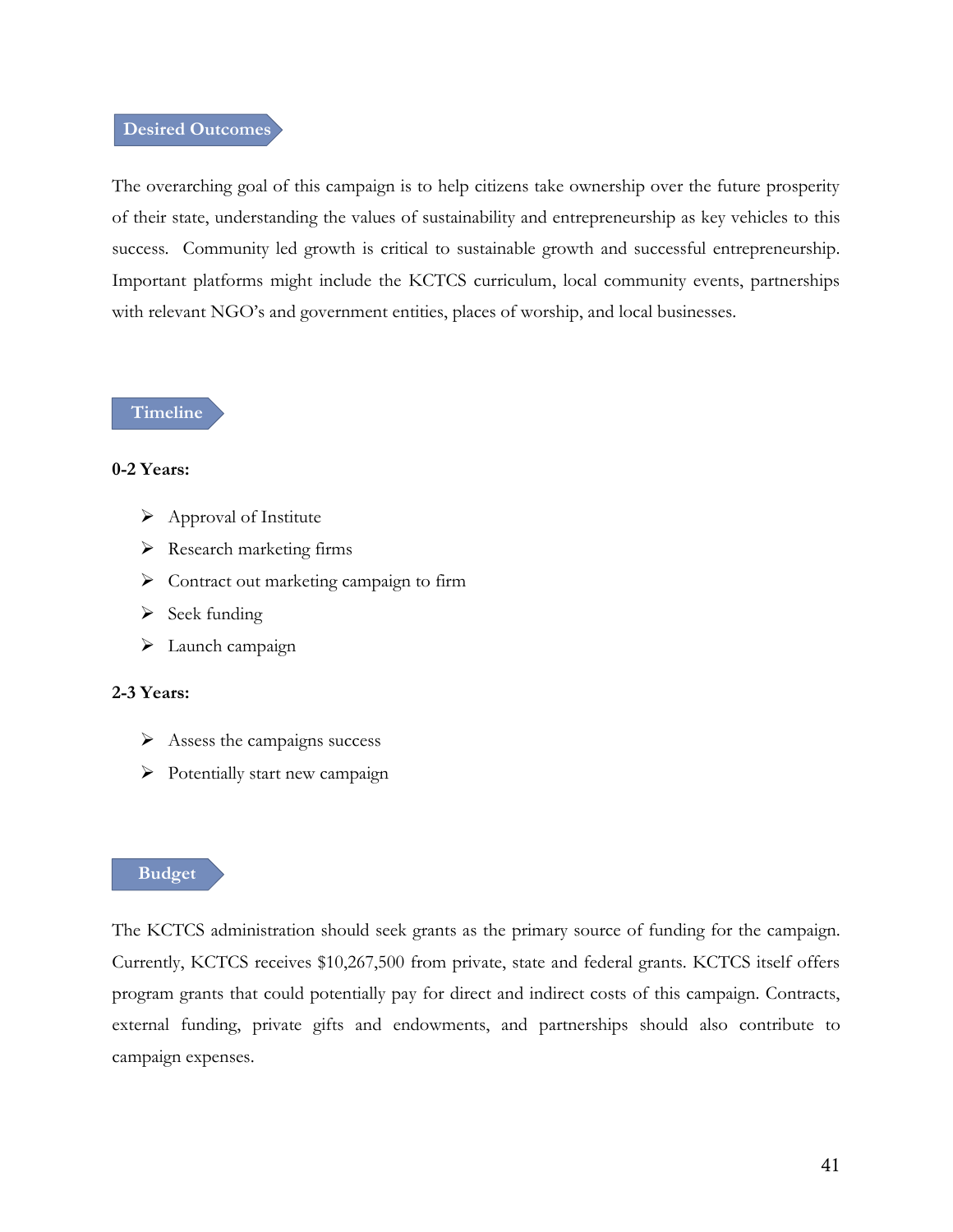# **B. Industry Recommendations**

# **1. Sustainable Agriculture Recommendations**

In addition to certificate and degree programs in sustainable agriculture, horticulture, and culinary arts, KCTCS provides a variety of adult and community education opportunities that range from Young Farmers Association to Agricultural Regional Instructors to Returning Vet plots. For our recommendations, we build upon current initiatives and develop new ones. We focus on increasing agricultural capacity and developing markets as the way to sustainable economic development. Scientific research and educational programs for farmers can increase a farm's capacity while food hubs, niche markets, and community gardens increase market access. Initiatives will revolve around introducing new local-oriented business models that promote minimal processing of foods, creating local supply chains for food, and serving institutions in the area both on and around the KCTCS campuses.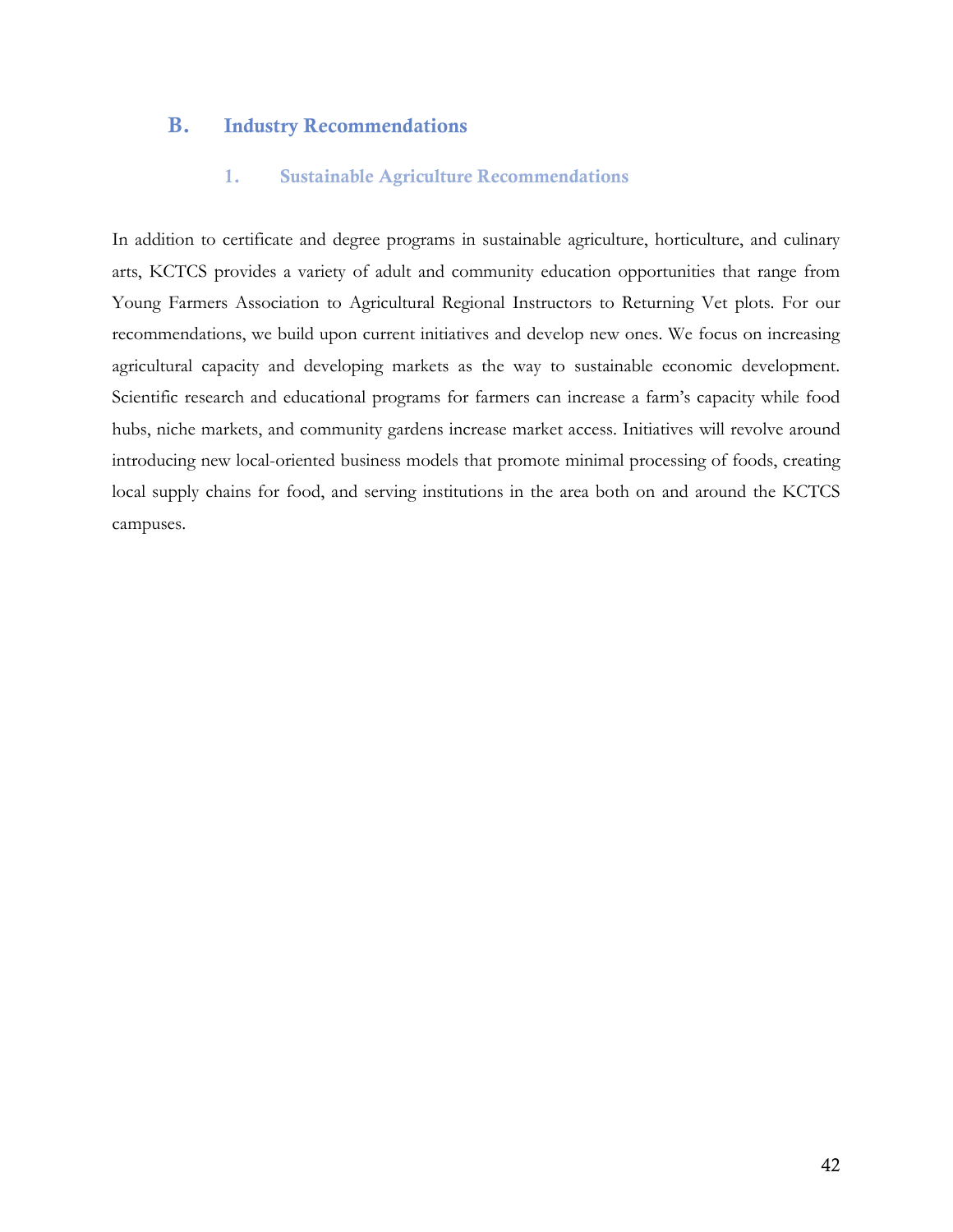**Create a Sustainable Agriculture Program at an Eastern Kentucky College**

#### **Description**

Currently, the Agricultural Technology degree and certificate programs that contain the Sustainable Agriculture track only exist at Henderson, Hopkinsville, and Owensboro colleges, all of which are located in the west of Kentucky. The KCTCS administration should identify a college within the eastern Appalachian region to expand its curriculum and include a similar program, with greater emphasis on the crops and livestock most relevant to the mountainous Appalachian land. This program at the community college can include the development and growth of a student farm or community garden. Somerset College may offer the most viable candidate for this program, as the school already hosts Adult Agriculture Regional Instructors, who currently use the campus classrooms and advise the Kentucky Youth Farmers Association (KYFA). Without a program such as this in eastern Kentucky, it will be difficult to achieve a regional agricultural transition to sustainable farming practices. Engaging and motivating young entrepreneurs and farmers of the next generation will help shape the industry and community for the future.

#### **Rationale**

A new Sustainable Agriculture program will allow KCTCS to provide an infrastructure for education around sustainability. This expanded curriculum will fill a gap in the offerings of eastern Kentucky's community colleges. Such an initiative is recommendable given the success of similar regional programs, such as the Farmer Instructor Program and Student Farm at Central Carolina Community College in North Carolina. A related initiative that already exists within KCTCS and can be built upon is a community farm partnership at Southeast Kentucky Community and Technical College (Harlan Daily, 2014). Finally, there is regional demand for professional agricultural expertise, as in 2009, 94,000 people in Central Appalachia worked in the agricultural sector (Rural Support Partners, 2013).

### **Timeline**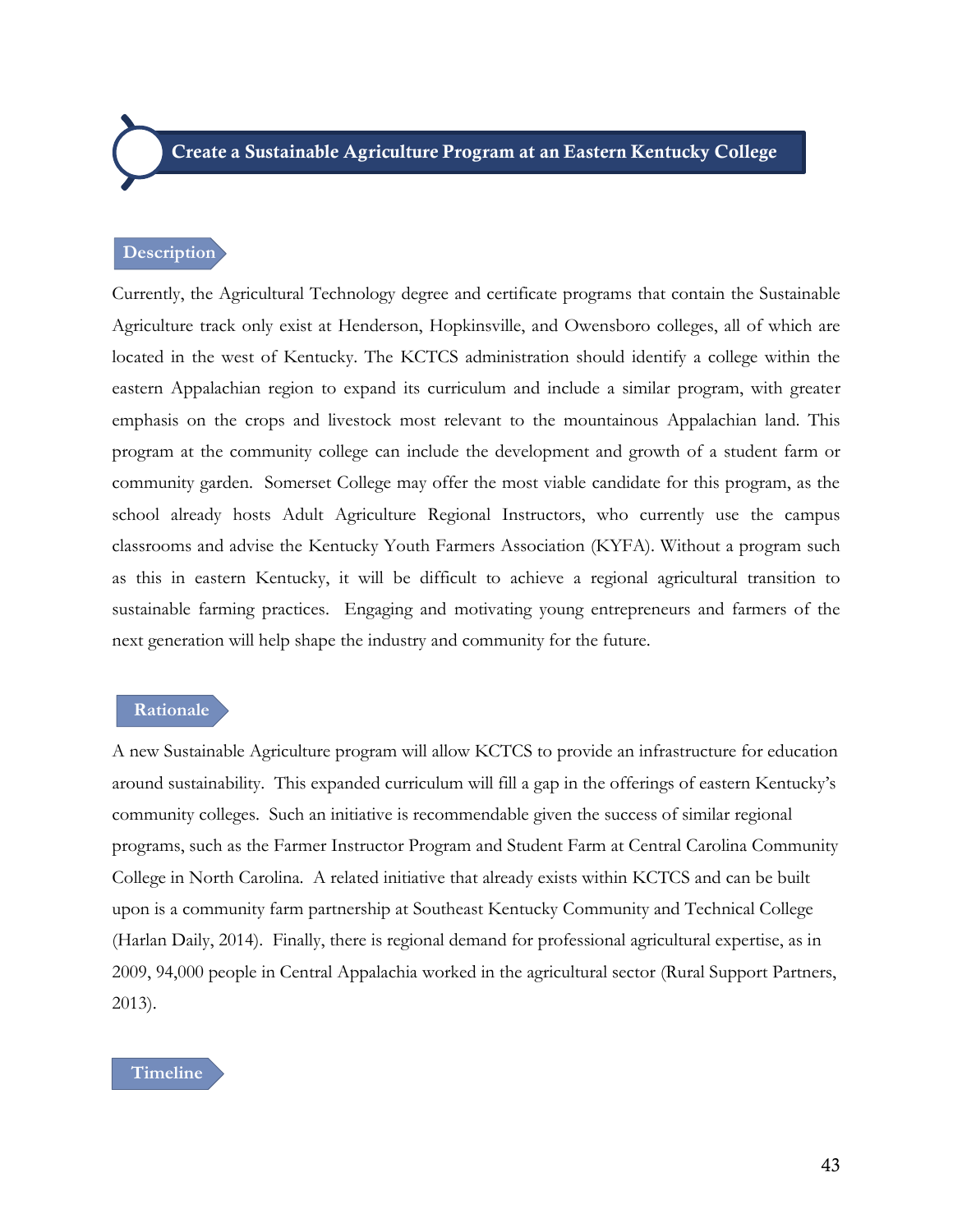This initiative should be planned immediately and implemented in the short term, in order to coincide with recent agricultural initiatives from the government. The program should, however, aim for longevity and flexible adaptation.

# **Budget**

This program would be similar to other tracks that KCTCS currently offers. For the 2013 - 2014 year, tuition per credit hour is \$144 for residents, \$288 for nonresidents of contiguous counties, and \$504 for other nonresidents (KCTCS, 06/14/13).

# **Measures of Success**

Indicators of progress include low faculty turnover, steady or growing student enrollment, and high graduation rate.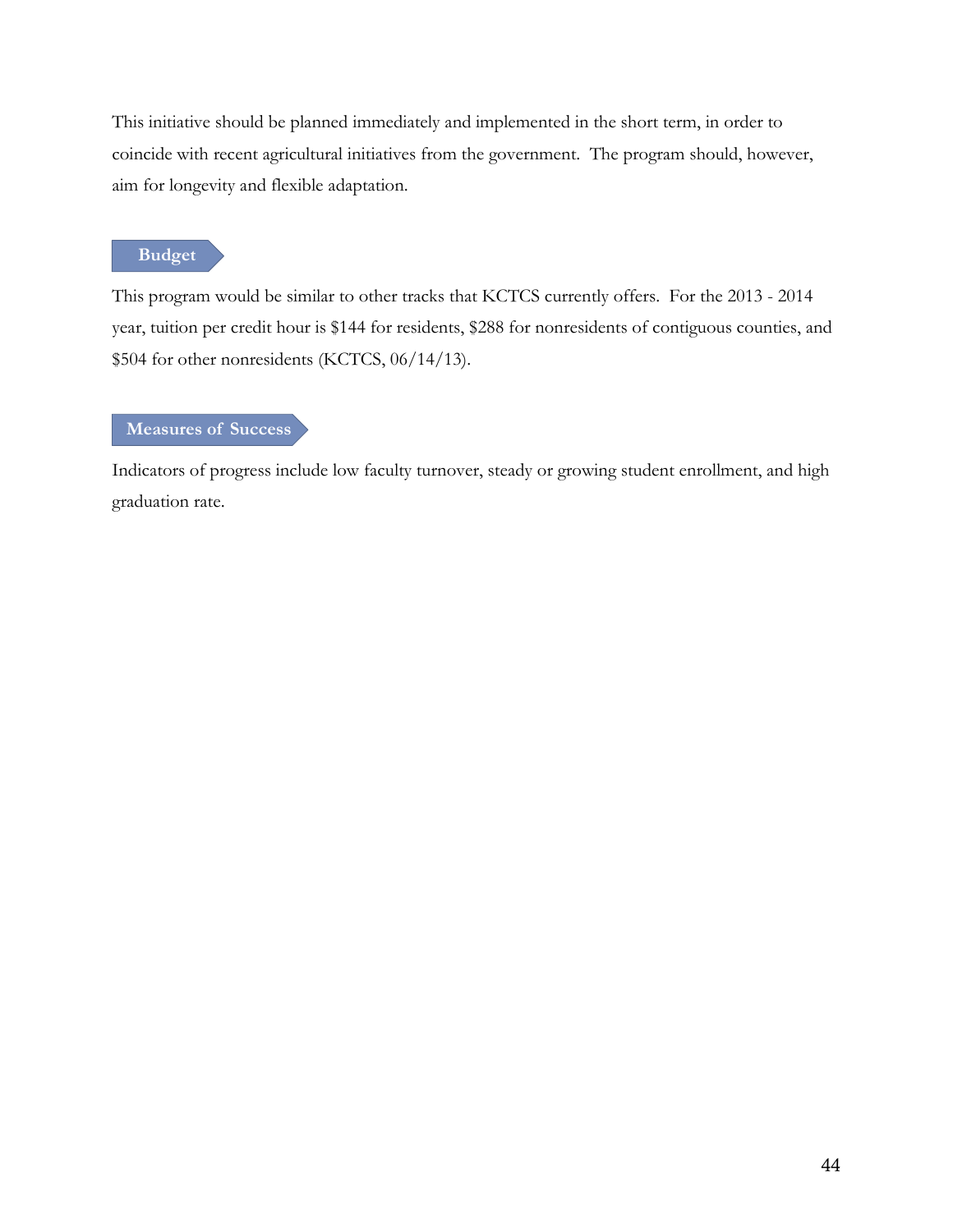#### **Description**

The KCTCS faculty can research and develop a niche agricultural product that is a high-quality, differentiated food item likely to succeed commercially in the region. This initiative should link to the Appalachian Proud branding program recently announced this year by which universities research and develop their own particular product. For example, the University of Pikeville created an aqua-ponic system that would use greenhouses to cultivate ginseng, while Eastern Kentucky University is working to reestablish beekeeping on lands reclaimed from coal companies (Comer, 2013).

#### **Rationale**

KCTCS can provide the necessary resources and support to conduct research concerning niche agricultural products to help small businesses and local communities to increase their knowledge base in this area. Research on niche agricultural products can further be operationalized into specialized training for farmers and distributers. Community colleges have expertise in the local area and are thus situated to provide accessible information for concerned farmers.

#### **Timeline**

The timeline for this initiative is also short-term, approximately 0-2 years, as it should capitalize on the launch of the new Appalachian Proud branding program.

#### **Budget**

The US Department of Agriculture offers grants for farmers looking to develop value-added products, and this funding might prove beneficial for farmers in eastern Kentucky (USDA, 03/26/2014). The Kentucky Department of Agriculture's Office of Agriculture Marketing and Promotion offers grants and funding (KYDA, 2014). Other sources of funding include Seed Capital Kentucky, the Eastern Kentucky Food Systems Collaborative, and SARE.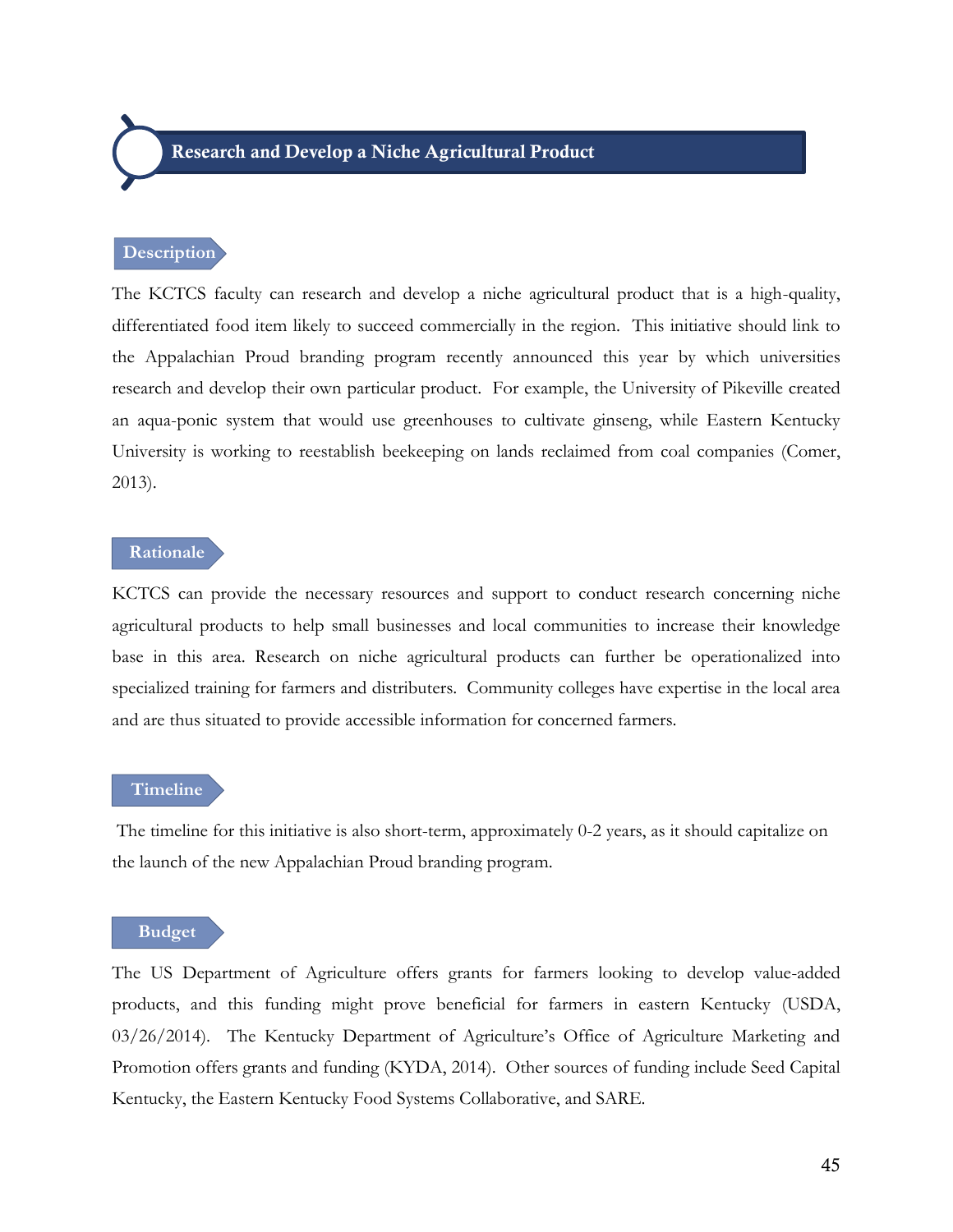# **Measures of Success**

Progress indicators include faculty and student interest in the subject, research reports written and published, product development, volume produced and sold, events held and partnerships established.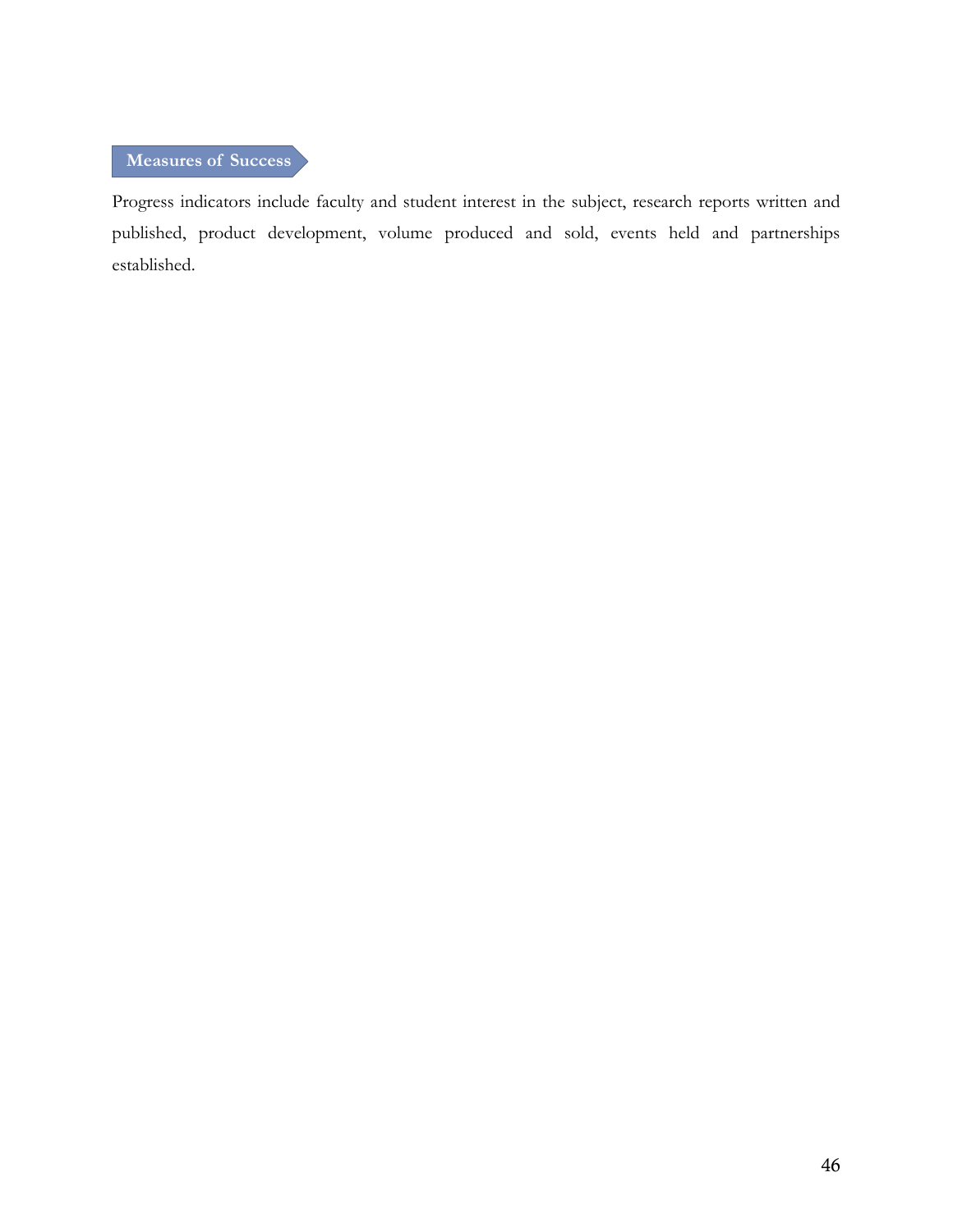**Expand Farm-to-Campus Program to KCTCS**

#### **Description**

The KCTCS administration should contract local farmers to provide fresh produce for food-serving institutions on and around KCTCS campuses in an effort to expand existing Farm-to-Campus Programs. In 2013, the Farm-to-Campus program launched at University of Louisville, Centre College, Eastern Kentucky University, Northern Kentucky University, and Western Kentucky University. Working with food service partners, these five universities have identified local food sources for campus dining facilities and convenience stores (Aldridge, 2013).

#### **Rationale**

The KCTCS campuses should integrate institutional support of the local and regional food systems, which they are seeking to advance in the classroom. This should align with the recent Sustainable Community Garden program that Arlie Boggs Elementary School and Southeast Kentucky Community and Technical College recently initiated in partnership (Harlan Daily, 2014).

#### **Timeline**

The process for developing and implementing this program should be shorter term, given the model already exists in surrounding universities and only needs to be adapted to the KCTCS institutions. The KCTCS leadership should evaluated and revise the program each year to improve efficiency and consumer satisfaction. KCTCS should also consider expanding the range of types of food or agricultural products offered on its campuses over time.

#### **Budget**

Southern SARE provides research and education grants up to \$300,000 for three years, to institutions that conduct research into agricultural systems (Southern SARE, 2012). Additionally, the Central Appalachian Network provides small grants, technical assistance, and training to support local food businesses. The cost for sourcing food from local farms should not exceed the cost of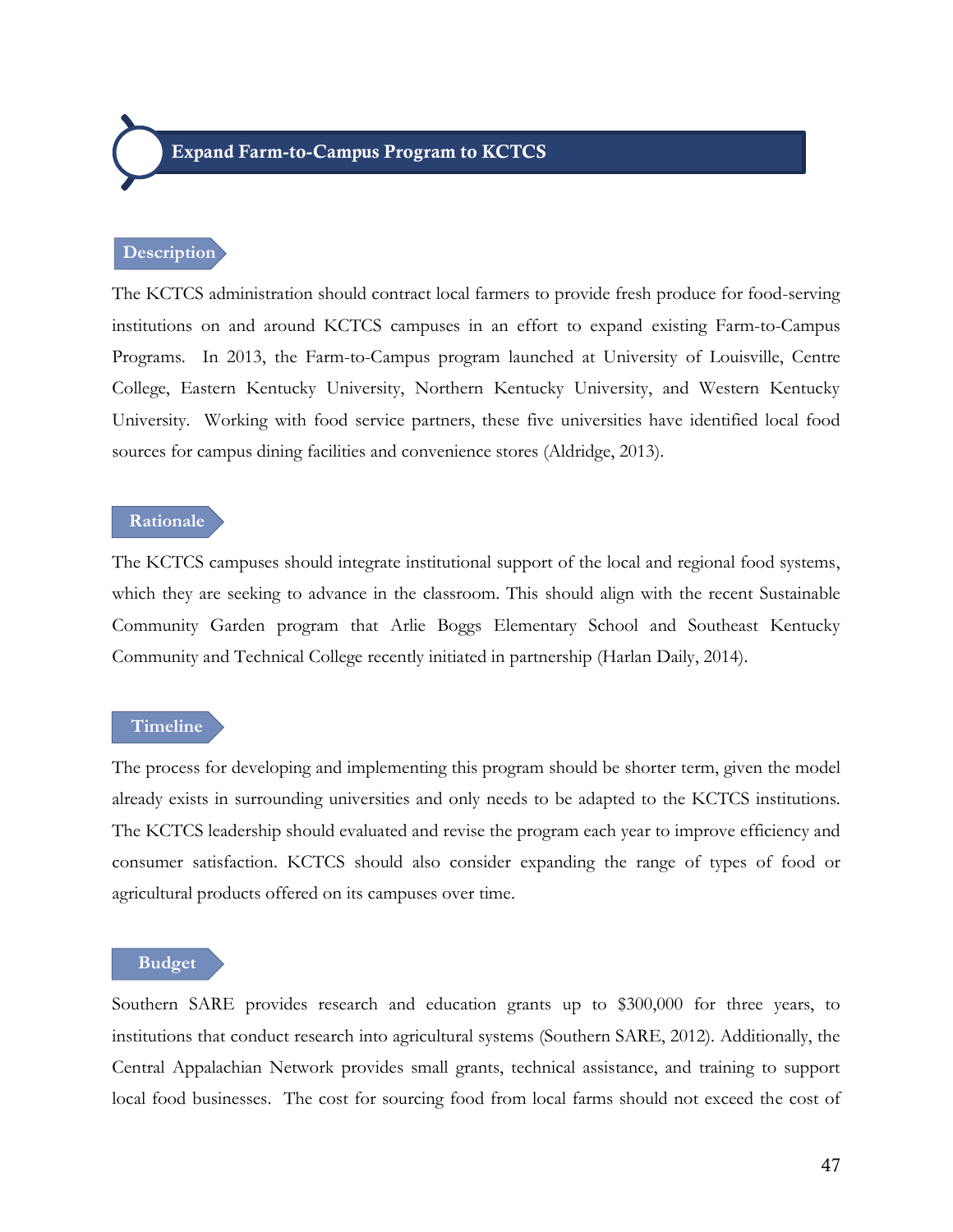current food sourcing; rather, it can be expected to cost less, given that the model establishes a more direct supply chain.

# **Measures of Success**

Success will be measured according to whether the Farm-to-Campus programs are implemented, their implementation and expansion results in cost savings, and the satisfaction of customers at food businesses and farmers supplying food products increases. It is recommended that KCTCS first implement Farm-to-Campus at select colleges, and then expand the initiative to include all KCTCS campuses in eastern Kentucky.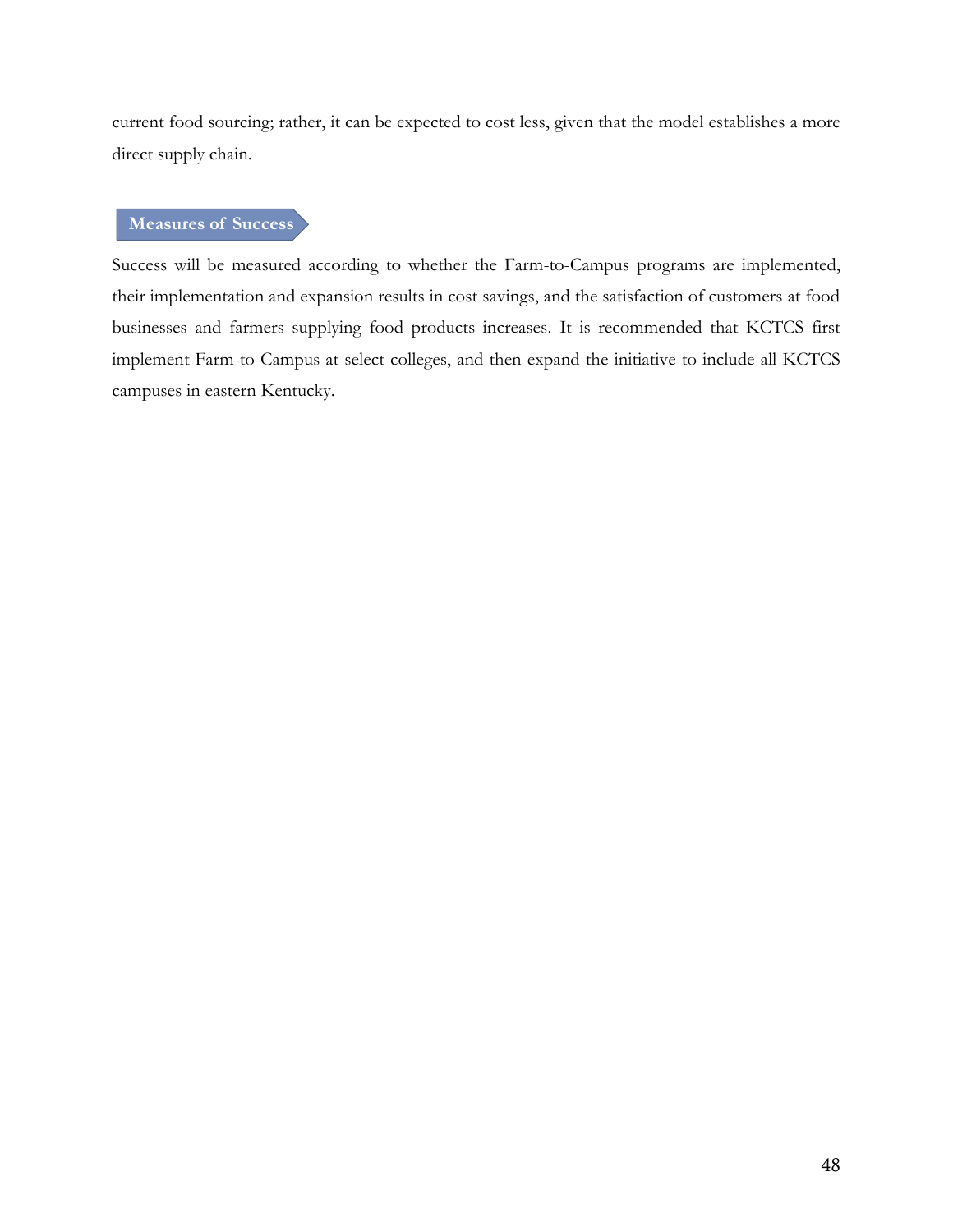# **Expand Adult Agriculture Regional Instructor Program**

#### **Description**

The KCTCS administration should expand the existing Adult Agriculture Regional Instructor Program to one or more college campuses in the Appalachian region of Kentucky.

### **Rationale**

Continuing education for current farmers is an important aspect of agriculture education because it can increase the incomes of family farms and thus strengthen the local economy (KYAC, 2013). Through understanding the best practices taught by program instructors, farmers will obtain important knowledge that will allow them to make sound decisions and investments. Most farms are family enterprises and increasing the working knowledge of best agricultural practices can increase even a small farm's production capacity when space is limited (KYAC, 2013).

#### **Timeline**

Given the program already exists within the KCTCS curriculum, expanding positions to new colleges should not take more than one to two years, including the initial assessment of greatest campus suitability and community need.

### **Budget**

Costs of expanding the program will include wages for new agriculture instructors, transportation costs for consultation services, administrative costs, and marketing and event costs.

# **Measures of Success**

Indicators of success will include both quantitative and qualitative measurements. Quantitative measurements will include the number of farms the instructors visit, the number of farmers reached by the newsletter, and the number of farmers who visit campus to attend on-site training, while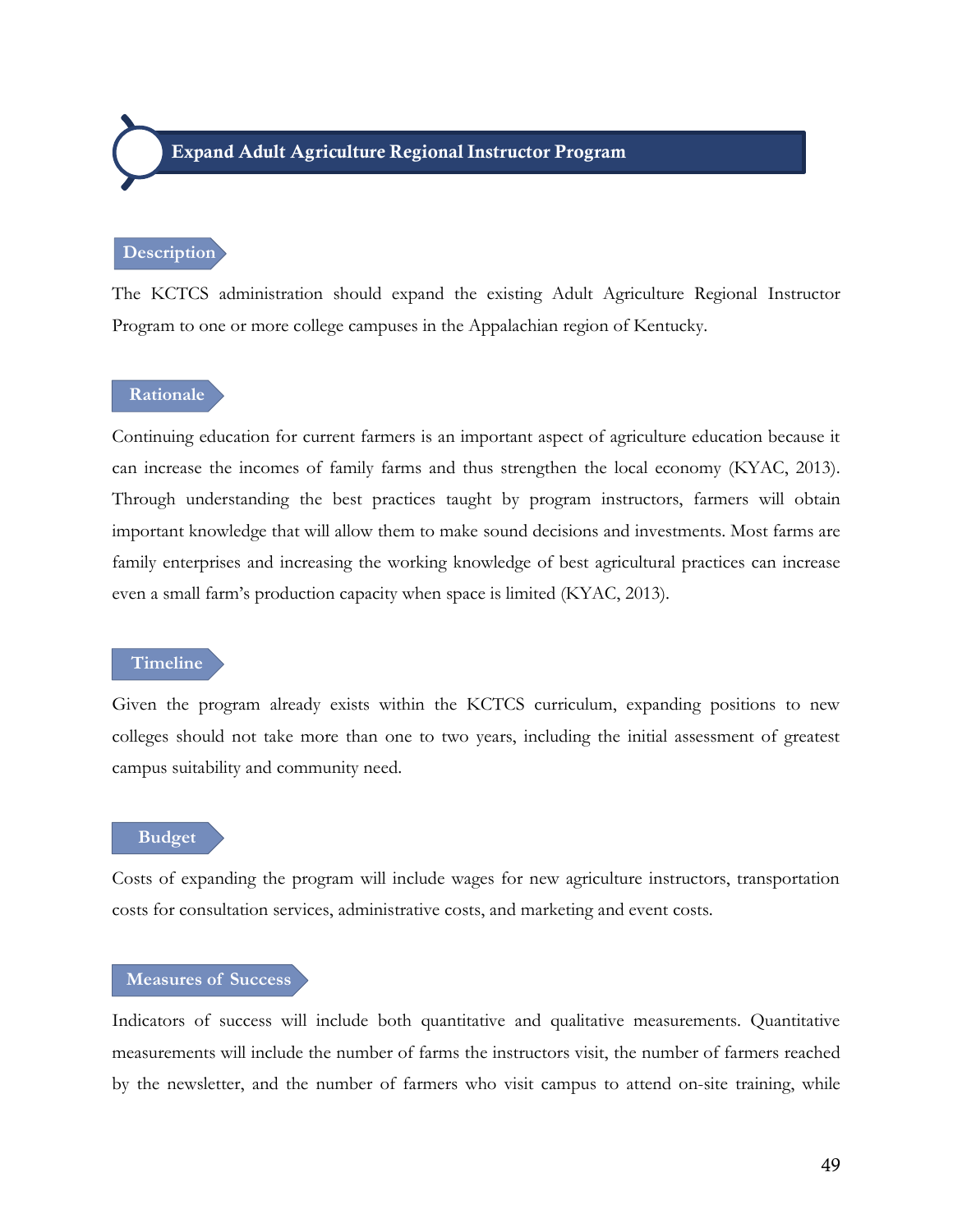qualitative measurements will examine student and farmer satisfaction with the program and instructor evaluation of program impacts.

# **Create Local Food Hubs**

# **Description**

A food hub is an organization that can fulfill retail demand by actively managing the distribution, supply, and marketing of source-identified food. This initiative would dovetail with the Appalachian Proud branding and niche agricultural product development initiatives to create product differentiation. Not only providing services to producers and suppliers, food hubs also benefit the community by increasing awareness of local food, reducing food deserts, and providing youth employment opportunities (Barham et al., April 2012).

#### **Rationale**

Food hubs will address the current limited amount of market options, distribution networks, and infrastructural barriers due to competition with wholesale retailers and lack of aggregation of small or mid-sized producers. They will also meet a current need for a single entity to unify regional (Appalachian-wide) and local (Eastern Kentucky-wide) initiatives. The current need for community engagement programs including partnership with food advocacy groups & CSAs surrounding local food is a primary reason for the creation of local food hubs. This initiative would dovetail with the Appalachian Proud branding and niche agricultural product development initiatives to create product differentiation. Food hubs also benefit the community by increasing awareness of local food, reducing food deserts, and providing youth employment opportunities (Barham et al., April 2012).

#### **Timeline**

The development process of this initiative should be short term, approximately one to two years, as it requires the coordination and pooling together of existing resources rather than creation from the ground up. The program should be implemented for the long-term.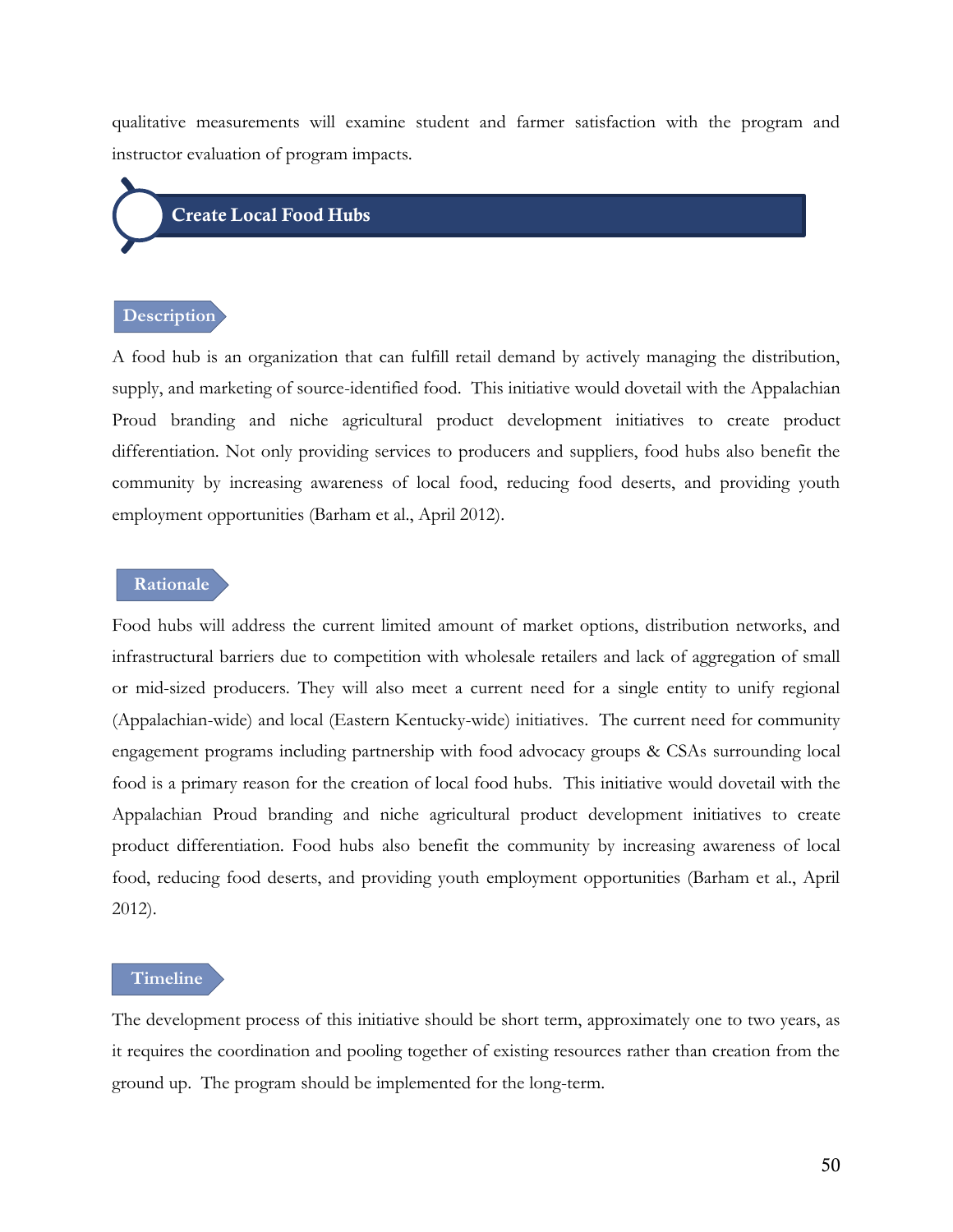**Budget**

A local food hub should not incur any added costs to the University, as the organization is run on the support of volunteers and non-profit organizations. The Governor's Office of Agricultural Policy (GOAP) in conjunction with the Kentucky Broadcasters Association's Public Education Partnership (PEP) Coordinated Communications Outreach Program offers a potential source of financial support. Additionally, the National Food Hub Collaboration identified 30 federal grant programs that will fund food hubs by providing money for planning, equipment needs, capital, training, and other required resources through agencies such as the United States Department of Agriculture (USDA), HUD, and the Department of Commerce. Please refer to pages 35 to 44 of USDA's Regional Food Hub Resource Guide for greater detail (Barham et al., April 2012).

### **Measures of Success**

Success will be measured by the implementation of local food hubs, the scope and breadth of participants, and the resources made available via the new food hubs. Food hubs should benefit all residents of the community. The success of these hubs in meeting their targets and the impact to local residents can be measured via customized community assessments, including interviews and surveys. These should be structured so that hubs can adjust their functions based on community inputs in order to best serve the community.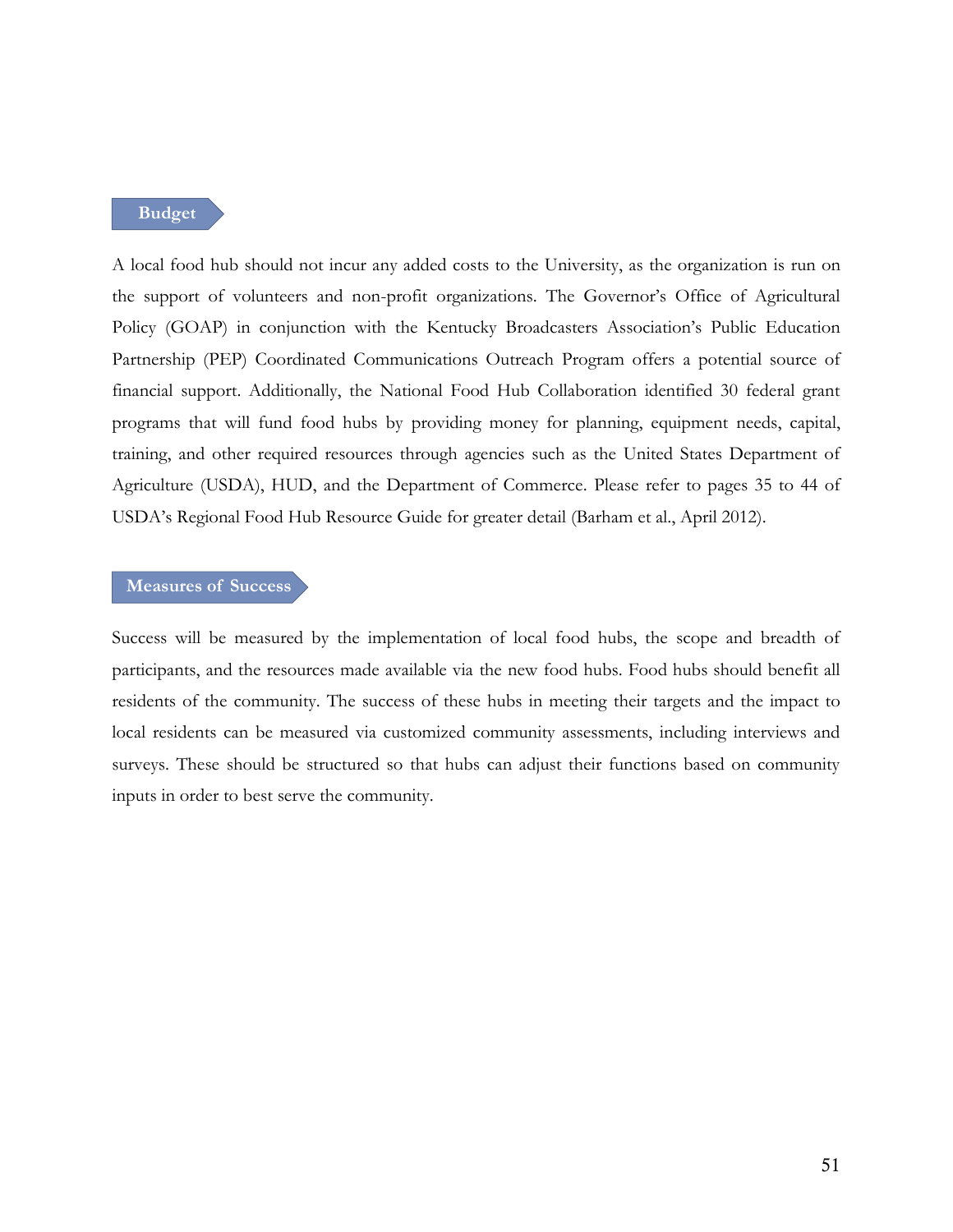#### **2. Environmental Remediation Recommendations**

The section of the Workshop Team examining the environmental remediation industry aims to help KCTCS advance sustainable economic development in eastern Kentucky through centralizing and mobilizing significant resources within the system and eastern Kentucky for overcoming challenges related to the coal industry and environmental remediation. KCTCS is a key player in using these resources to drive economic growth, sustainable development, and entrepreneurship in eastern Kentucky, because of its clear vision in supporting sustainability and establishing successful networks.

The Workshop Team identified entrepreneurial and educational models according to community fit within the reclamation industry, and has aggregated suggested initiatives under the umbrella of one single recommendation that can best serve the KCTCS colleges and the community more broadly. This recommendation is highly detailed and more complex than the individual recommendations that are a part of the suite of recommended initiatives within the sustainable agriculture industry and for the KCTCS institutions.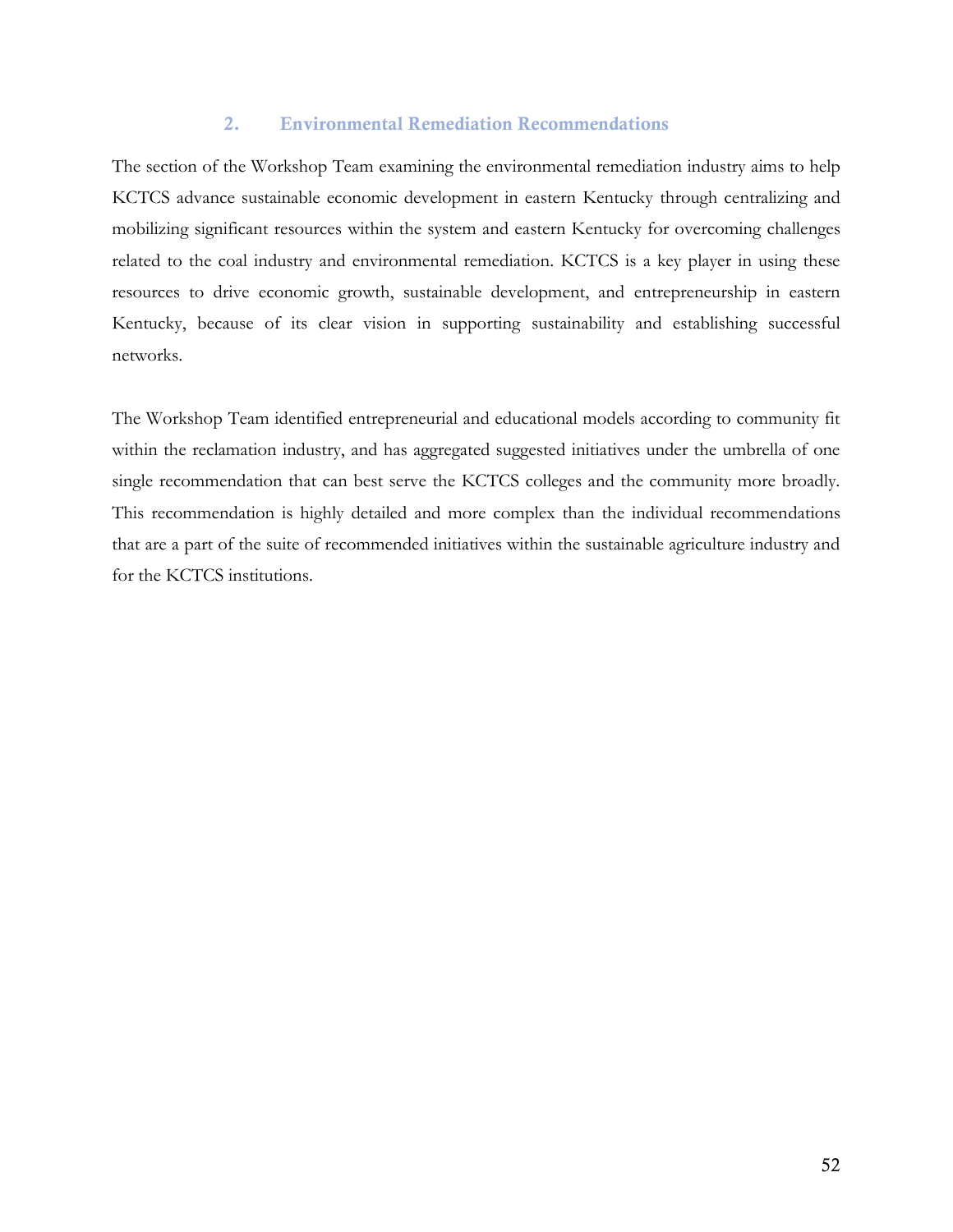

*Figure 3. Organizational Structure of Mining Reclamation Interagency Working Group.* 

### **Description**

KCTCS should establish a Mining Reclamation Interagency Working Group (IWG) to pursue potential collaboration among entities that share similar objectives for advancing sustainable economic development. These entities might include the University of Kentucky (UK), the Earth Institute (EI) at Columbia University, mining companies, private landowners, agricultural companies, the tourism industry, community organization partners, the Office of Surface Mining Reclamation and Enforcement (OSMRE), and related government agencies. Together, these various partners could create and implement education and entrepreneurship initiatives in mine reclamation.

Figure 1 suggests a possible structure for this IWG, which might consist of three bodies: a fund, an education committee, and an entrepreneurship committee. This structure would help the IWG members to strategically plan and implement educational and entrepreneurial initiatives, as well as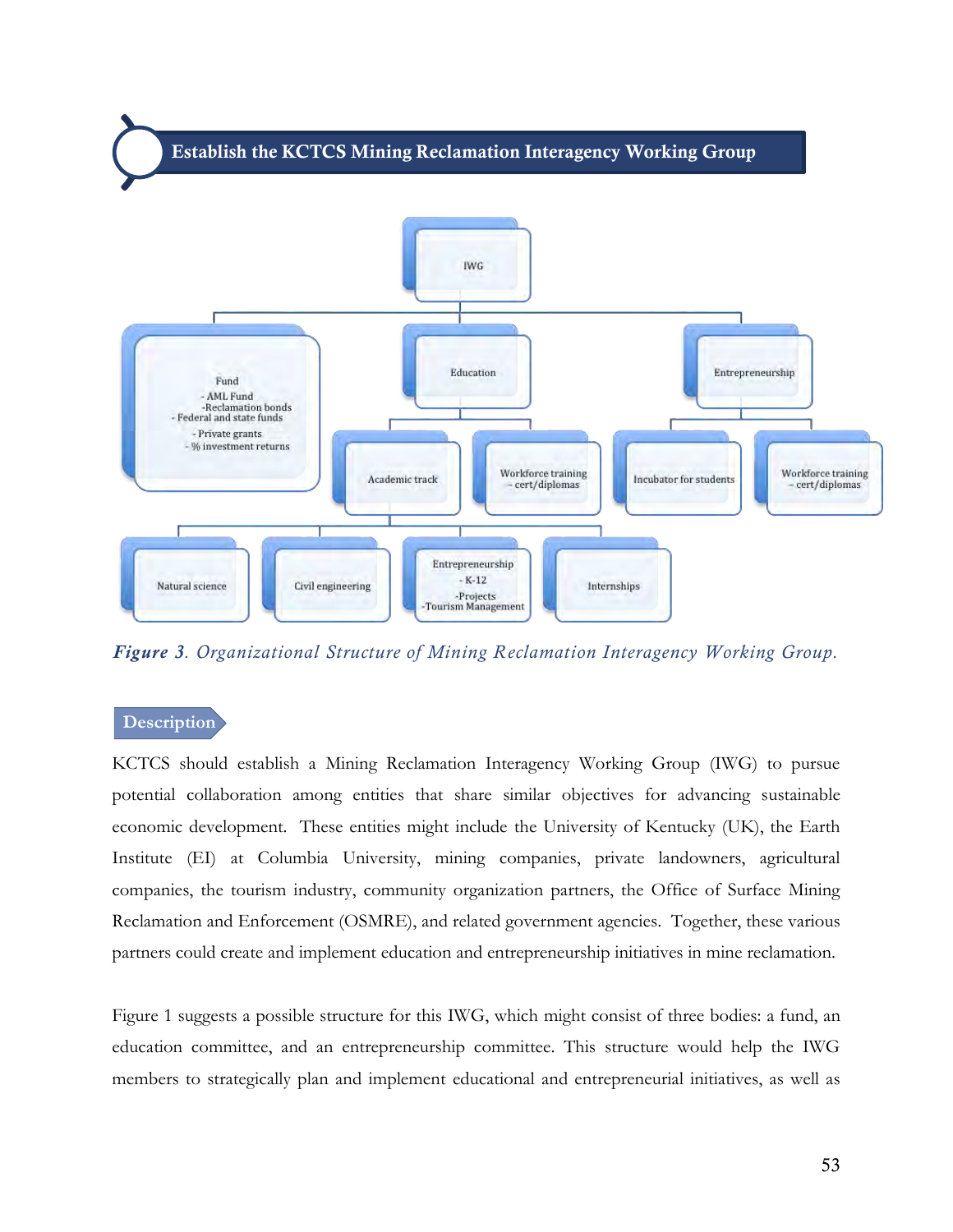manage the common Fund.

Should such a partnership develop, KCTCS, UK, and the EI could spearhead an educational effort to pool their academic and research expertise to create an interdisciplinary mine reclamation track in Big Sandy College's Civil Engineering Technology program. As an example, KCTCS could build upon its current programs in Civil Engineering Technology program, Surveying and Mapping Technology, and Environmental Science Technology, while UK could build upon its current programs in Civil Engineering, the natural sciences, tourism management, and the FRA. EI could then share its expertise on Sustainability Management, and Environmental Science and Policy.

Courses could include both the natural science and technology aspects of mining reclamation, as well as the entrepreneurship aspect, for a holistic approach. KCTCS, UK, and EI could tailor the courses to industry needs by liaising with industry partners in the IWG. Table 2 lists current course offerings in the above three institutions that could form the foundation of the mine reclamation track curriculum.

| Course                                    | Institution |
|-------------------------------------------|-------------|
| <b>Hydrology and Drainage</b>             | Big Sandy   |
| <b>Land Surveying Graphics</b>            | Big Sandy   |
| <b>Freshwater Invertebrates</b>           | Bluegrass   |
| <b>Pollution of Aquatic Ecosystems</b>    | Bluegrass   |
| <b>Hydrological Geology</b>               | Bluegrass   |
| Soil and Hazardous Waste<br>Management    | Bluegrass   |
| <b>Environmental Law and Regulation</b>   | Bluegrass   |
| <b>Watershed Sedimentation</b>            | UK          |
| <b>Introduction to Stream Restoration</b> | UK          |

**Table 2***. Current Related Course offerings in KCTCS and the University of Kentucky.*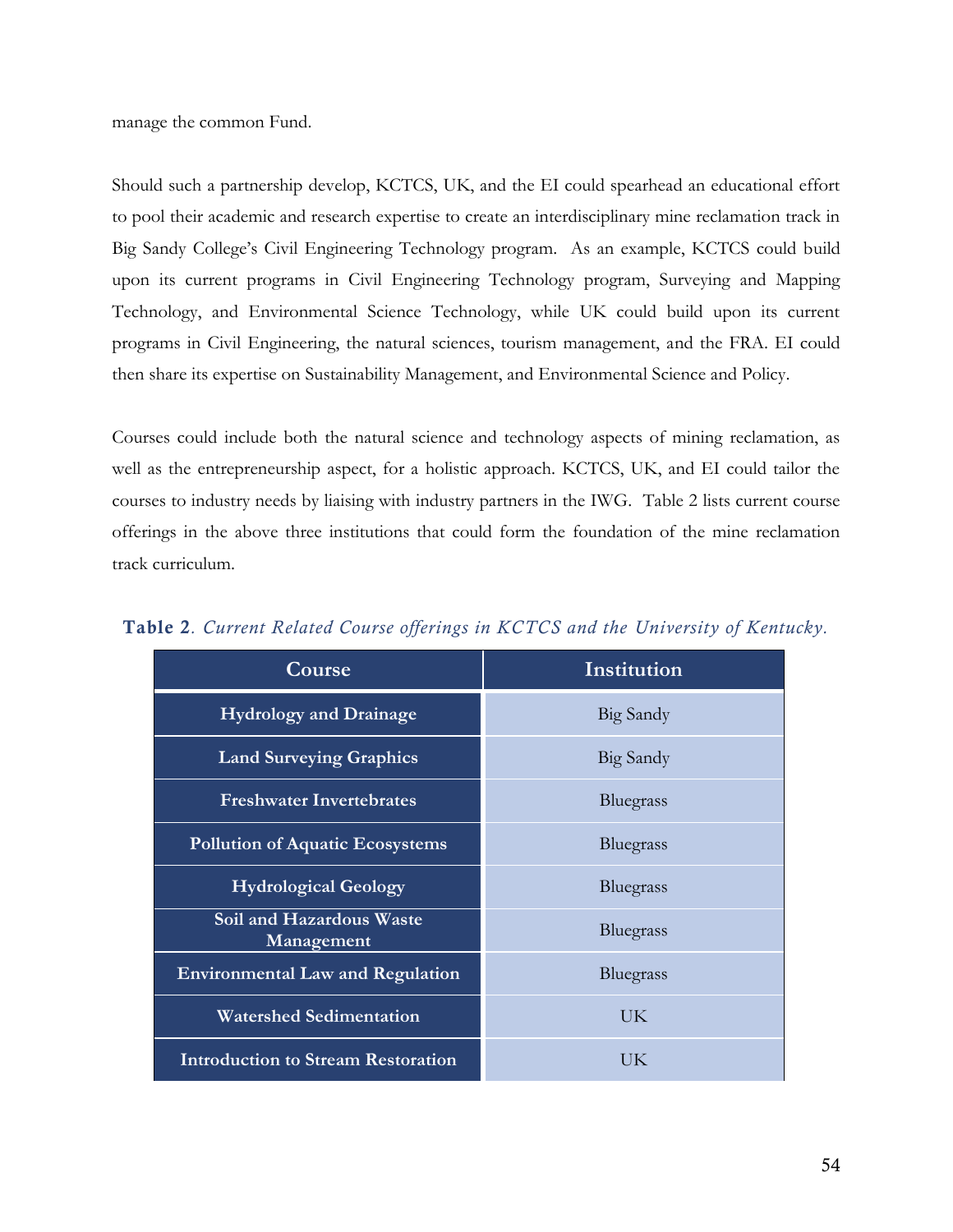| <b>GIS Applications for Water Resources</b>                          | UK |
|----------------------------------------------------------------------|----|
| <b>Forest Ecology</b>                                                | UK |
| <b>Wildlife Biology and Management</b>                               | UK |
| Landscape Management and<br>Arboriculture                            | UK |
| <b>Natural Resources and Environmental</b><br><b>Policy Analysis</b> | UK |
| <b>Tourism and Planning Development</b>                              |    |

The education committee could also partner with mining companies, K-12 programs, and community organizations to train students to apply their skills in the real world, instill in them an entrepreneurial spirit, and facilitate collaboration in student-led fieldwork projects. For example, the IWG could work with mining companies to help students gain internship opportunities, or schools to help potential student entrepreneurs tap upon youth's enthusiasm for fieldwork. In these examples, KCTCS could leverage upon its existing workforce and community outreach programs, such as Kentucky Coal Academy, Maysville's agricultural and horticultural partnerships, Somerset's GEMS and G2TECS, as well as Southeast's Project Lead the Way. Possible community partners also include Kentucky Water Watch, Kentuckians for the Commonwealth, and Appalachian Voices.

In addition, the community colleges could work with UK's Cooperative Extension offices for Forestry and Agricultural Extension Services, as well as for Community Outreach. One potential partnership would be with the University's 4-H youth development program that is based in every county and aims to involve youth in issue of concern. This program is also a key partner to incorporate the material into K-12 curriculum. The education committee could also provide workforce solutions for existing workers in the mining industry to gain skills in mine reclamation, such as mining safety and HAZWOPER 40 hour training, through existing resources like the Kentucky Coal Academy and Kentucky Safety Training Institute at Southeast Community College.

As for the entrepreneurship committee, KCTCS could collaborate with the other IWG members to help recent graduates and existing workforce members pursue entrepreneurship in mine reclamation. If possible, the IWG could target recent graduates through a business incubator, and develop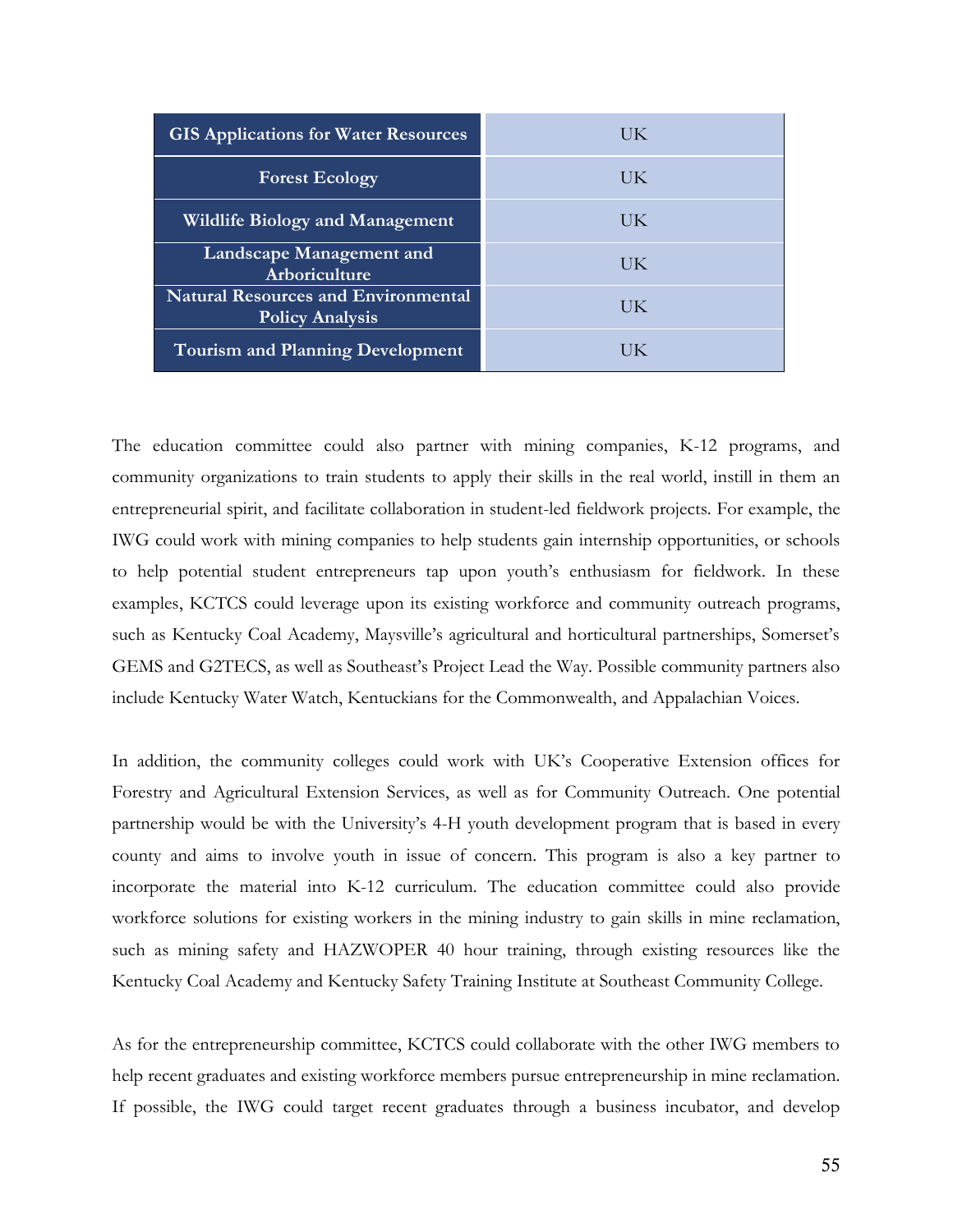certificates for workforce members that complete entrepreneurship training. These efforts could build upon existing entrepreneurship resources, such as KCTCS's Entrepreneur Center (Maysville), Small Business Development Center (Southeast), Pine Mountain Community Development Corporation (Southeast), and Office of Business and Industry Services (Southeast); as well as UK's von Allmen Center for Entrepreneurship and iNET.

In addition, the Earth Institute might be able to share its expertise to jointly design and develop sustainability certification standards for entrepreneurship with the other IWG members, such as its Certificate in Conservation and Environmental Sustainability, and Certification in Sustainable Water Management. The OSMRE could then ensure that these standards comply with federal and state regulations. If these efforts are successful, certified mining companies within the IWG could act as mentors to others, which in turn could then join the IWG after reaching certification standards.

Compensatory mitigation is one possible area of focus for the business incubator and workforce training, as it could help mining companies restore degraded streams and wetlands to offset their ecological impacts on these ecosystems. Currently, mitigation banking investors provide mining companies with efficient, high-quality mitigation services, which will help reduce their permit processing time and provide them with higher certainty. One example is Ecosystem Investment Partners (EIP) that has acquired over 5000 acres of land in eastern Kentucky under the Eastern Kentucky Stream Mitigation Bank (EIP, 2010b). By generating a large credit supply through mitigation, EIP sells these credits to landowners and delivers returns on these investments to its investors (EIP, 2010a). Next, Kentucky Department of Fish and Wildlife Resources currently administers the Kentucky Wetland and Stream Mitigation "Fee In-Lieu of" (FILO) Program, in which mining companies pay the Fund a fee for helping them mitigate their impacts when applying for mining permits (Moore, 2011, p. 195). This also helps the mining companies generate credits for future mining activity. The EIP and the Department could play active roles in the entrepreneurship committee, by grooming entrepreneurship students and assimilating them into their workforce later.

Another possible area of focus for entrepreneurship training is developing the reclaimed sites into economically valuable recreational, tourism, and agricultural lands, using native plant and wildlife species of civic significance to the Kentucky Appalachian region. Stakeholders from the above sectors could play an active role in forging entrepreneurship training in the IWG. One example is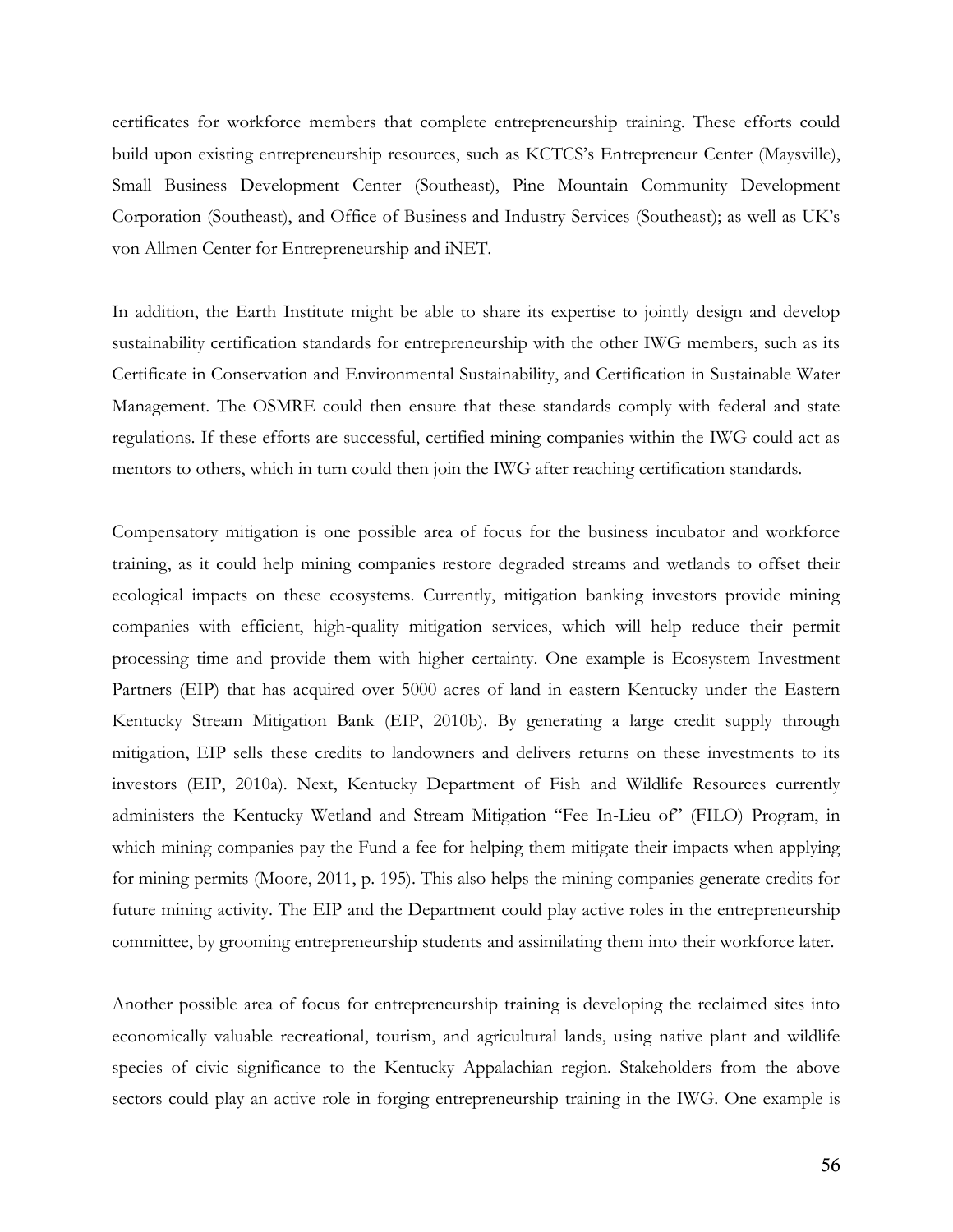the Monday Creek Restoration Project, which was founded by a group of community members committed to restoring Monday Creek in the Appalachian region of southeastern Ohio. The Environmental Protection Agency declared the Creek unrecoverable in 1990, due to extensive damage done by acid mine drainage after a century of coal mining. After the residents formed the group in 1994, it since expanded to include more than 20 partners, who included universities, grassroots organizations, State offices, the Forest Service, the Environmental Protection Agency, and the Fish and Wildlife Service. These partners were critical to sharing their unique technical expertise in stream sampling, cleanup design, management planning, and Geographic Information System analysis. Community members have even painted a mural that depicts the history of coal mining in the local area, and this has increased community pride. These efforts have since improved water quality and the Monday Creek watershed is even suitable for recreation (Department of the Interior, 2007).

KCTCS currently offers programs that promote awareness of the local Appalachian culture, such as Hazard's Kentucky School of Craft, Kentucky School of Bluegrass and Traditional Music, and Appalachian Studies program, as well as the Godbey Appalachian Center. These programs will be useful resources for training entrepreneurs to respect local culture.

# **Rationale**

Mine reclamation has the potential to spur re-growth and reorganization of eastern Kentucky, through the achievement of multiple sustainability objectives at once. Mine reclamation integrates ecological, economic, and social well-being, which aligns with KCTCS sustainability framework. Not only do the remediation efforts improve ecosystem structure and function, they also spur economic development through real estate, outdoor recreation, and tourism, as well as increase community pride by forging attachment toward the land.

Mine reclamation is important to eastern Kentucky because the region has rich natural heritage. The lack of glaciation over this region during the last ice age has made it one of the most bio-diverse regions in North America. Today, however, 60 of the 690 vertebrate species and 83 of the 2245 native plants found in the area are endangered or threatened, primarily due to logging and mining activities (Rouse and Greer-Pitt, 2006). On top of that, local residents and officials in both Pike and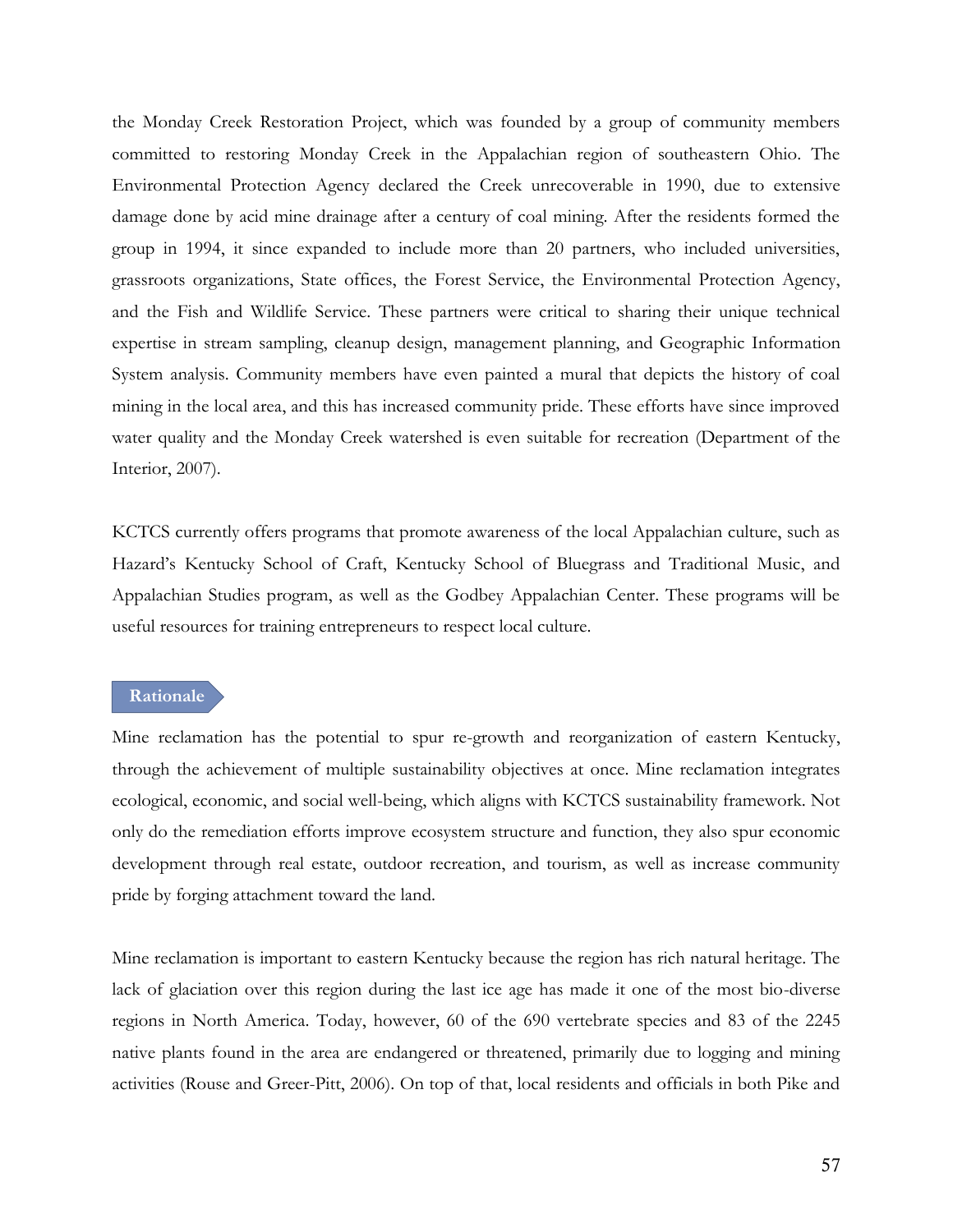Bell counties see mine reclamation as a solution to meeting unmet demand for real estate development. Currently, the hilly topography of eastern Kentucky limits development for housing, recreational facilities, manufacturing, retail, and other industries. According to local business leaders, only 15% of the land in Pike County is suitable for development. More than 50% of survey respondents in Pike County felt that the existing housing supply was inadequate in meeting demand (Ezzell, Lambert, and Ogle, 2012). Mine reclamation encourages sustainable growth by building skills that are transferrable to the construction and engineering industries, which would be vital to real estate development once mine reclamation has occurred. Mine reclamation is feasible because Kentucky has the necessary vital resources such as community spirit, pride concerning the land, a culture of outdoor recreation, college curriculum in the natural sciences and engineering, as well as community networks like UK's cooperative extension system.

The mine reclamation IWG is suited to achieve the above objectives effectively, because it will provide an infrastructure for sustainable education, research, development, and access to capital for small businesses. Through a decentralized, collaborative framework, stakeholders can share funds, resources, and talent in a cost-effective way, and achieve their otherwise conflicting objectives through effective communication. For example, graduates of the mine reclamation track in Big Sandy's Civil engineering Technology could move on to pursue a four-year degree in Mining Engineering at UK. Mentoring can also occur among mining companies to achieve certification standards and improve marketability. In addition, mining companies that train students in mine reclamation and entrepreneurship will in turn benefit by retaining their talent in their workforce. This provides a self-sustaining mechanism for the IWG framework. KCTCS is poised to lead the IWG, because its acts as a bridge between the four-year college system and the Kentuckian community, and has the potential to use UK's cooperative extension system to implement bottomup change.

Next, the IWG will encourage communities and economies to embrace an entrepreneurial culture in mine reclamation, by equipping students and workforce members with essential skills in a safe, structured environment. This is necessary to raising self-efficacy of potential entrepreneurs, and cultivating in them positive attitudes toward mine reclamation. Currently, curricular gaps exist in KCTCS in terms of course offerings that are relevant to mine reclamation, as many programs of study do not prepare students for the trade holistically. While the six community colleges offer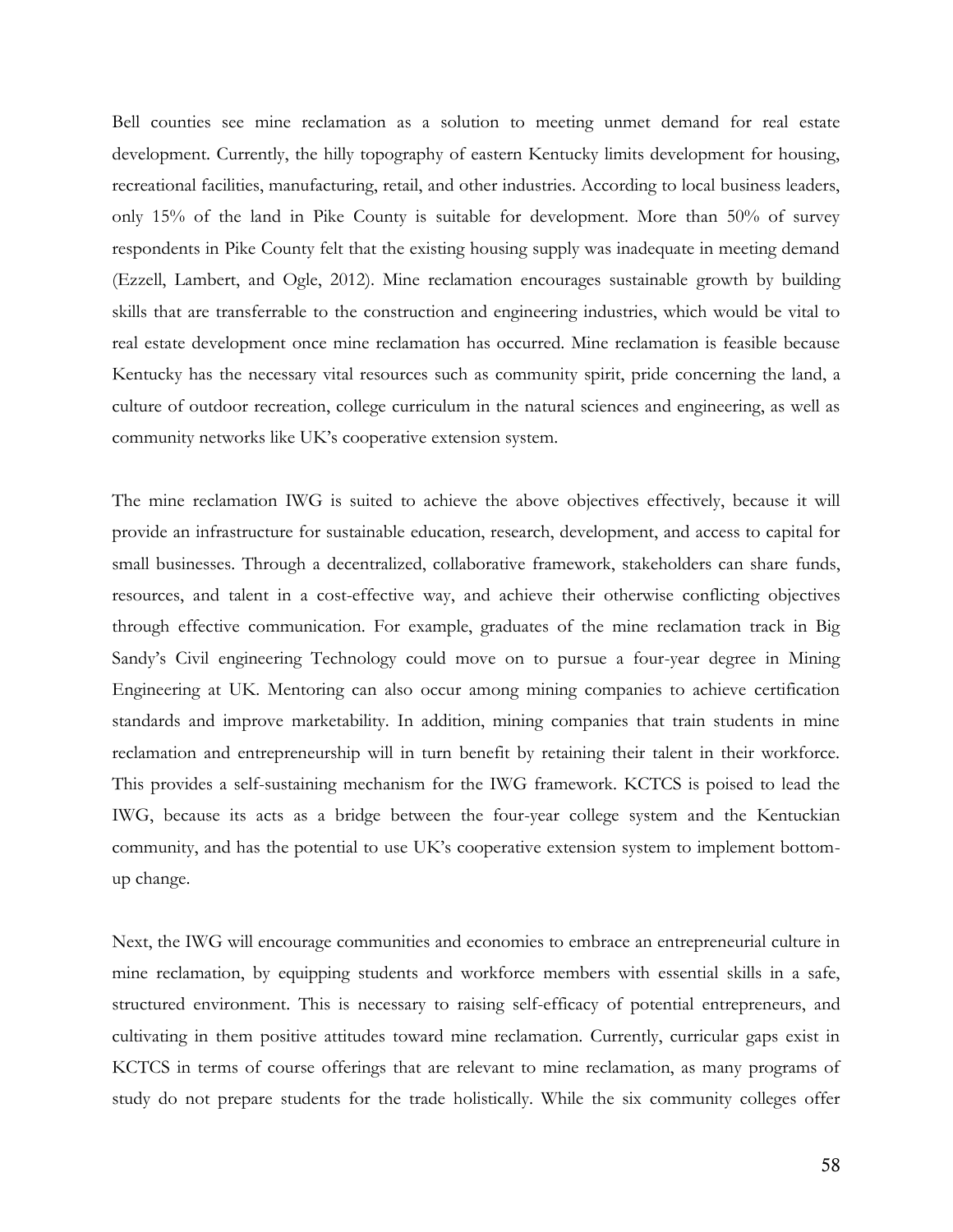courses that are relevant to the engineering and technology aspects of mine reclamation, other equally important courses related to horticulture, agriculture, Geographic Information Systems, and Environmental Science Technology are offered through other community colleges in KCTCS (KCTCS, n.d.). The six community colleges could tap upon these resources of wider KCTCS through the IWG.

According to the Office of Personnel Management (n.d.), a Surface Mining Specialist should be trained in the following fields: hydrology, agronomy, geology, range conservation, forestry, ecology, civil engineering, mining engineering, natural sciences, biological sciences, natural resources, environmental planning, or earth science. This occupation should also have general experience in flood control projects, erosion control, wildlife and endangered species surveys, market valuation of forestland, assessment of water chemistry and pollutant treatment, and the evaluation of geologic conditions. This occupation should have specialized experience in analyzing the problems and effects of surface and underground mining, communicating technical information effectively, and reading and interpreting maps and technical reports.

Lastly, the mine reclamation IWG helps identify small business support models based on community fit, by promoting the development of land in the spirit of civic ecology practices. According to Krasny and Tidball (2012), these practices are self-organized stewardship practices that help communities demonstrate resilience toward ecological disturbances, in this case, environmental degradation due to mining. These practices come in the form of community gardens, urban forestry, and species reintroductions. Notable examples are New York City's High Line, Chicago Wilderness Prairie Restoration Project, and Rocking the Boat's oyster restoration in the Bronx. These practices reflect local culture and character of the built and natural environment, and foster psychological, social, and physical well-being. To ensure community fit, the IWG will incorporate education about local Appalachian heritage, and involve community members in the planning of business strategies.

#### **Desired Outcomes**

The desired outcome of the mine reclamation IWG would be to provide stakeholders with a collaborative platform for advancing mine reclamation. This will hopefully encourage KCTCS students to pursue mine reclamation as a career, encourage existing workforce members to initiate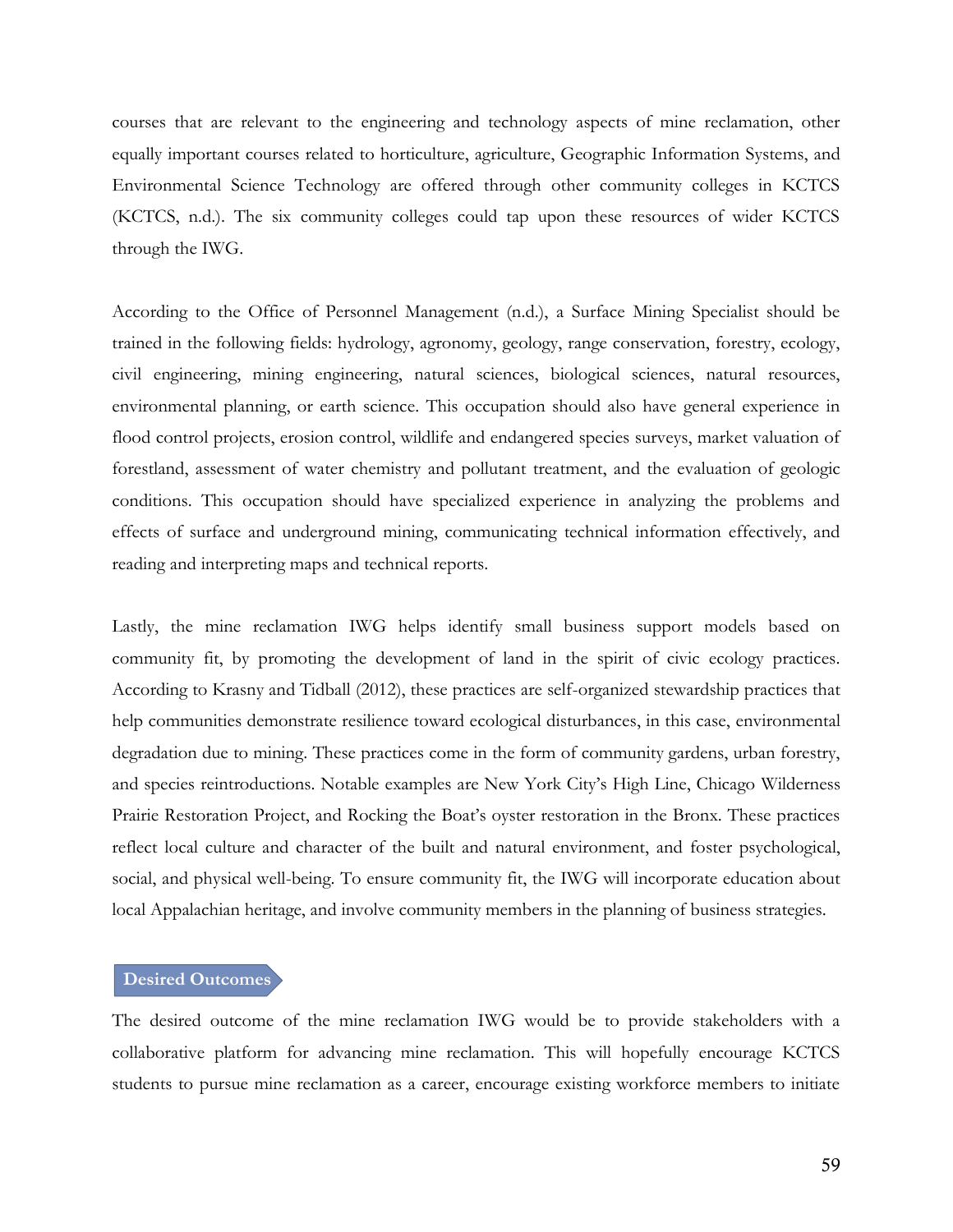entrepreneurship activities around mine reclamation, increase community awareness of the issue, and raise funds for it.

**Timeline**

The following is a suggested timeline for the establishment and implementation of the IWG:

#### **0-3 Years:**

KCTCS could spend the first three years implementing a pilot program for self-evaluation and adaptive learning. It would first need about 6 months to liaise with different stakeholders and establish the IWG. Priority should be given to educational institutions and mining companies, which are essential parts to establish the pilot program. After the successful establishment of the IWG, KCTCS should take another 6 months to coordinate with the IWG members to gather resources, funds, and equipment for the pilot program. During this period, the IWG should purchase basic equipment, and institute key appointments. The IWG should start enrolling students by the end of the first year. After the next two years of operation, the IWG should conduct a comprehensive evaluation to measure the success of the pilot program.

#### **3-6 Years:**

As the program matures, the IWG should transition from managing the pilot program to expanding its scale. More stakeholders such as regulatory agencies and sustainability initiatives should be incorporated into the IWG. At the same time, the Fund should aim to eliminate deficit by increasing revenue through fund-raising contributions. Before the end of the  $6<sup>th</sup>$  year, the IWG should become financially sustainable. During these 3 years, the IWG should publish annual reports to review its financial performance and objectives. It would then be able to decide if it could consider expanding the mine reclamation track into a full associate's degree program.

#### **6-9 Years:**

The IWG should look to include more stakeholders that can promote economic growth and sustainability, such as the tourism, recreational, and real estate industries, and expand its reach into these industries. The IWG should be fully mature by the end of these 3 years, and should start generating returns.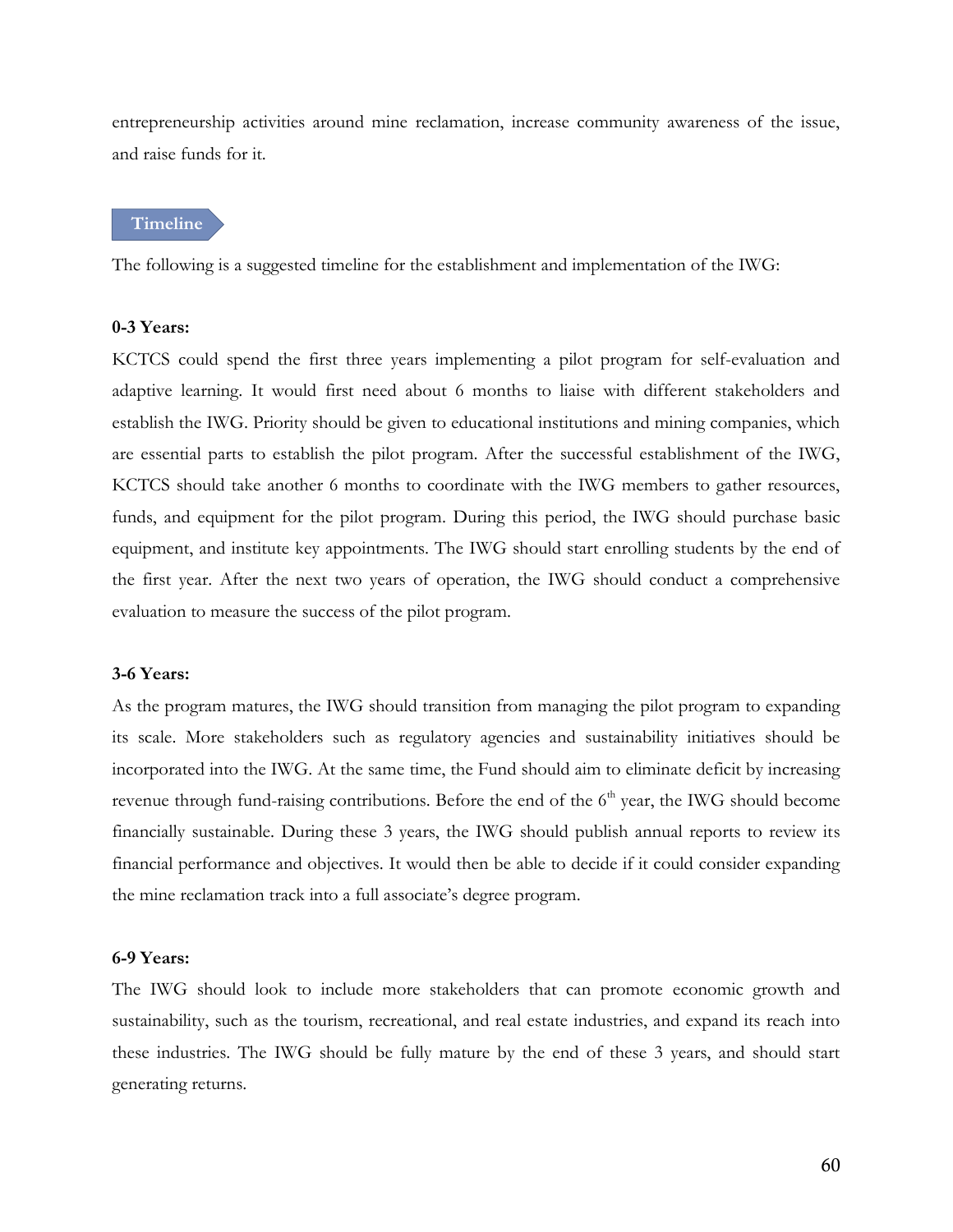**Budget**

In 1977, Congress passed the Surface Mining Control and Reclamation Act, which mandates remediation efforts after mine closure. The Act established the OSMRE, which oversees industry compliance and makes sure that remediation projects are properly performed. However, under certain circumstances, such as bankruptcy, such remediation efforts are often not possible. In addition, several mining sites were abandoned before the act was passed. The OSMRE creates the Abandoned Mine Land (AML) Fund to pay for remediation for AML. The AML fund is financed through a tax imposed on every ton of coal production, which is also known as reclamation bonds. Since its creation, AML fund has become the dominant source of funding for remediation project nationwide (Bureau of Land Management, 2014; Kentucky Energy and Environment Cabinet, 2011), and could be a major funding source for Kentucky's mine reclamation efforts.

In addition, with Eastern Kentucky being designated as promise zone, the state enjoys priority consideration when applying for federal grants. This will hopefully increase funding for remediation projects in the study area. The creation of the Eastern Kentucky Coal Area Recovery Commission (CARE) would also ensure easier access to federal and state funds, and financial sustainability in the future (Office of Kentucky Governor Steve Beshear, 2013). Further grants could also come from private organizations dedicated to higher education in the US like the Lumina Foundation. Lastly, a portion of funding could come from investment returns generated by the private companies in the IWG.

We calculated the following estimated budget for the pilot academic track based on KCTCS 2013-14 salary schedule. We assume the pilot program would require hiring three new professors and five staff members, while the creation of an associate degree would require eight professors and ten staff members.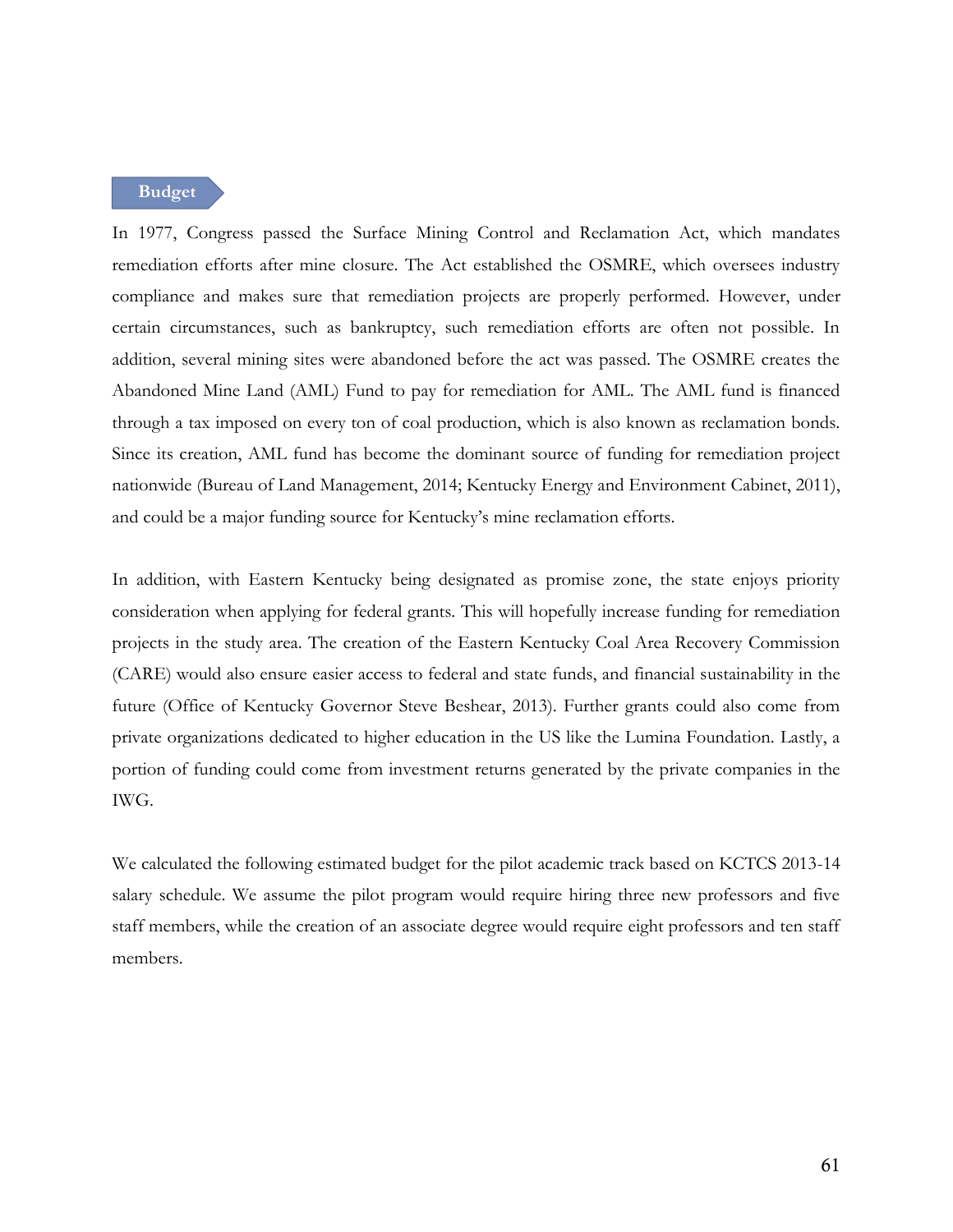# **Table 3***. Estimated Budget for IWG*

|                           | <b>Academic Track</b> | <b>Associate Degree</b> |
|---------------------------|-----------------------|-------------------------|
| <b>Professor Salaries</b> | \$252,000             | \$672,000               |
| <b>Staff Salaries</b>     | \$300,000             | \$600,000               |
| <b>Initial Equipment</b>  | \$20,000              | \$50,000                |
| Total                     | \$572,000             | \$1,322,000             |

### **Measures of Success**

KCTCS should measure the success of its mine reclamation efforts quantitatively and qualitatively. Quantitative performance indicators should include student enrollment, post-graduation employment statistics, the number of small businesses developed by students, as well as environmental factors such as the number of mines reclaimed and stream quality of mined areas. Qualitative indicators should include student satisfaction and industry feedback. Data collection should also be a collective effort by the IWG members. KCTCS will measure most student-related indicators, while industry and government regulatory agencies will measure environmental and economic indicators. Methods of collection should include surveys, interviews, and self-reports. KCTCS will collate the data and publish annual reports on the IWG's performance.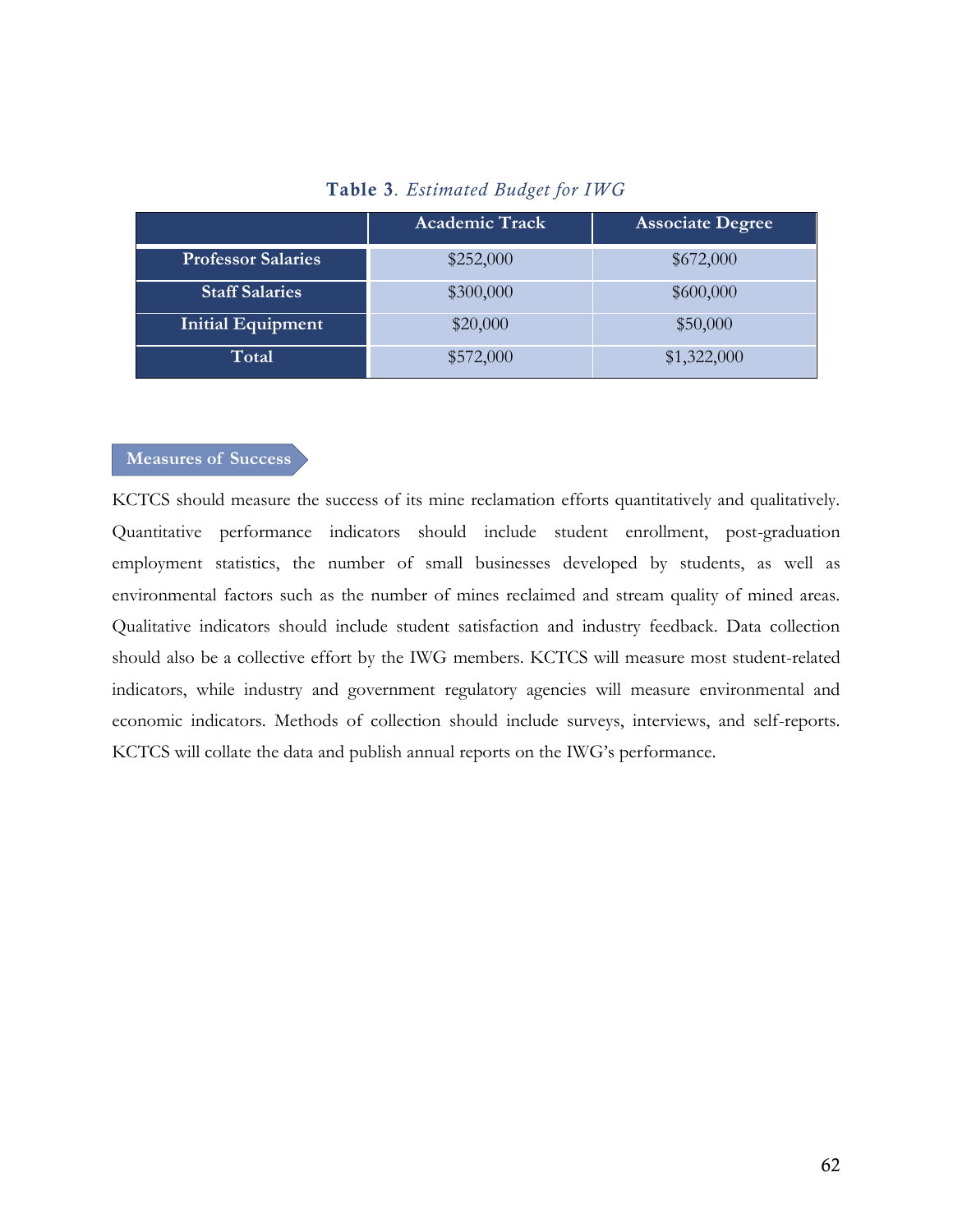# **VII. Conclusion**

Significant resources already exist in eastern Kentucky for sustainable development in response to economic challenges. The Workshop Team recommends that the KCTCS administration focus on resources within the industries of agriculture and mine reclamation, as they are central to the local culture of Kentucky's Appalachian region and key to building resilience. Specifically, we recommend capitalizing on existing curricula in civil engineering and agriculture, local markets, as well as federaland state-level initiatives around entrepreneurship. By acting as the hub of education, economy, and community, KCTCS has the potential to affect bottom-up change by organizing existing resources within innovative frameworks and encouraging participation in the identified industries.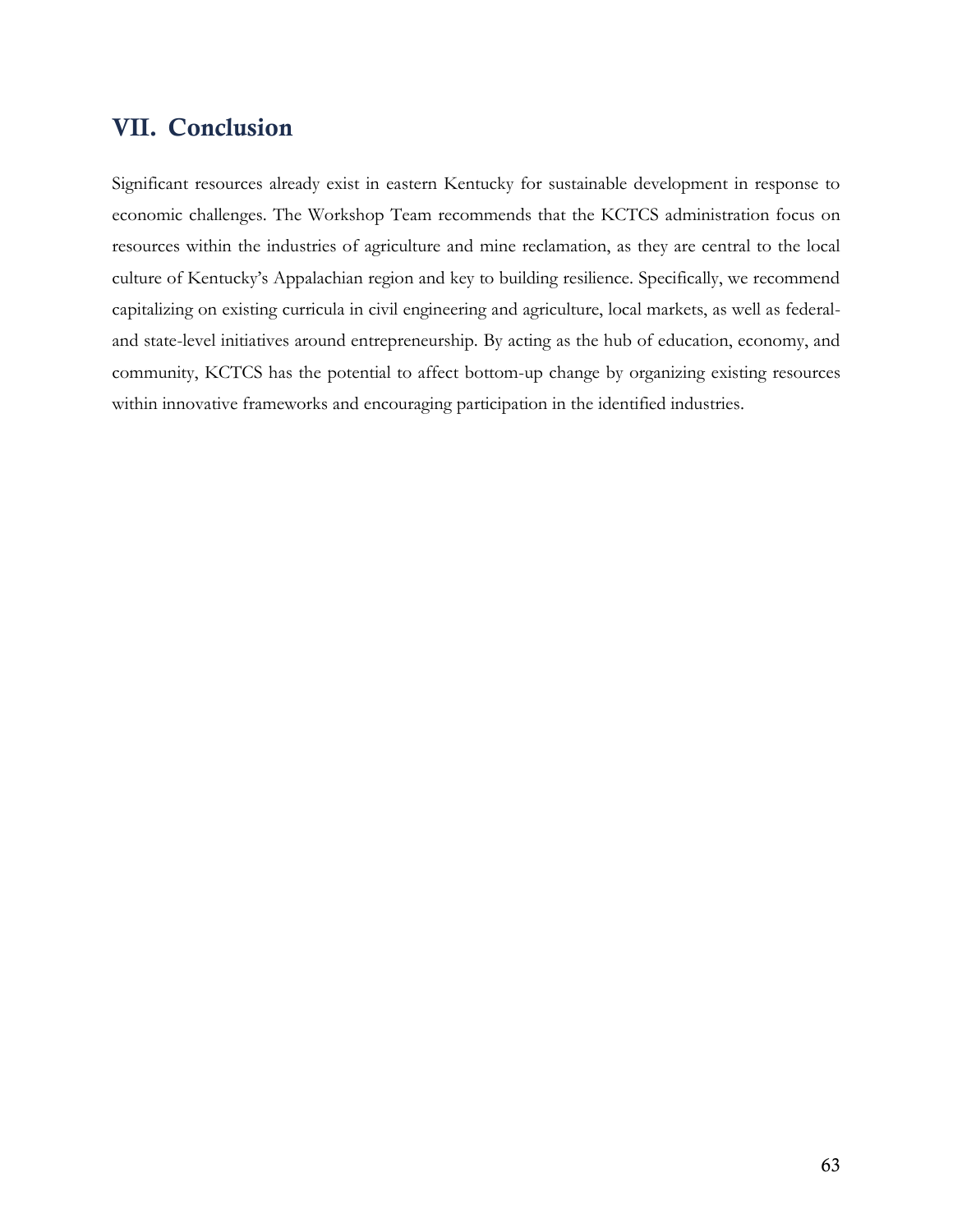# **VIII.Works Cited**

Aldridge, C. (2013). Kentucky Proud Farm to Campus program builds on universities' local-food efforts. *Kentucky Agricultural News.* Retrieved from <http://www.kyagr.com/Kentucky-AGNEWS/2013/Kentucky-Proud-Farm-to-Campus-3.html>

Angel, P. N., Burger, J. A., and Graves, D. (2006). The Appalachian Regional Reforestation Initiative and the Forestry Reclamation Approach. Society of American Foresters National Convention.

Angel, P. N., Burger, J. A., Davis, V. M., Barton, C. D., Bower, M., Eggerud, S. D., Rothman, P. (2009). The forestry reclamation approach and the measure of its success in Appalachia. *Proceedings of the National Meeting of the American Society of Mining and Reclamation 26*, 18-36. Retrieved fro[m](http://asmr.us/Publications/Conference%20Proceedings/2009/0018-Angel-KY.pdf) [http://asmr.us/Publications/Conference%20Proceedings/2009/0018-Angel-KY.pdf.](http://asmr.us/Publications/Conference%20Proceedings/2009/0018-Angel-KY.pdf)

Appalachian Regional Commission. (2011, September 29). Economic overview of Appalachia – 2011. Retrieved fro[m](http://www.arc.gov/images/appregion/Sept2011/EconomicOverviewSept2011.pdf) <http://www.arc.gov/images/appregion/Sept2011/EconomicOverviewSept2011.pdf>

Appalachian Regional Commission. (March 2013). County Economic Status in Appalachia, FY 2014. Retrieved from http://www.arc.gov/research/MapsofAppalachia.asp?MAP\_ID=71

Appalachian Regional Commission. (2014). ARC-designated distressed counties. Fiscal Year 2014. Retrieved fro[m](http://www.arc.gov/program_areas/ARCDesignatedDistressedCountiesFiscalYear2014.asp) [http://www.arc.gov/program\\_areas/ARCDesignatedDistressedCountiesFiscalYear2014.asp](http://www.arc.gov/program_areas/ARCDesignatedDistressedCountiesFiscalYear2014.asp)

Appalachian Regional Commission. (2014).County economic status, Fiscal year 2014: Appalachian Kentucky. Retrieved fro[m](http://www.arc.gov/reports/region_report.asp?FIPS=21999&REPORT_ID=45) [http://www.arc.gov/reports/region\\_report.asp?FIPS=21999&REPORT\\_ID=45](http://www.arc.gov/reports/region_report.asp?FIPS=21999&REPORT_ID=45)

Appalachian Regional Commission. (January 2014). Southeastern Kentucky Region is designated as "Promise Zone" for federal revitalization investment. Retrieved from http://www.arc.gov/news/article.asp?ARTICLE\_ID=436

Barham, J., Tropp, D., Enterline, K., Farbman, J., Fisk, J., and S. Kiraly. (April 2012). Regional food hub resource guide. US Department of Agriculture, Agricultural Marketing Service. Retrieved fro[m](http://www.ams.usda.gov/AMSv1.0/getfile?dDocName=STELPRDC5097957) <http://www.ams.usda.gov/AMSv1.0/getfile?dDocName=STELPRDC5097957>

Bernhardt, E. S. & Palmer, M. A. (2011). The environmental costs of mountaintop mining valley fill operations for aquatic ecosystems of the central Appalachians. *Annals of the New York Academy of Science 1223*, 39–57.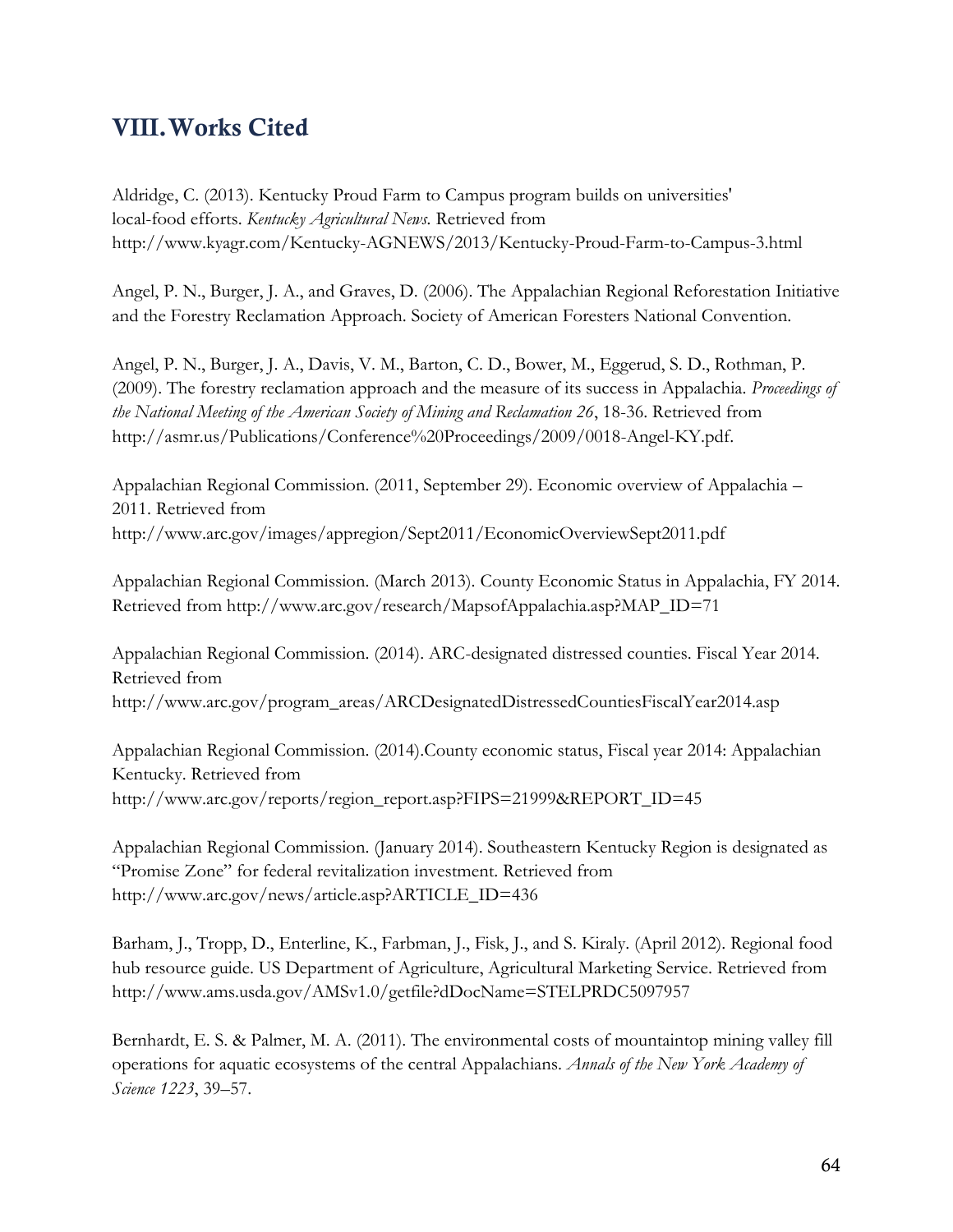Brightspot Strategy. (2012, May 29). Defining incubator success. Retrieved from http://brightspotstrategy.com/2012/05/29/defining-incubator-success

Bureau of Economic Analysis & Energy Information Administration. (2013). Annual Coal Report. Retrieved from <http://www.eia.gov/coal/annual/>

Bureau of Land Management. (2014). Abandoned Mine Lands Portal. What's Being Done. Retrieved from http://www.abandonedmines.gov/wbd.html.

Cochrane, S. (2011, September 8). *"Build it and they will come" is not a strategy: how to conduct a business incubator feasibility study.* Retrieved April 8, 2014, from slideshare: http://www.slideshare.net/scochrane/how-to-conduct-a-business-incubator-feasibility-study

Comer, J. R. (2013). Appalachia Proud, Mountains of potential: An action plan for economic development through agriculture in Eastern Kentucky. Accessed on 21 March 2014 a[t](http://www.kyproud.com/AppalachiaProud/docs/AP-Booklet.pdf) <http://www.kyproud.com/AppalachiaProud/docs/AP-Booklet.pdf>

Copeland, C. (2005). Mountaintop mining: Background on current controversies. Congressional Research Service. Report for Congress.

Ecosystem Investment Partners. (2010a). *About EIP.* Retrieved from http://www.ecosystempartners.com/abouteip.

Ecosystem Investment Partners (2010b). *Eastern Kentucky Stream Mitigation Bank.* Retrieved fro[m](http://www.ecosystempartners.com/eastern-kentucky-stream-mitigation-bank) <http://www.ecosystempartners.com/eastern-kentucky-stream-mitigation-bank>

Estep, B. (2013, August 7). Kentucky coal jobs at lowest number since state started counting in 1927. *Lexington Herald-Leader*. Retrieved from http://www.kentucky.com/2013/08/07/ 2754313/ky-coal-jobs-continue-steep-decline.html#storylink=cpy

Ezzell, T., Lambert, D., and Ogle E. (2012). *Strategies for Economic Improvement in Appalachia's Distressed Counties: An analysis of ten distressed and formerly distressed Appalachian counties.* Retrieved fro[m](http://www.arc.gov/assets/research_reports/StrategiesforEconomicImprovementinAppalachiasDistressedRuralCounties21.pdf) [http://www.arc.gov/assets/research\\_reports/StrategiesforEconomicImprovementinAppalachiasDis](http://www.arc.gov/assets/research_reports/StrategiesforEconomicImprovementinAppalachiasDistressedRuralCounties21.pdf) [tressedRuralCounties21.pdf.](http://www.arc.gov/assets/research_reports/StrategiesforEconomicImprovementinAppalachiasDistressedRuralCounties21.pdf)

Floyd County Times Staff. (2*014).* Center for Rural Development to help lead efforts for high-speed broadband expansion. Assessed on 1 February 2014 from http://publicsearch. kctcs.edu/publication/Lists/Publications/DispForm.aspx?ID=1067&Article=138

Funding for Entrepreneurs. (n.d.). *ThinkKentucky.com*. Retrieved April 12, 2014, fro[m](http://www.thinkkentucky.com/Entrepreneurship/funding.aspx)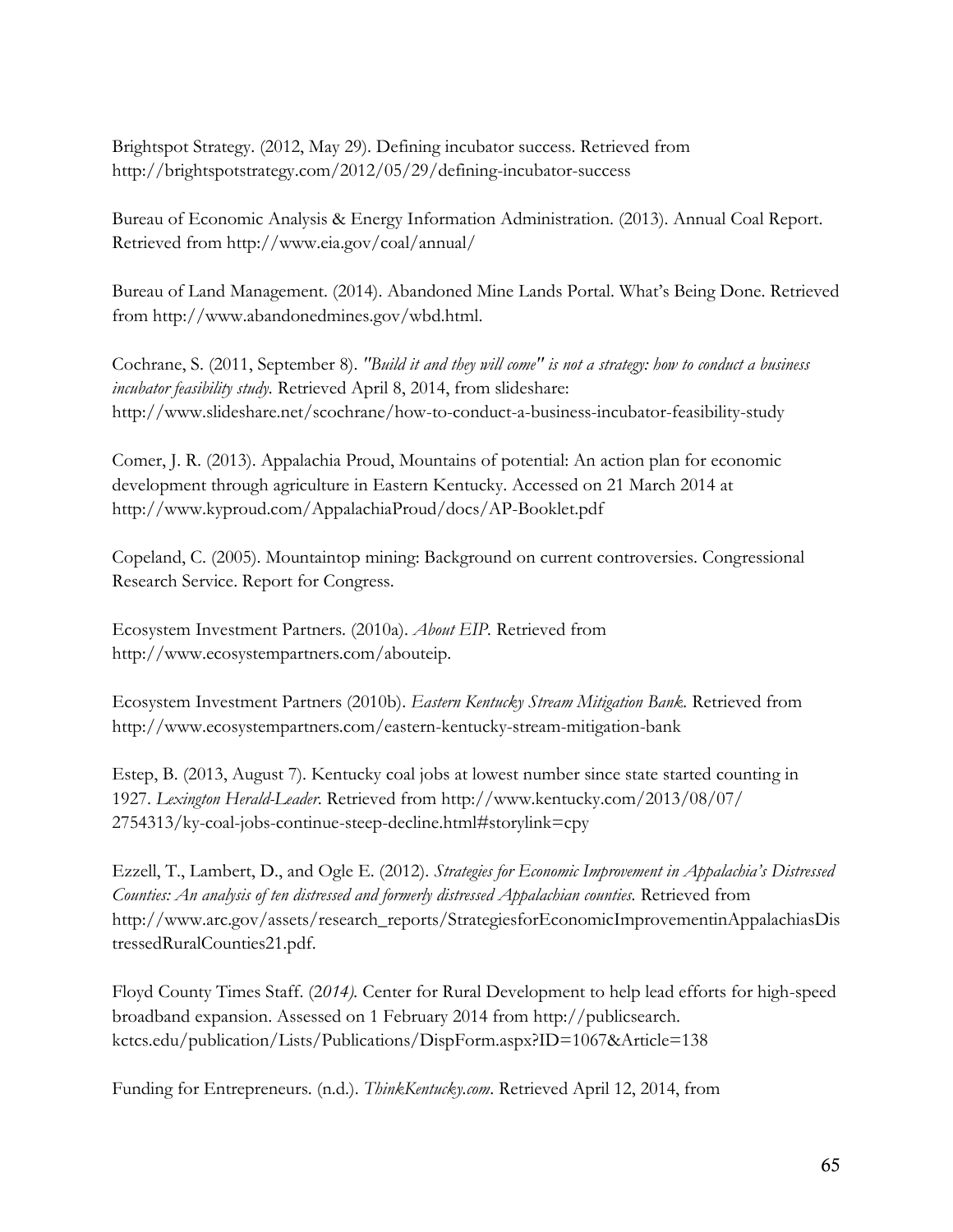<http://www.thinkkentucky.com/Entrepreneurship/funding.aspx>

Glunz, C., Barkoff, K., Andy, A., and Pawlik, G. (2009). Obama administration takes unprecedented steps to reduce environmental impacts of mountaintop coal mining, announces interagency action plan to implement reforms. EPA news release: Memorandum of Understanding Implementing the Interagency Plan on Appalachian Surface Coal Mining. Retrieved from http://water.epa.gov/lawsregs/guidance/wetlands/upload/ 2009\_06\_11\_pdf\_MTM\_Release\_6-11- 09.pdf.

Governor Steve Beshear's Communications Office. (17 January 2014). Gov. Beshear, Congressman Rogers Issue SOAR Summit Report; Agriculture Secretary Vilsack Announces Regional StrikeForce. Retrieved from <http://migration.kentucky.gov/Newsroom/governor/20140117soarvilsack.htm>

Gunderson, L. H. and Holling, C. S. (2002). *Panarchy: Understanding transformations in human and natural Systems*. Washington, D. C.: Island Press.

Harlan Daily Staff. (2014). SKCTC, Arlie Boggs students begin community garden. Retrieved from http://www.harlandaily.com/news/home\_top-news/4025074/SKCTC-Arlie-Boggs-students-begincommunity-garden

Higher Education Working Group. (November 2009). The Final report of the higher education working group: Established by Governor Steven Beshear. Retrieved from cpe.ky.gov/NR/rdonlyres/...29B6.../FINALHEWGNovemberReport.pdf

Jackson, Stevan R. (2006). Peoples of Appalachia: Cultural diversity within the mountain regions. *A Handbook to Appalachia: an introduction to the region*. Ed. Edwards, Asbury, and Cox. University of Tennessee Press, Knoxville.

Kentucky Agricultural Council Task Force on the Future of Agriculture. (2013). Connecting strategies to better Kentucky's agricultural economy and rural communities: 2013-2018. Retrieved from

[http://kyagcouncil.net/wpress/wp-content/uploads/2013/01/KAC-Strategic-Plan-2013-18](http://kyagcouncil.net/wpress/wp-content/uploads/2013/01/KAC-Strategic-Plan-2013-18-final.pdf) [final.pdf](http://kyagcouncil.net/wpress/wp-content/uploads/2013/01/KAC-Strategic-Plan-2013-18-final.pdf)

KCTCS. (2012, June 20). KCTCS sustainability framework. Retrieved fro[m](http://www.kctcs.edu/~/media/System_Office/About/Sustainability/Sustainability%20Plans%202013/KCTCS%20Sustainability%20Framework%206_20_12%20PLT%20Approved.ashx) [http://www.kctcs.edu/~/media/System\\_Office/About/Sustainability/Sustainability%20Plans%20](http://www.kctcs.edu/~/media/System_Office/About/Sustainability/Sustainability%20Plans%202013/KCTCS%20Sustainability%20Framework%206_20_12%20PLT%20Approved.ashx) [2013/KCTCS%20Sustainability%20Framework%206\\_20\\_12%20PLT%20Approved.ashx.](http://www.kctcs.edu/~/media/System_Office/About/Sustainability/Sustainability%20Plans%202013/KCTCS%20Sustainability%20Framework%206_20_12%20PLT%20Approved.ashx)

KCTCS. (2013). 2013-2014 KCTCS Catalog. Retrieved fro[m](http://kctcs.edu/students/Programs%20and%20Catalog) <http://kctcs.edu/students/Programs%20and%20Catalog>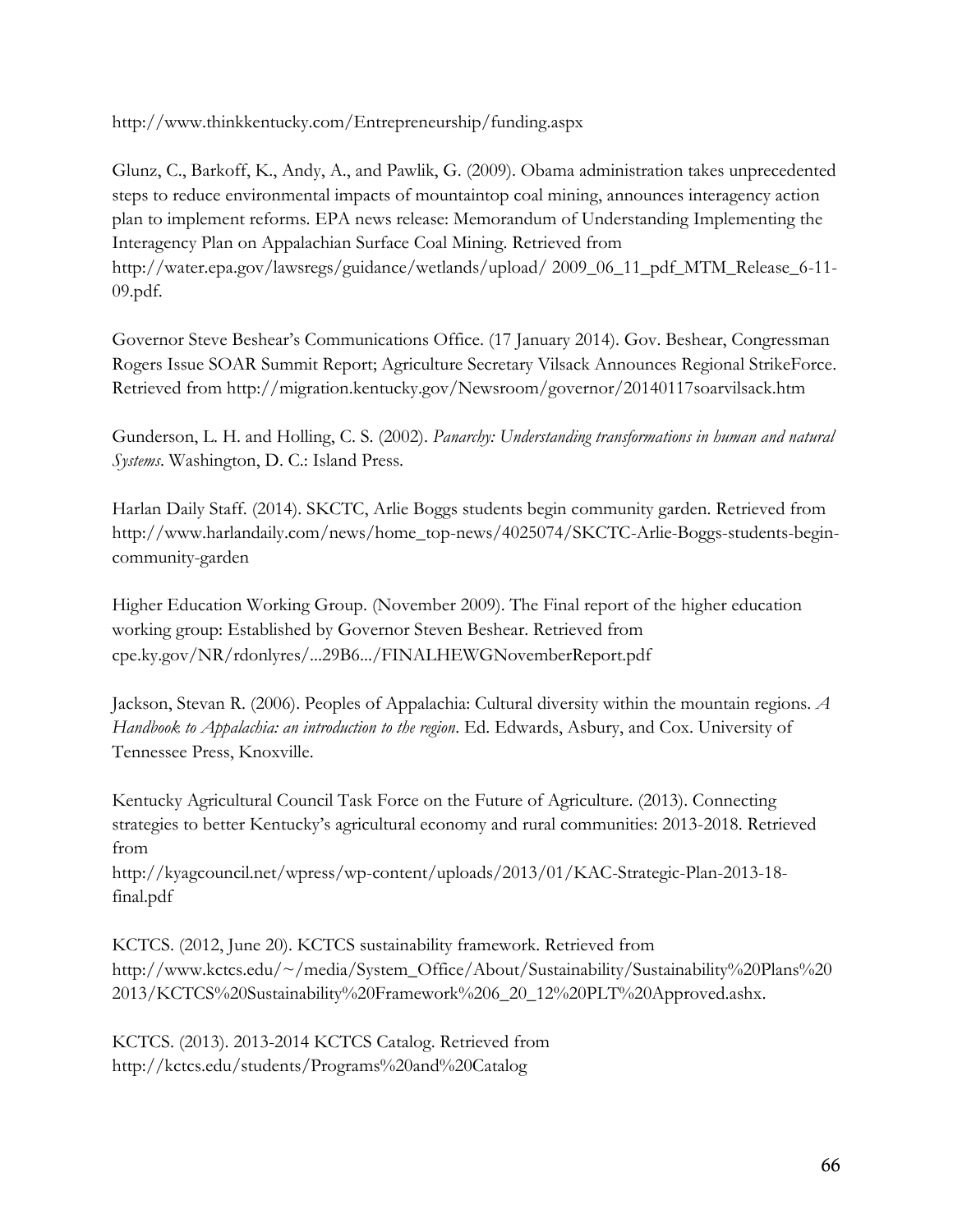KCTCS. (2013, May 6). KCTCS System Profile. Retrieved from [http://kctcspresident.com/wp](http://kctcspresident.com/wp-content/uploads/2014/03/Profile_2013.pdf)[content/uploads/2014/03/Profile\\_2013.pdf.](http://kctcspresident.com/wp-content/uploads/2014/03/Profile_2013.pdf)

KCTCS. (2013, June 1). Facilities Management and Sustainability Status Report. Retrieved from http://legacy.kctcs.edu/organization/board/meetings/201306/03\_Finance/Facilities %20Management%20and%20Sustainability%20Status%20Report%20June%202013/2013% 2006%20Jun%20Facilities%20Sustain%20Update%20Bklt.pdf

KCTCS. (2013, June 14). 2013-14 Annual budget. FY 14 Budget book. Retrieved from a[thttp://www.kctcs.edu/en/faculty\\_and\\_staff/budget.aspx](http://www.kctcs.edu/en/faculty_and_staff/budget.aspx)

KCTCS. (n.d.). *KCTCS Sustainability Programming and Training.* Retrieved fro[m](https://www.kctcs.edu/en/About_KCTCS/System_Administration/Sustainability/KCTCS_Sustainability-Related_Courses_Programming_and_Training.aspx) [https://www.kctcs.edu/en/About\\_KCTCS/System\\_Administration/Sustainability/KCTCS\\_Sustai](https://www.kctcs.edu/en/About_KCTCS/System_Administration/Sustainability/KCTCS_Sustainability-Related_Courses_Programming_and_Training.aspx) [nability-Related\\_Courses\\_Programming\\_and\\_Training.aspx](https://www.kctcs.edu/en/About_KCTCS/System_Administration/Sustainability/KCTCS_Sustainability-Related_Courses_Programming_and_Training.aspx)

KCTCS Green Plus Initiative (2013). *Sustainability Status Report.* Versailles, Kentucky.

Kentucky Commission on Small Business Advocacy. (n.d.). Welcome. *ThinkKentucky.com*. Retrieved from http://www.thinkkentucky.com/advocacy/sba\_advocacy.aspx

Kentucky Department of Agriculture. (2014) Grants and funding opportunities. Retrieved fro[m](http://www.kyagr.com/marketing/grants.html)  <http://www.kyagr.com/marketing/grants.html>

Kentucky Energy and Environment Cabinet. (2011). Department for Natural Resources: Division of Abandoned Mine Lands. Retrieved from http://aml.ky.gov/Pages/default.aspx.

Krasny, M. E. and Tidball, K. G. (2012). Civic ecology: A pathway for Earth Stewardship in cities. *Frontiers in Ecology and the Environment 10*, 267–273.

Liese, AD, Weis, KE, Pluto, D, Smith, E, and A Lawson. (2007). Food store types, availability, and cost of foods in a rural environment. *Journal of the American Diabetic Association*. November. *107*(11):1916-23.

Martinez, S., Hand, M., Da Pra, M., Pollack, S., Ralston, K., Smith, T., Vogel, S., Clark, S., Lohr, L., Low, S., and Newman, C (May 2010). Local food systems: Concepts, impacts, and issues. United States Department of Agriculture. Economic Research Report Number 97.

Moore, D. (2011). State and local environmental enforcement. In M. Clifford and T. D. Edwards (eds.), *Environmental Crime*. Burlington, MA: Jones and Bartlett Publishers. p183 -214.

National Association for Community College Entrepreneurship. (18 November 2013) NACCE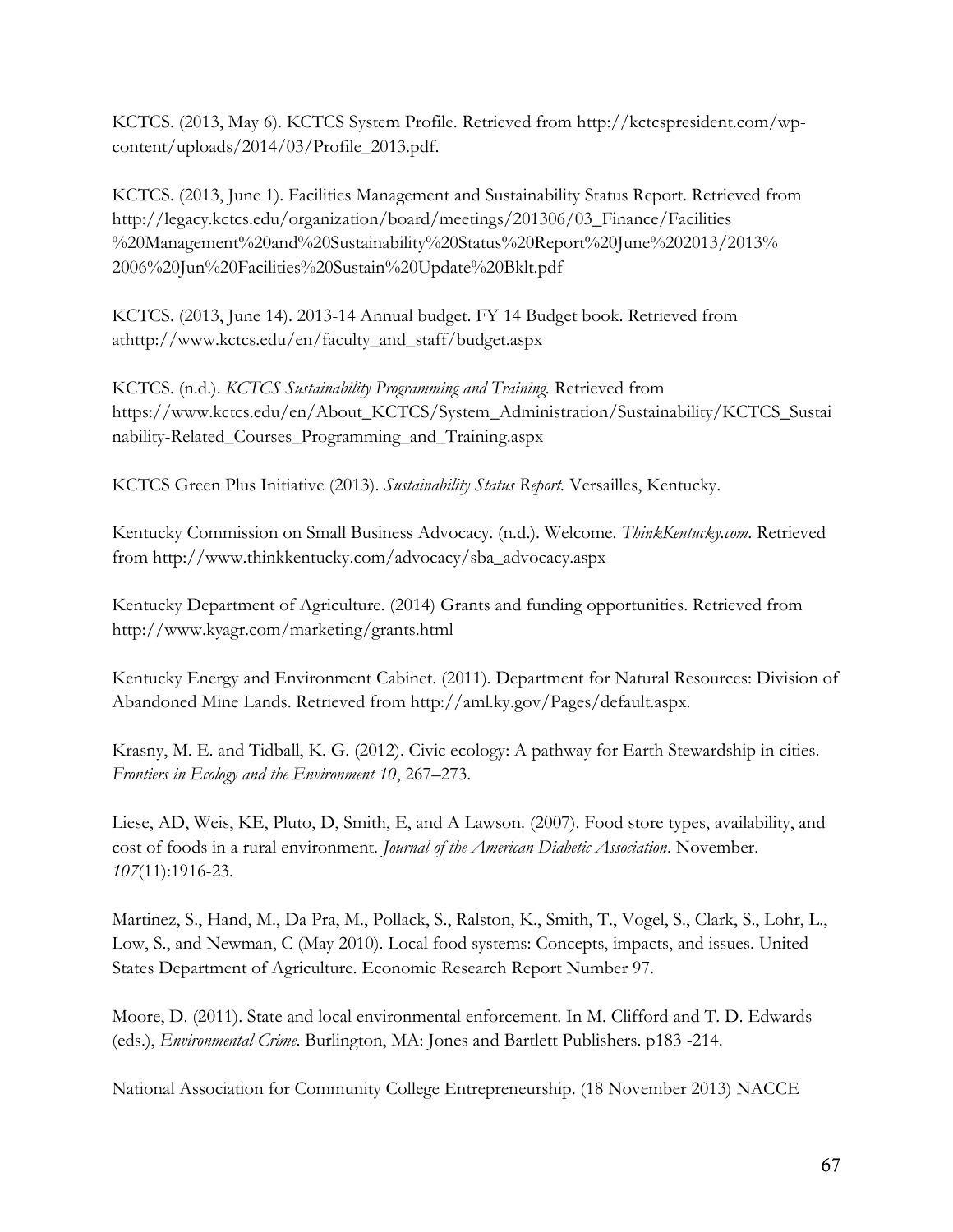announces new grant program with Appalachian Regional Commission. NACCE press releases. Accessed 31 January at <http://www.nacce.com/news/146405/>

National Association for Community College Entrepreneurship. (2013). "Opening the door for entrepreneurship in Appalachia". NACCE Partnerships. Accessed 31 January a[t](http://www.nacce.com/?page=ARCPartnership) <http://www.nacce.com/?page=ARCPartnership>

National Association for Community College Entrepreneurship. (n.d.). Retrieved fro[m](http://www.nacce.com/) <http://www.nacce.com/>

National Business Incubation Association. (2007). *Measuring Your Business Incubator's Economic Impact: A Toolkit*. Retrieved from [http://www.nbia.org/impact/suggested\\_metrics.php](http://www.nbia.org/impact/suggested_metrics.php)

National Business Incubation Association. (2009). *Business Incubation FAQ*. Retrieved April 8, 2014, from NBIA: [http://www.nbia.org/resource\\_library/faq/index.php](http://www.nbia.org/resource_library/faq/index.php)

Office of Kentucky Governor Steve Beshear. (2013). SOAR: Shaping Our Appalachian Region: Eastern Kentucky Coal Area Recovery Commission draft document. Retrieved fro[m](http://governor.ky.gov/soar/Documents/Eastern%20Kentucky%20Coal%20Area%20Recovery%20Commission.pdf) [http://governor.ky.gov/soar/Documents/Eastern%20Kentucky%20Coal%20Area%20Recovery%](http://governor.ky.gov/soar/Documents/Eastern%20Kentucky%20Coal%20Area%20Recovery%20Commission.pdf) [20Commission.pdf.](http://governor.ky.gov/soar/Documents/Eastern%20Kentucky%20Coal%20Area%20Recovery%20Commission.pdf)

Palmer, M.A. and Bernhardt, E. S. (2009). Mountaintop mining valley fills and aquatic ecosystems: A scientific primer on impacts and mitigation approaches.

Pond, G. J. (2010). Patterns of Ephemeroptera taxa loss in Appalachian headwater streams (Kentucky, U.S.A.). *Hydrobiologia 641,* 185–201.

Pond, G. J. (2012). Biodiversity loss in Appalachian headwater streams (Kentucky, USA): Plecoptera and Trichoptera communities. *Hydrobiologia 679*, 97–117.

Pond, G. J., Passmore, M. E., Borsuk, F. A., Reynolds, L. & Rose, C. J. (2008). Downstream effects of mountaintop coal mining: comparing biological conditions using genus- and family-level bioassessment tools. *Journal of the North American Benthological Society 27*, 717–737.

Program Areas. (n.d.). *Appalachian Regional Commission*. Retrieved April 12, 2014, fro[m](http://www.arc.gov/program_areas/index.asp) [http://www.arc.gov/program\\_areas/index.asp](http://www.arc.gov/program_areas/index.asp)

REAL and Center for Regional Economic Competitiveness. (February 2014). Economic diversity in Appalachia: Statistics, strategies, and guides for action. Accessed 05/18/2014 fro[m](http://www.arc.gov/research/researchreportdetails.asp?REPORT_ID=108) [http://www.arc.gov/research/researchreportdetails.asp?REPORT\\_ID=108](http://www.arc.gov/research/researchreportdetails.asp?REPORT_ID=108)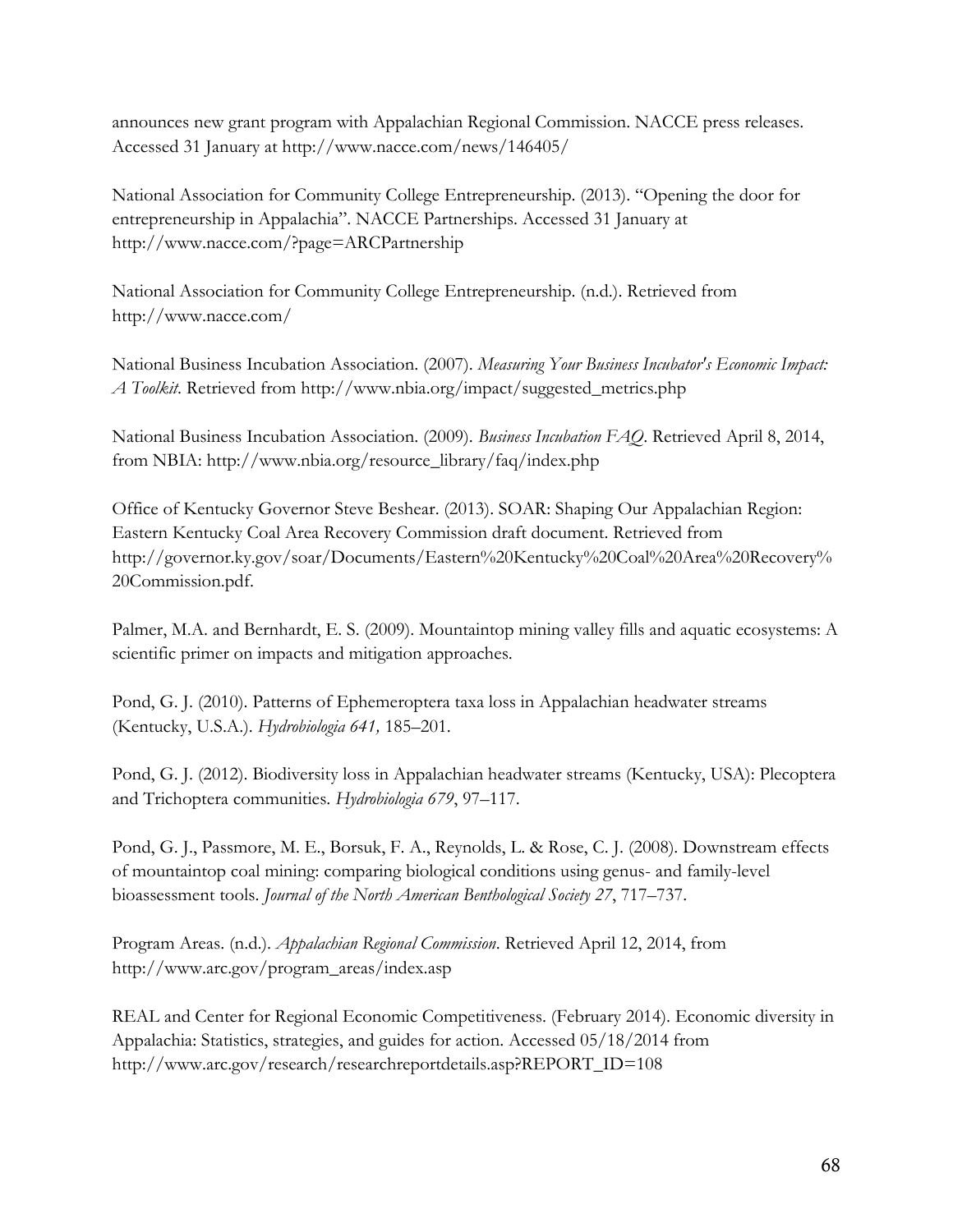Rogers, Hal. (2014, January 22). *Gov. Beshear, Congressman Rogers Announce Plan to Expand High-Speed Broadband Access Statewide*. Retrieved fro[m](http://halrogers.house.gov/news/documentsingle.aspx?DocumentID=367389) <http://halrogers.house.gov/news/documentsingle.aspx?DocumentID=367389>

Rouse, D.L., & L.S. Greer-Pitt. (2006). Natural resources and environment of Appalachia. *A Handbook to Appalachia: an introduction to the region*. Ed. Edwards, Asbury, and Cox. University of Tennessee Press, Knoxville.

Rural Support Partners. (November 2013). Entrepreneurial Appalachia: Case studies in evolving economic sectors. Retrieved fro[m](http://www.arc.gov/assets/research_reports/EntrepreneurialAppalachiaCaseStudiesinEvolvingEconomicSectors.pdf) [http://www.arc.gov/assets/research\\_reports/EntrepreneurialAppalachiaCaseStudiesinEvolvingEco](http://www.arc.gov/assets/research_reports/EntrepreneurialAppalachiaCaseStudiesinEvolvingEconomicSectors.pdf) [nomicSectors.pdf](http://www.arc.gov/assets/research_reports/EntrepreneurialAppalachiaCaseStudiesinEvolvingEconomicSectors.pdf)

Shannon, T.R. (2006). The Economy of Appalachia. *A Handbook to Appalachia: an introduction to the region*. Edited by Edwards, Asbury, and Cox. University of Tennessee Press, Knoxville.

Somerset Community College. (n.d.) Agriculture educators: Cultivating good farm practices in south-central Kentucky. Program Overview. Retrieved fro[m](http://www.somerset.kctcs.edu/~/media/Somerset/Academics/Program%20Overviews%202011-12/Agriculture%20Educators.ashx) [http://www.somerset.kctcs.edu/~/media/Somerset/Academics/Program%20Overviews%202011-](http://www.somerset.kctcs.edu/~/media/Somerset/Academics/Program%20Overviews%202011-12/Agriculture%20Educators.ashx) [12/Agriculture%20Educators.ashx](http://www.somerset.kctcs.edu/~/media/Somerset/Academics/Program%20Overviews%202011-12/Agriculture%20Educators.ashx)

Southern SARE. (2012). Research & education grants. Retrieved from <http://www.southernsare.org/Grants/Types-of-Grants/Research-Education-Grants>

Straw, Richard. (2006). Appalachian History. *A Handbook to Appalachia: an introduction to the region*. Edited by Edwards, Asbury, and Cox. University of Tennessee Press, Knoxville.

United States Census Bureau. (2012). *Computer and Internet use in the United States.* US Census Bureau. Retrieved from www.census.gov

United States Department of Agriculture (03/26/14). USDA Rural Development - Value-added product grants. Retrieved fro[m http://www.rurdev.usda.gov/BCP\\_VAPG.html](http://www.rurdev.usda.gov/BCP_VAPG.html)

United States Department of Housing and Urban Development. (8 January 2014). Promise zones: Frequently asked questions. Retrieved from [http://portal.hud.gov/hudportal/documents/huddoc?id=PZFAQ\\_182014final.pdf](http://portal.hud.gov/hudportal/documents/huddoc?id=PZFAQ_182014final.pdf)

United States Department of the Interior. (2007). Abandoned Mine Lands: A Decade of Progress Reclaiming Hardrock Mines. Retrieved fro[m](http://www.blm.gov/pgdata/etc/medialib/blm/wo/MINERALS__REALTY__AND_RESOURCE_PROTECTION_/aml.Par.86533.File.dat/Final%20AML%20Report.pdf) [http://www.blm.gov/pgdata/etc/medialib/blm/wo/MINERALS\\_\\_REALTY\\_\\_AND\\_RESOURC](http://www.blm.gov/pgdata/etc/medialib/blm/wo/MINERALS__REALTY__AND_RESOURCE_PROTECTION_/aml.Par.86533.File.dat/Final%20AML%20Report.pdf) [E\\_PROTECTION\\_/aml.Par.86533.File.dat/Final%20AML%20Report.pdf.](http://www.blm.gov/pgdata/etc/medialib/blm/wo/MINERALS__REALTY__AND_RESOURCE_PROTECTION_/aml.Par.86533.File.dat/Final%20AML%20Report.pdf)